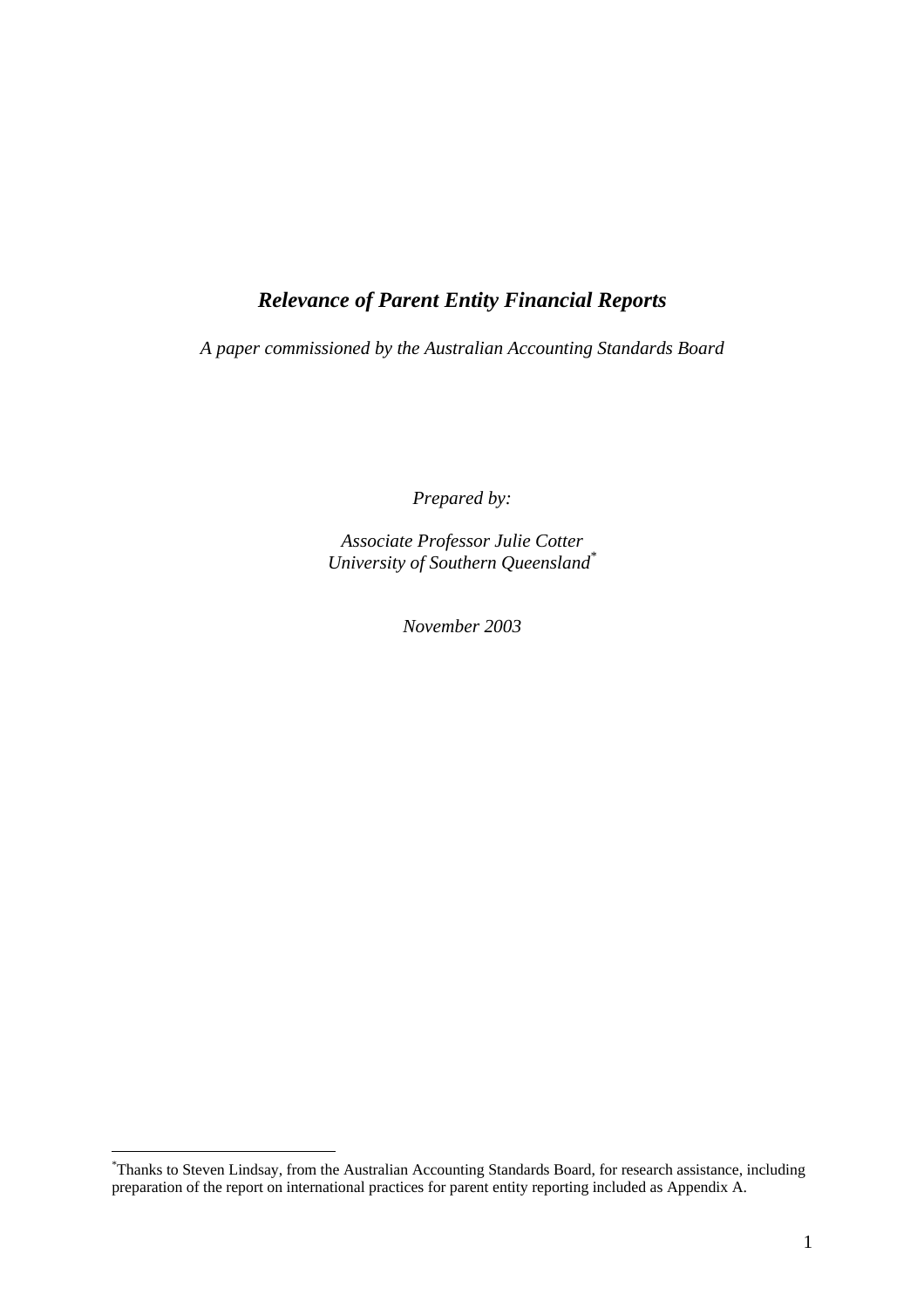# **Table of contents**

| 3.2 Costs and benefits of providing parent entity financial statements 15                                                                                                        |  |
|----------------------------------------------------------------------------------------------------------------------------------------------------------------------------------|--|
|                                                                                                                                                                                  |  |
|                                                                                                                                                                                  |  |
| 5.1.3 Conclusions about the perceived need for parent entity financial statements 24<br>5.3.2 Requirements for audit, lodgement and publication of parent entity financial<br>28 |  |
| 5.3.3 Do the requirements pertain to the parents of all reporting entities?29                                                                                                    |  |
|                                                                                                                                                                                  |  |
|                                                                                                                                                                                  |  |
|                                                                                                                                                                                  |  |
|                                                                                                                                                                                  |  |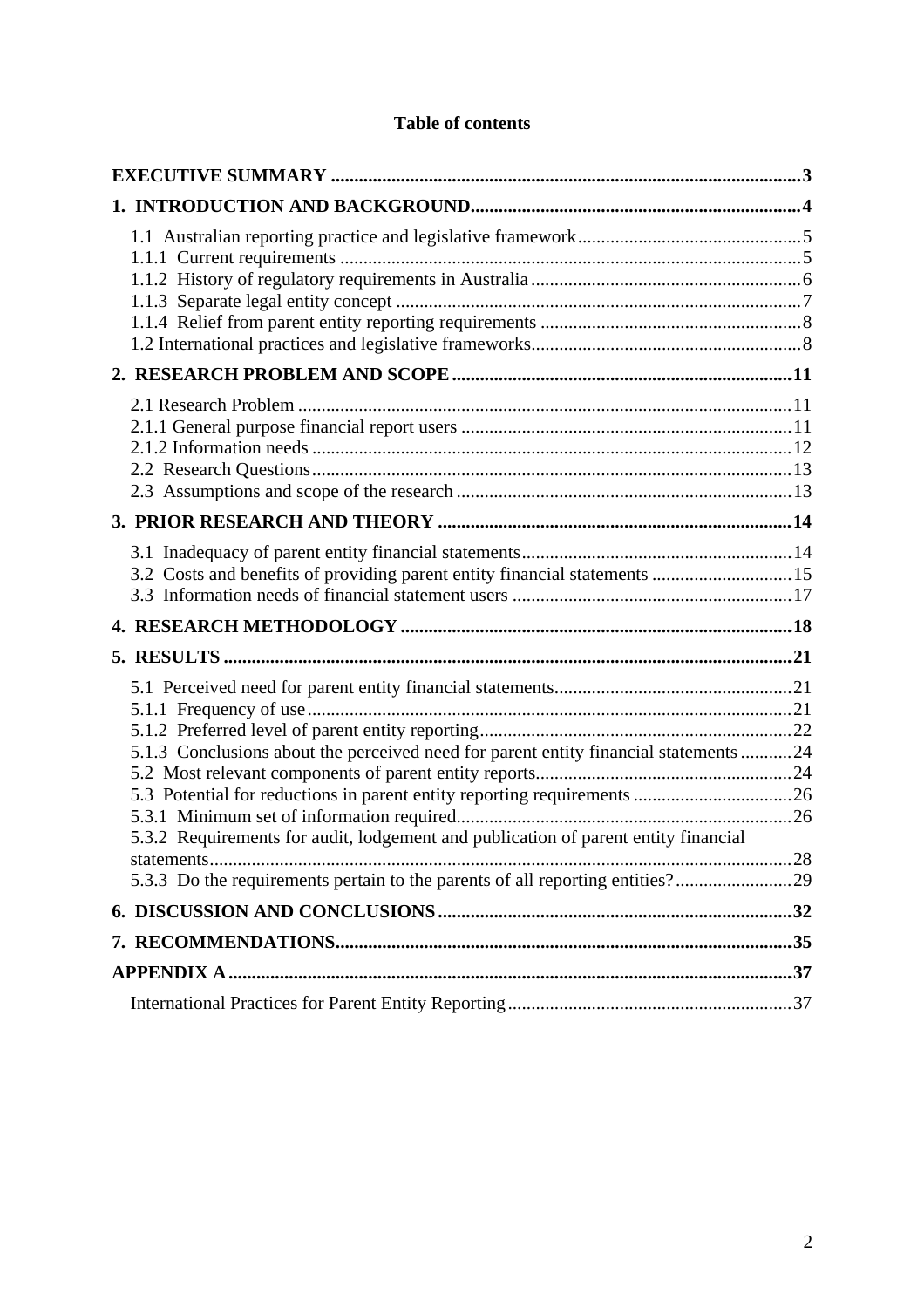# **Executive Summary**

This research addresses the issue of the extent to which parent entity financial information is needed by users of general purpose financial reports (GPFRs). It provides objective evidence aimed at assisting the Australian Accounting Standards Board (AASB) to determine whether it should recommend legislative changes in respect of the form, content and presentation of parent entity information. The broad research problem investigated in this paper is: For Australian entities that provide consolidated GPFRs, what form, content and presentation of separate parent entity financial information is needed by GPFR users? To address this issue, survey data were collected via both an internet questionnaire and personal interviews. The sample comprises users of GPFRs from across a diverse range of financial report user groups.

The results indicate that many financial report users, predominantly those working in roles involving credit risk assessment, use information from the parent entity financial reports. However, the frequency of use and particular components of the financial reports used varies across financial report user groups. There is no particular sub-set of information that would satisfy the parent entity information needs of all GPFR users. Therefore, there is limited potential to reduce parent entity reporting requirements to less than a full set of financial reports (financial statements and notes). However, an examination of financial report users' needs for parent entity financial reports to be audited, lodged with the Australian Securities and Investments Commission (ASIC) and published in the annual report, as well as their information needs in relation to particular types of parent entities, reveals some potential for a reduction in reporting requirements.

In particular, the reductions in parent entity reporting requirements that could be achieved without compromising the information needs of GPFR users include:

- o removal of the requirement for parent entity financial reports to be published in the annual report; and
- o exemptions from the requirement to lodge audited general purpose parent entity financial reports with ASIC for parent entities that:
	- (a) do not conduct substantive operations, including treasury operations;
	- (b) are not borrowing entities;
	- $(c)$  are not single guarantors for the debt of one or more subsidiaries<sup>1</sup>.

Further, the research results indicate that a reduction in parent entity reporting requirements would need to be supplemented by additional disclosures in the annual report. These disclosures would provide details of:

- o whether audited parent entity reports have been lodged with ASIC and, if not, a statement indicating that each of the exception criteria outlined above are satisfied;
- o parent entity shareholders' funds, including dividends and franking credits, if different from the consolidated amounts;
- o how the group is structured, including which entities within the group conduct the major trading and treasury operations;
- o in which entities the group's borrowings and contingent liabilities reside;
- o class orders, guarantees and indemnities in place, including which entities are party to the guarantee(s).

<sup>&</sup>lt;sup>1</sup> When the parent is a *single* guarantor, recourse flows only from the parent to the guaranteed subsidiary.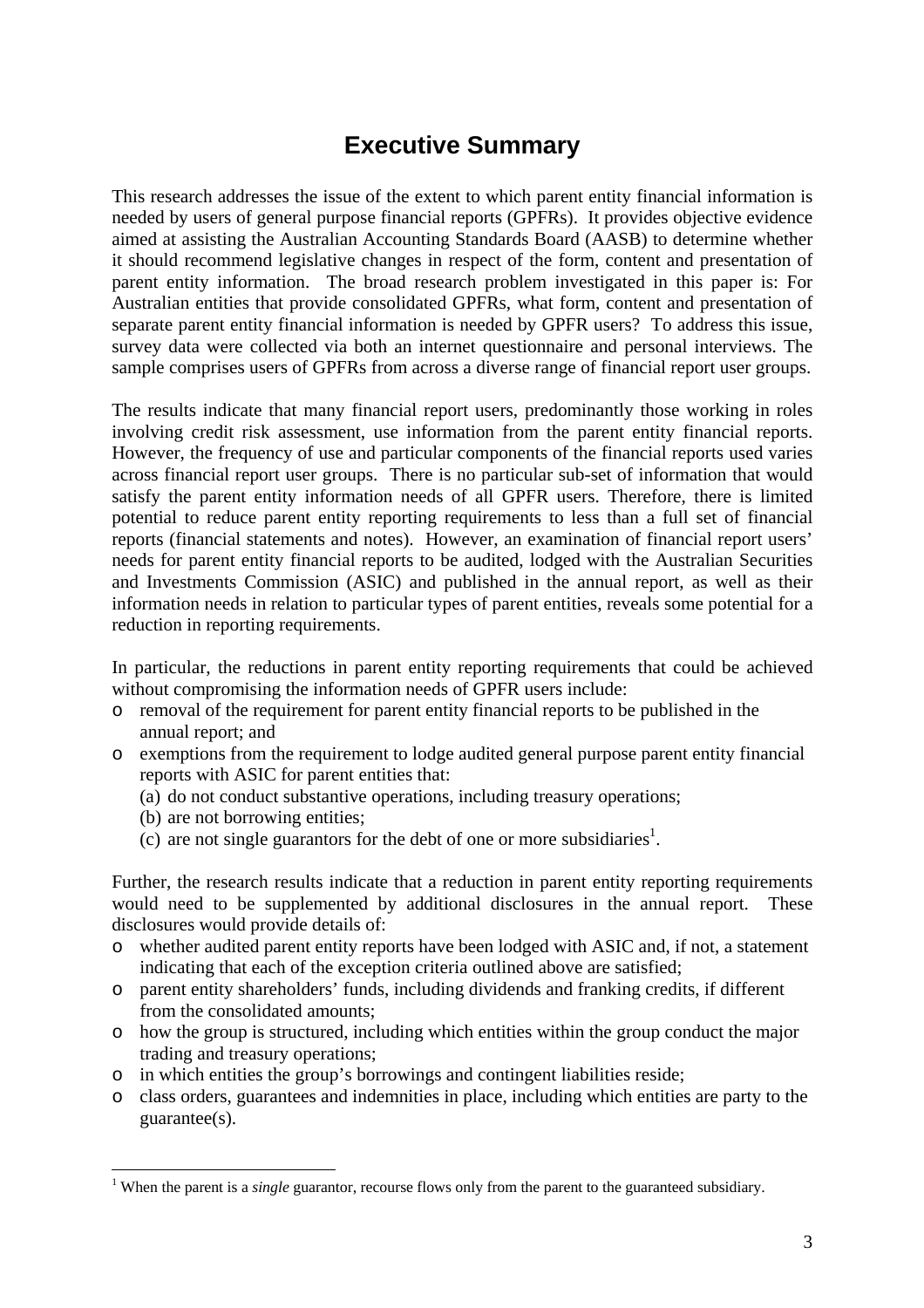# **1. Introduction and background**

This research addresses the issue of the extent to which parent entity financial information is needed by users of GPFRs.<sup>2</sup> It provides objective evidence aimed at assisting the Australian Accounting Standards Board (AASB) to determine whether it should recommend legislative changes in respect of the form, content and presentation of parent entity information. It is costly for Australian reporting entities<sup>3</sup> to provide a full parent entity financial report in addition to a consolidated financial report. Changes to the *Corporations Act 2001* (the 'Act') that have the effect of removing or reducing these reporting requirements would reduce these costs. However, it is important to first ensure that GPFR users continue to have access to information that is necessary for decision making and that reporting entities discharge their duty of accountability to stakeholders.

The presentation of the separate parent entity financial report with the consolidated report of the parent and its subsidiaries varies between countries. New Zealand, Japan, Germany and France all require provision of both parent entity and consolidated data in financial reports. In the United Kingdom the parent entity is required to provide its reports but there is an 'optional exemption' in legislation from presenting a profit and loss account (note disclosure is required if the optional exemption is exercised). The United States does not require parent entity data to be presented for the majority of companies, and Canada expressly prohibits it. The remainder of section one overviews reporting practices and legislative frameworks for Australia and other International Accounting Standards Board (IASB) liaison standard-setting countries.

(a) A listed corporation;

 $\overline{a}$ 

(b) A borrowing corporation' and

<sup>&</sup>lt;sup>2</sup> AASB 1024 *Consolidated Accounts* defines 'parent entity' to mean an entity which controls another entity, where 'control' means the capacity of an entity to dominate decision-making, directly or indirectly, in relation to the financial and operating policies of another entity so as to enable that other entity to operate with it in pursuing the objectives of the controlling entity. Further, for the purposes of this paper, 'parent entity financial report' means the financial statements and notes to the financial statements prepared for the parent entity of a group, as a single entity. SAC1 'Definition of the Reporting Entity' defines 'general purpose financial report' to mean a financial report intended to meet the information needs common to users who are unable to command the preparation of reports tailored so as to satisfy, specifically, all of their information needs.'

<sup>&</sup>lt;sup>3</sup> SAC 1 defines 'reporting entity' to mean an entity (including an economic entity) in respect of which it is reasonable to expect the existence of users dependent on general purpose financial reports for information which will be useful to them for making and evaluating decisions about the allocation of scarce resources.' Further, AASB 1024 states that it '…includes but is not limited to an economic entity in which the parent entity is one of the following:

<sup>(</sup>c) A company which is not a subsidiary of a holding company incorporated in Australia and which is a subsidiary of a foreign company where that foreign company has its securities listed for quotation on a stock market or those securities are traded on a stock market.'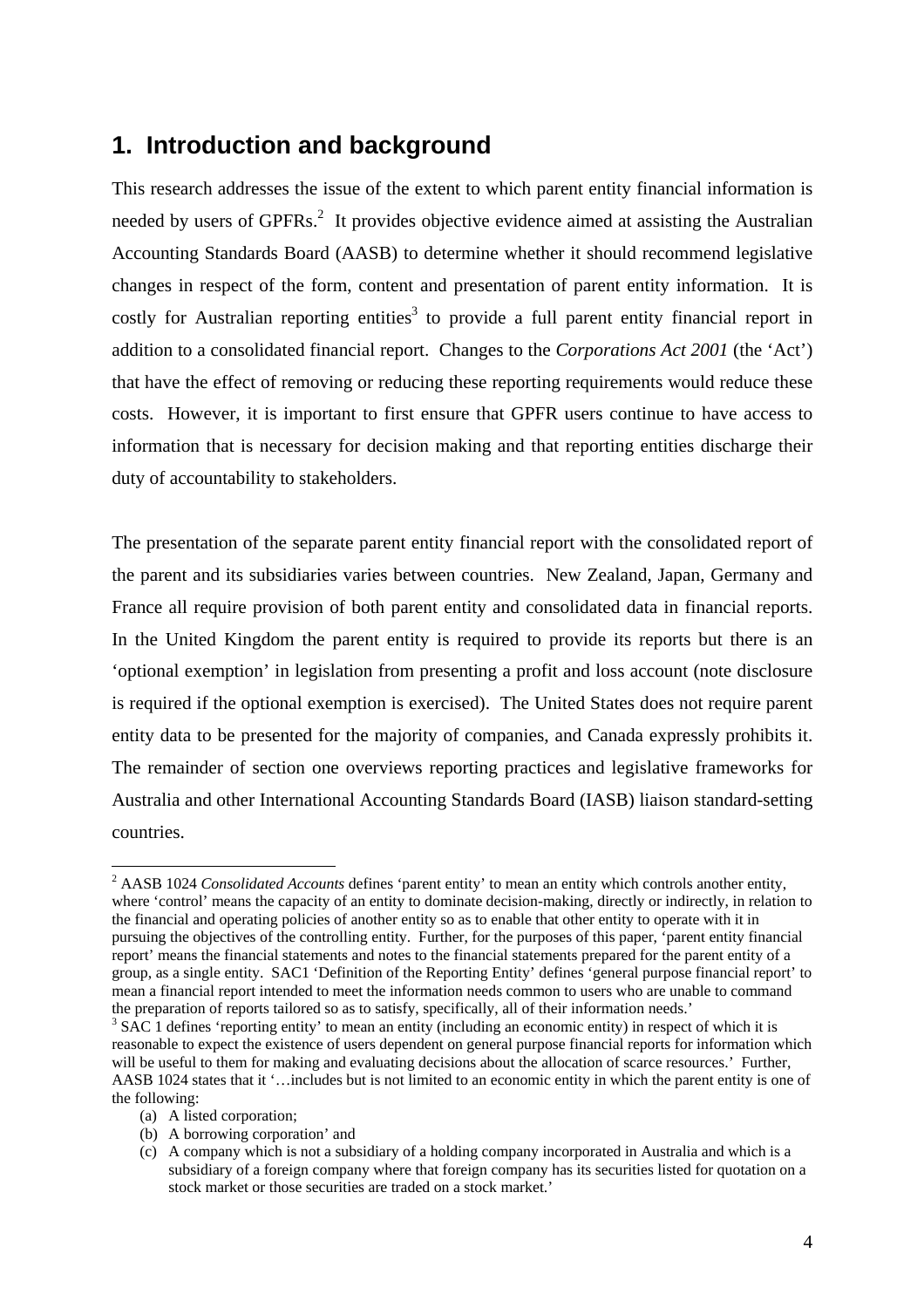# *1.1 Australian reporting practice and legislative framework*

## *1.1.1 Current requirements*

Section 292 of the Act provides that a financial report and a directors' report must be prepared for each financial year by:

- (a) all disclosing entities;
- (b) all public companies;
- (c) all large proprietary companies; and
- (d) all registered schemes.

 $\overline{a}$ 

Section 295(1) provides that the financial report for a financial year consist of:

- (a) the financial statements for the year;
- (b) the notes to the financial statements; and
- (c) the directors' declaration about the statements and notes.

Section 295(2) provides that the financial statements comprise:

- (a) a profit and loss statement for the year;
- (b) a balance sheet as at the end of the year;
- (c) a statement of cash flows for the year; and
- (d) if required by the accounting standards a consolidated profit and loss statement, balance sheet and statement of cash flows.

AASB 1024 *Consolidated Accounts* applies to each company that is a parent entity in an economic entity which is a reporting entity and also to a parent entity that prepares a financial report which it purports to be a GPFR for an economic entity that is not a reporting entity.<sup>4</sup> As a consequence of the above requirements, all parent entities that are required to prepare a financial report must present not only GPFRs for the economic entity (group), but also for the parent entity (as a single entity).<sup>5</sup>

<sup>&</sup>lt;sup>4</sup> AASB 1024 defines 'economic entity' to mean a group of entities comprising the parent entity and each of its subsidiaries, where 'subsidiary' means an entity which is controlled by a parent entity.

<sup>&</sup>lt;sup>5</sup> There are two 'unusual' situations worth mentioning. These are (a) stapled securities, comprising a trust and a company, and (b) dual listed companies (eg BHP Billiton Ltd, which is listed in Australia and BHP Billiton PLC which is listed in the United Kingdom). For stapled securities, annual parent entity financial statements are required for both the trust and the company, along with a combined financial report. The Act only requires dual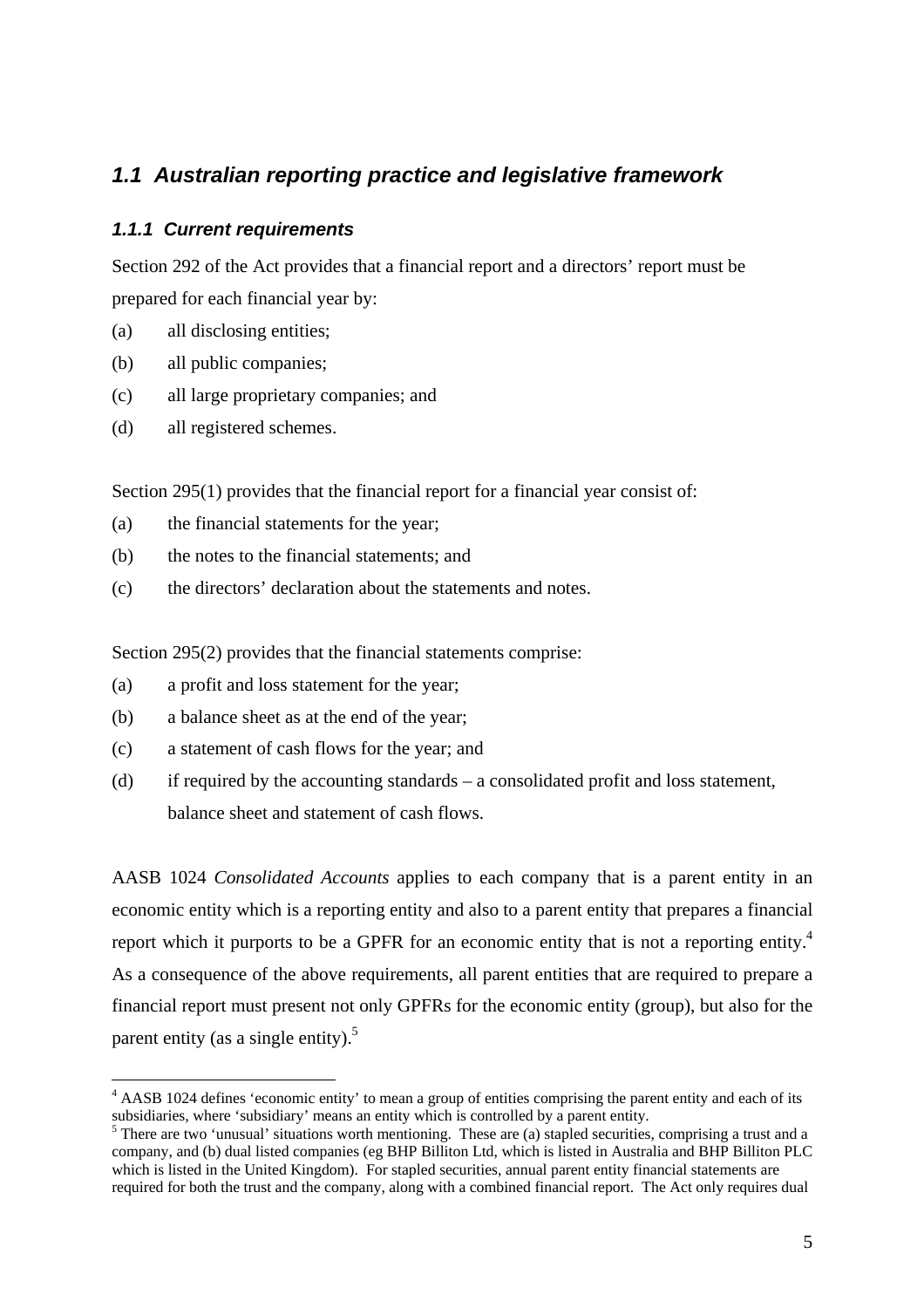#### *1.1.2 History of regulatory requirements in Australia*

Consolidated financial statements have only been mandatory for Australian reporting entities since the introduction of AASB  $1024$  in 1991.<sup>6</sup> This followed the issue of the Australian Accounting Standard AAS 24 'Consolidated Financial Statements' in 1990. Prior to that, professional pronouncements in the form of (Institute of Chartered Accountants in Australia) Recommendations on Accounting Principles, and Australian Uniform Company Laws allowed three options for disclosing supplementary group accounts (see Walker and Mack, 1998 pp. 56 to 58):

o separate statements of subsidiaries;

o a consolidated statement encompassing subsidiaries; or

o the preparation of consolidated statements encompassing parent and subsidiaries.

While a 1973 stock exchange listing rule formally prescribed the consolidated form for published accounts, these listing rules had narrower coverage and were of lesser authority than statutory requirements (Walker and Mack, 1998).

In 1985, the National Companies and Securities Commission (NCSC) introduced Companies Code regulations pertaining to class order guarantees. Section 273(5) stipulated that relief from complying with the Code in relation to its accounts and audit preparation requirements was:

available between a holding company and its wholly-owned subsidiary, provided that… the holding company prepared group accounts and its own accounts in accordance with the Code and have executed a standard guarantee covenant with its subsidiary.

In essence, these regulations reduced reporting requirements to separate parent and consolidated financial statements for closed groups<sup>7</sup> of companies choosing to 'severally, unconditionally and irrevocably' guarantee each other's debts (see Dean, Luckett and Houghton, 1993, p. 207).

listed companies to provide a parent entity report for the Australian holding company, with no combined report being mandated. However, ASIC Practice Note 71 (paragraph 13) states that ASIC regards the disclosure of a combined report as necessary to satisfy the 'true and fair view' requirement of the Act (relief may be granted in certain instances).

<sup>&</sup>lt;sup>6</sup> This accounting standard, in its current form, came into effect for financial years ending on or after 30 June 1992.

 $<sup>7</sup>$  In this context, a closed group means the parent entity and its 100% owned subsidiaries.</sup>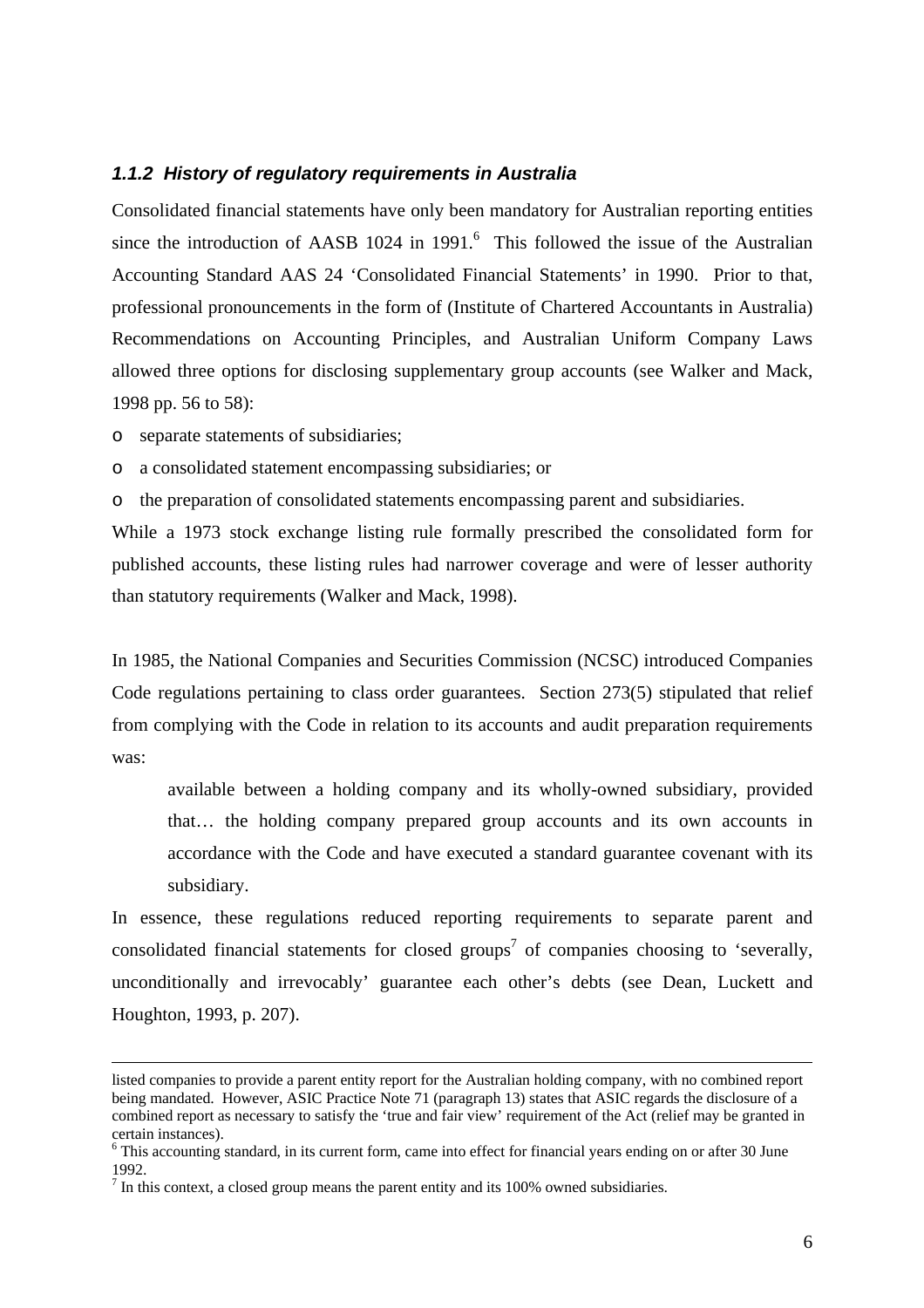The Australian Securities Commission extended the scope of these Class Orders in 1991 by requiring all companies party to a Deed to enter into a Deed of Cross Guarantee which effectively renders each company in the group liable to the creditors of every other company within the group (see Dean, Luckett and Houghton, 1993, p. 208). That is, in addition to the parent guaranteeing the debts of wholly owned subsidiaries; each subsidiary would now guarantee the debts of the parent and each other subsidiary within the closed group.

#### *1.1.3 Separate legal entity concept*

 $\overline{a}$ 

While a parent entity and its subsidiaries comprise an economic entity, this same group is not considered to be a legal entity under the Act. $8$  Each individual company within the group, including the parent entity, is a separate legal entity. An alternative to the separate entity approach is a single enterprise approach that recognises and attaches considerable legal significance to economic integration within a corporate group. While Australian corporate law does not generally apply this single enterprise approach, the Act contains various provisions that override the strict application of the separate entity approach (Companies and Securities Advisory Committee (CASAC), 2000). These include the consolidation of corporate group accounts and the aggregation of the voting power of all group companies in the takeover context.

Class Order 98/1418 'Wholly-Owned Entities' grants accounting and auditing relief to wholly-owned subsidiaries so long as the parent and the subsidiaries enter into a Deed of Cross Guarantee of each other's debts, and the parent company prepares a consolidated financial report (CCH Australia Ltd, 2003). The relief granted to the subsidiary relates to the preparation of a financial report and directors' report, audit of the financial report, as well as requirements to send these reports to members, to lay the reports before the annual general meeting, and to lodge the reports with the Australian Securities and Investments Commission (ASIC). In effect, this Class Order enables a parent and its wholly-owned subsidiaries to operate as if they were one legal entity.

<sup>&</sup>lt;sup>8</sup> The corporate group concept is recognised in other commercial legislature including the Trade Practices Act and Australian Tax Law (see Company Securities and Advisory Committee, 2000).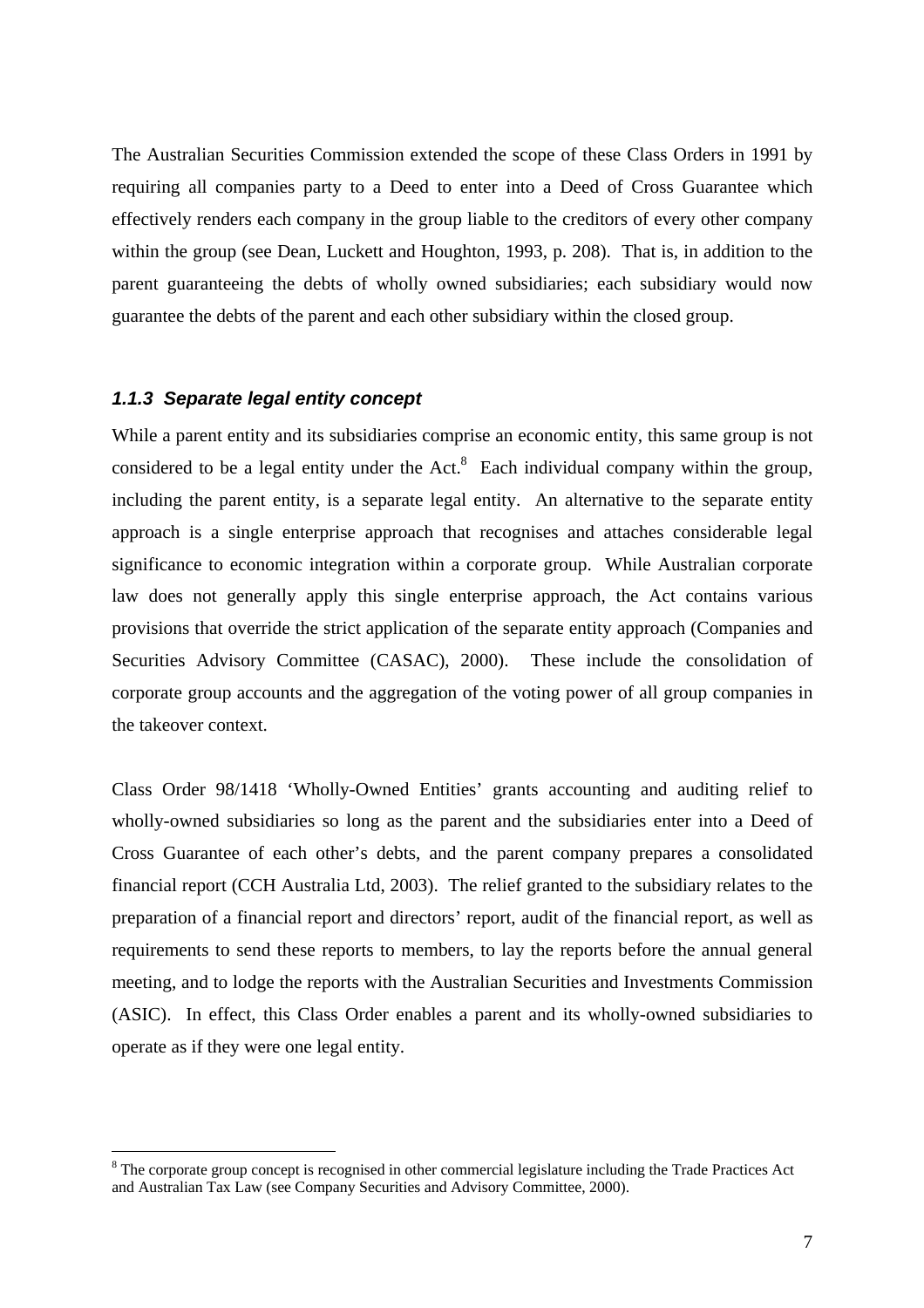#### *1.1.4 Relief from parent entity reporting requirements*

Very little relief from the requirements of the various accounting standards is granted in respect of the separate financial report of a parent entity. There are some exceptions, for example, AASB 1005 *Segment Reporting* does not require, where consolidated reports are presented with the parent entity's report, disclosure of parent entity segment information. AASB 1017 *Related Party Disclosures* permits certain less extensive reporting of related party transactions in the separate accounts of a parent compared to those required in the consolidated financial report. AASB 1027 *Earnings per Share* only applies to the consolidated financial report where it is presented with the parent entity report.

In contrast to the above situation, Section 299(2) of the Act provides in respect of the directors' report that the entity reported on in the directors' report is the consolidated entity (if consolidated financial reports are required). A separate parent entity directors' report is not required.

# *1.2 International practices and legislative frameworks*

The Australian parent entity reporting practice and legislative framework described above differs from that in several other countries. To obtain background information about international practices, the current parent entity reporting practices for publicly listed entities in each of the IASB's liaison standard-setting countries were surveyed. An e-mail questionnaire seeking information about current reporting practices and the regulations governing them was sent to the standard setting body in each country. Answers received were confirmed by secondary research. $9$  The results of this survey are included in appendix A and are briefly overviewed in this section.

Canada. Publicly-listed companies are not required to present parent entity financial reports; indeed, consolidation has become the only acceptable form of reporting. Individual financial reports (non-consolidated reports) may not be issued to the general public.

 $\overline{a}$ 

 $9$  The key reference used is Ordelheide, D. and KPMG (2001), which provides a high level of detail on the accounting framework and requirements in various jurisdictions. Stock exchange reporting requirements in the jurisdictions surveyed were also examined.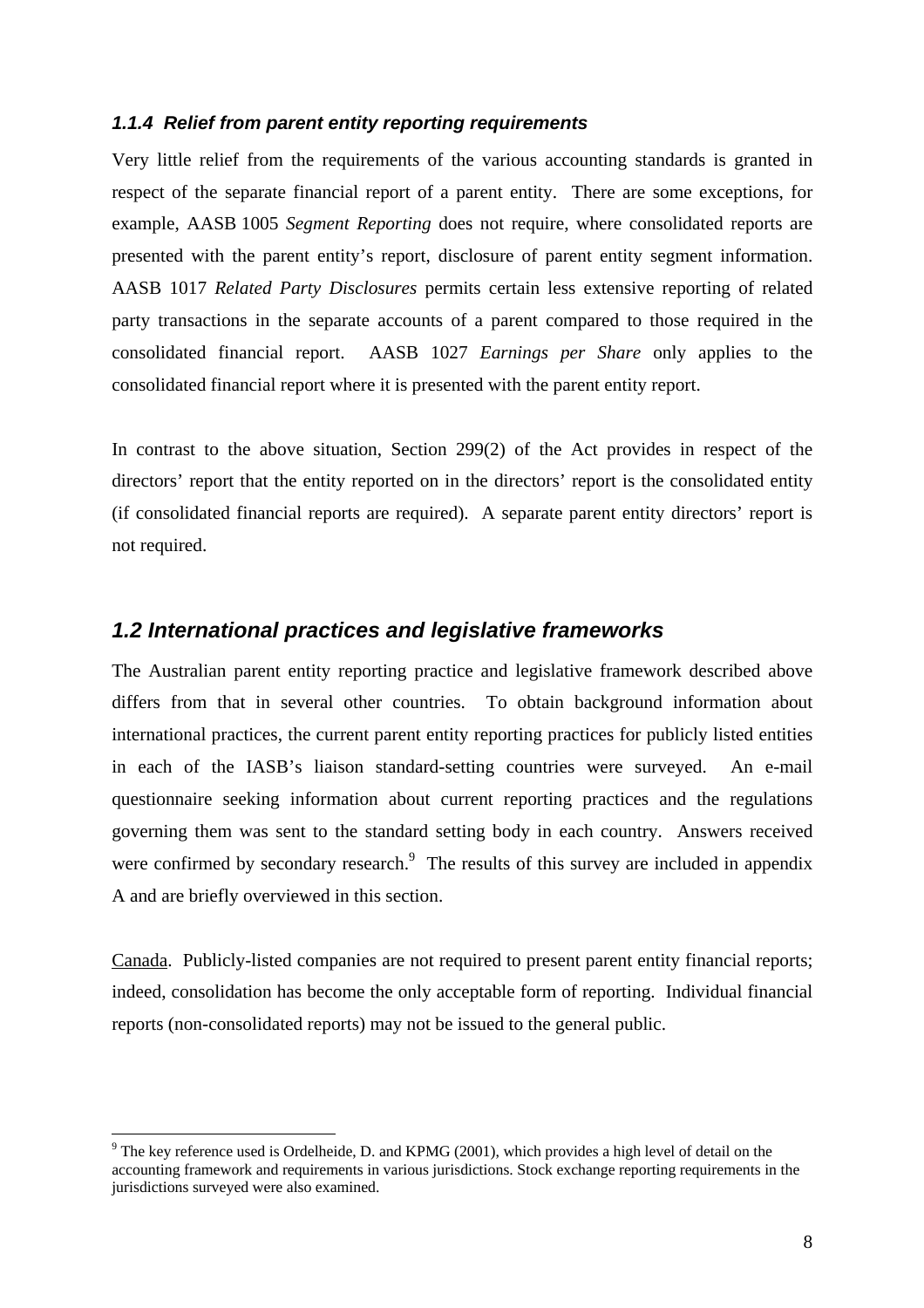France. Publicly-listed companies must publish in the official government gazette both parent entity financial statements and consolidated financial statements, and must issue such reports to shareholders. With respect to interim reports, listed companies normally only publish consolidated data. There are several key differences in the reporting requirements for consolidated and parent entities. These relate to finance leases, asset revaluations, inventory, interest expense, and foreign currency gains and losses.

Germany. Each corporation is required to prepare and publish in the Federal Gazette both consolidated and individual parent company reports, each consisting of financial statements and a management report. Cash flow statements, segment reports, and statements of changes in equity are not required for parent entity reports.

While German corporate law treats each company within a group as a separate legal entity, it expressly permits various categories of corporate groups to operate as a single enterprise. Single enterprise principles on corporate governance and liability apply on the assumptions that 'the basic decisions and conduct of management are oriented towards a common corporate group purpose and liability should be linked to the source of decision-making power in the group' (CASAC, 2000, p. 24).

Japan. Preparation and publication of parent entity and consolidated financial reports is required. Semi-annual financial reports are also required for both the consolidated and parent entity. Where companies file both consolidated and parent entity information in their financial reports, they can omit some notes in parent entity reports, which have already been disclosed in consolidated reports.

New Zealand. Listed companies must present both parent and consolidated group financial reports.

United Kingdom. While the United Kingdom reporting framework requires preparation and presentation of parent entity financial information, there is an optional exemption from presenting a profit and loss statement. Footnote disclosure of the parent entity profit or loss is required if the optional exemption is exercised. Specific application of accounting rules may vary between the parent and consolidated reports, however these must be explained and disclosed in the notes.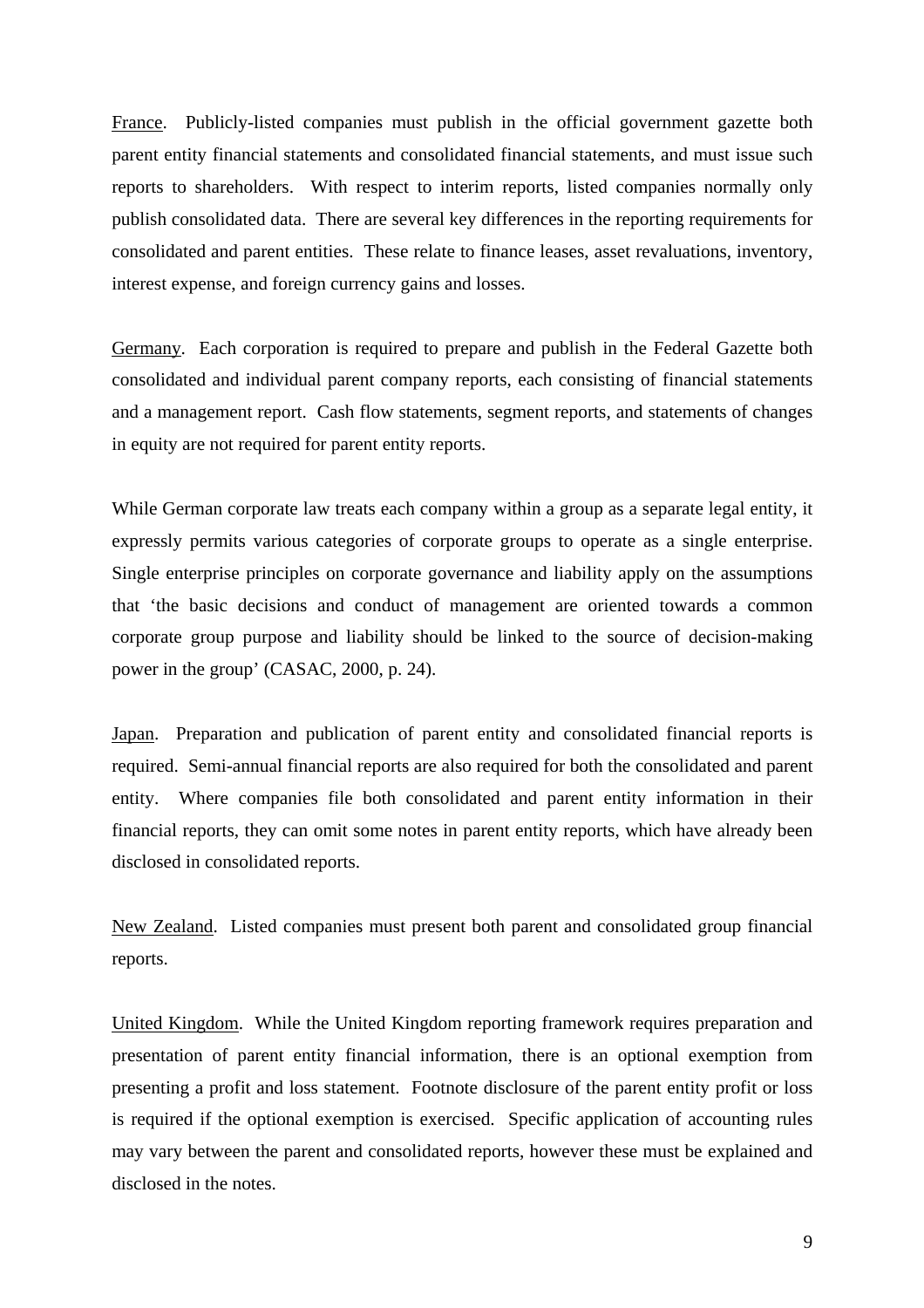United States. There is no requirement to present parent entity financial reports in addition to the consolidated reports. However, when certain restrictions exist on the ability of subsidiary companies to transfer funds to the parent through intercompany loans, advances or cash dividends, certain additional disclosures in notes to consolidated financial statements and the presentation of condensed financial information in a schedule to the financial statements are required. This schedule of condensed financial information encompasses financial position, cash flows and results of operations.

Further, Accounting Research Bulletin No. 51 states that:

In some cases parent-company statements may be needed, in addition to consolidated statements, to indicate adequately the position of bondholders and other creditors or preferred stockholders of the parent. Consolidated statements, in which one column is used for the parent company and other columns for particular subsidiaries or groups of subsidiaries often are an effective means of presenting pertinent information.

CASAC (2000, p. 28) contends that 'US commercial laws affecting corporate groups increasingly employ single enterprise principles.' These relate to a duty of fairness to minority shareholders, a fiduciary duty to creditors that arises where the controlled company is, or is close to being insolvent, and bankruptcy legislation.

# *1.3 Framework for the remainder of the paper*

The remainder of this paper is organised as follows. The next section articulates the research problem to be investigated and the scope of the research. Section 3 overviews prior research and theory that are relevant to the research problem. The research methodology is described in section 4, followed by the results in section 5. This is followed by related discussion and conclusions in section 6. Finally, recommendations are made in section 7.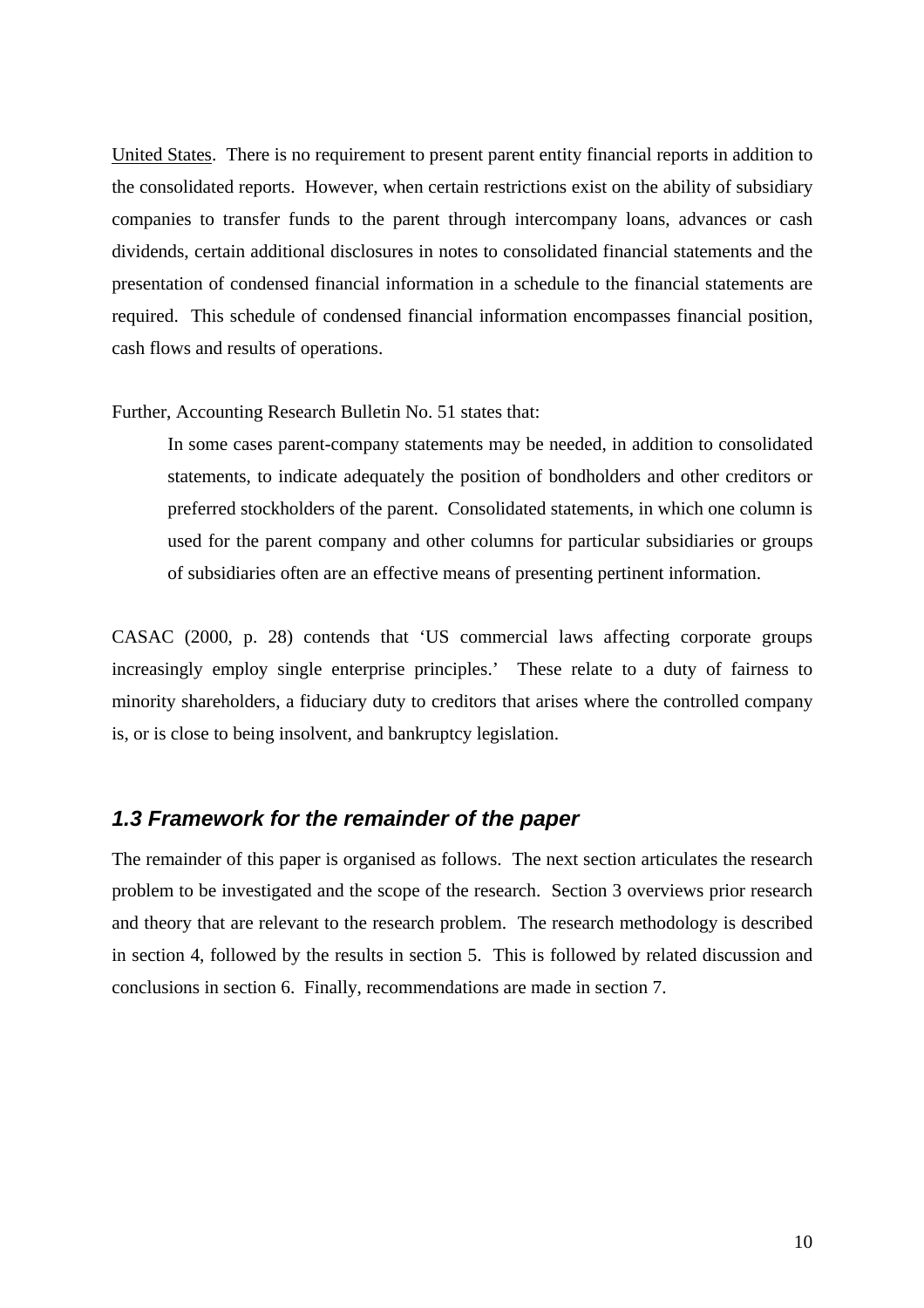# **2. Research problem and scope**

# *2.1 Research Problem*

The broad research problem investigated in this paper is: For Australian entities that provide consolidated GPFRs, what form, content and presentation of separate parent entity financial information is needed by GPFR users? The research is exploratory, and the answer may fall anywhere between the extremes of 'parent entity financial information is not needed' and 'a full set of audited parent entity financial reports needs to be prepared and presented in the annual report'.

The 'information needs' rather than 'information desires' of financial report users are considered. In particular, previous access to parent entity financial reports is irrelevant. Furthermore, it is the users reliant on general purpose financial reports rather than those who are in a position to demand special purpose financial reports whose needs are assessed. To ensure a thorough investigation of the research problem, it is necessary to clarify (a) who are GPFR users, and (b) what are their information needs?

#### *2.1.1 General purpose financial report users*

SAC 2 *Objective of General Purpose Financial Reporting* (paragraph 7) defines users of GPFRs to mean users who are unable to command the preparation or reports tailored to their particular information needs. These users rely on the information communicated to them by the reporting entity. In SAC 2 (paragraphs 16 to 19), the following three categories of user groups are identified as the primary users of GPFRs, and those whose common information needs should dictate the type of information to be disclosed by such reports:

Resource providers. Providers of resources include those who may be compensated either directly or indirectly for the resources they provide. The former category includes employees, lenders, creditors, suppliers, investors and contributors.

Recipients of goods and services. Recipients of goods and services are those who consume or otherwise benefit from the goods and services provided by the reporting entity. This category comprises customers and beneficiaries.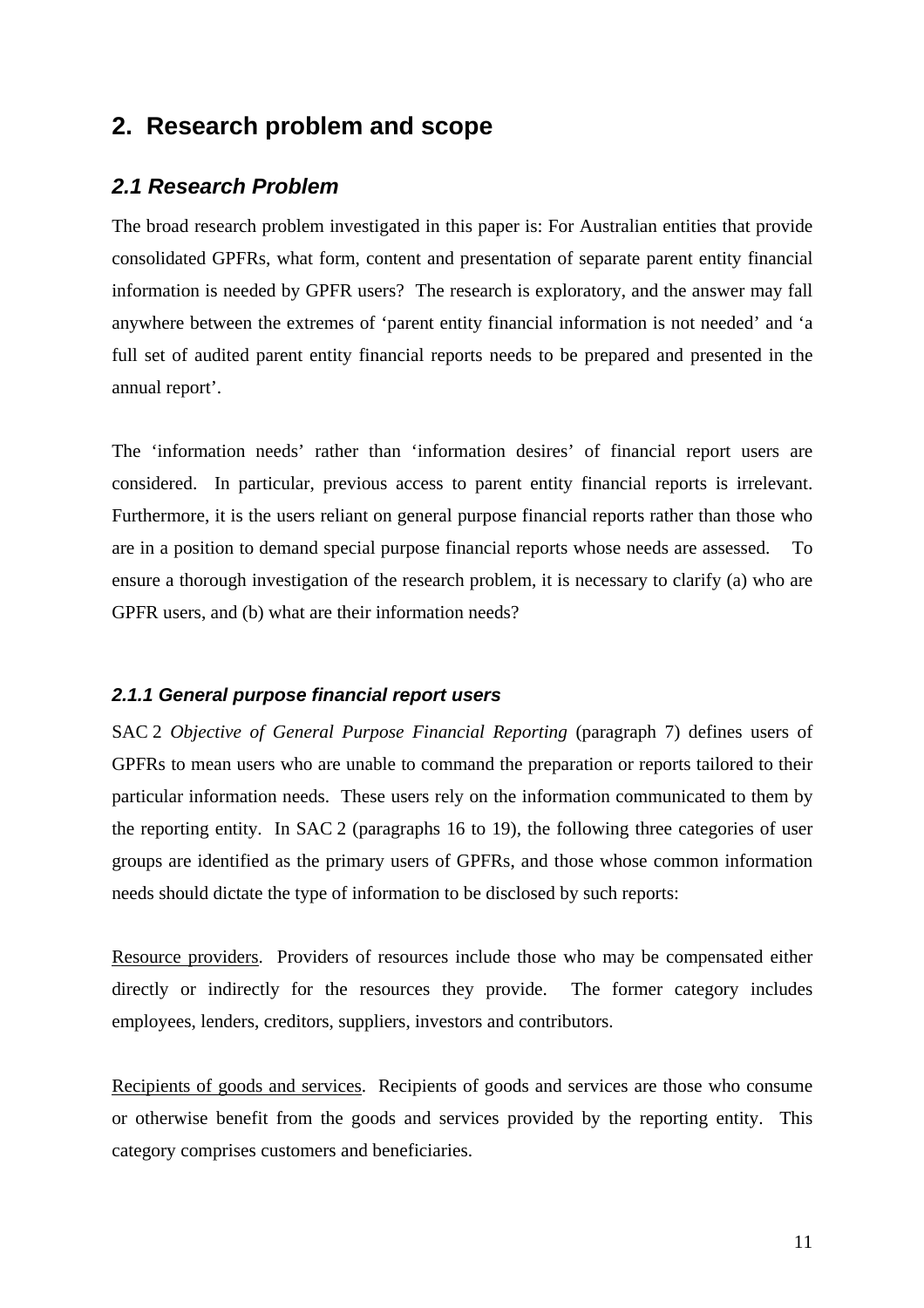Parties performing a review or oversight function. Certain parties, including parliaments, governments, regulatory agencies, analysts, labour unions, employer groups, media and special interest community groups, perform oversight or review services on behalf of the community. Members of this group tend to have indirect or derived interests in GPFRs since they advise or represent those who have direct interests.

### *2.1.2 Information needs*

Paragraphs 21 to 25 of SAC 2 articulate the purposes for which these user groups require financial information:

Resource providers want to know whether the reporting entity is:

- (a) achieving the objectives which formed the reason for the provision of resources in the past; and
- (b) operating economically and efficiently and using resources as prescribed.

Further, investors and other resource providers want to know whether the entity is operating profitably and generating favourable cash flows in the process, since their decisions relate to amounts, timing and uncertainties of expected cash flows.

Recipients of goods and services (paragraph 22 of SAC 2) may want to assess the ability of the reporting entity to continue to provide goods and services in the future, the likely level at which the goods and services will be provided and the likely cost of the goods and services. The focus of this user group is on the ability of the entity to generate favourable cash flows, since only by obtaining sufficient cash to pay for the resources it uses and to meet its other obligations will the entity be able to continue to provide the goods and services in the future.

Parties performing review or oversight services of interest to members of the community want to know whether the reporting entity has been operating in the interests of such members. They want to know whether the entity is achieving its objectives and is operating economically and efficiently in carrying out its operations.

GPFR users' information needs can be viewed in terms of the relevance of the information to these users. According to SAC 3 *Qualitative Characteristics of Financial Information*  (paragraph 5), relevance is: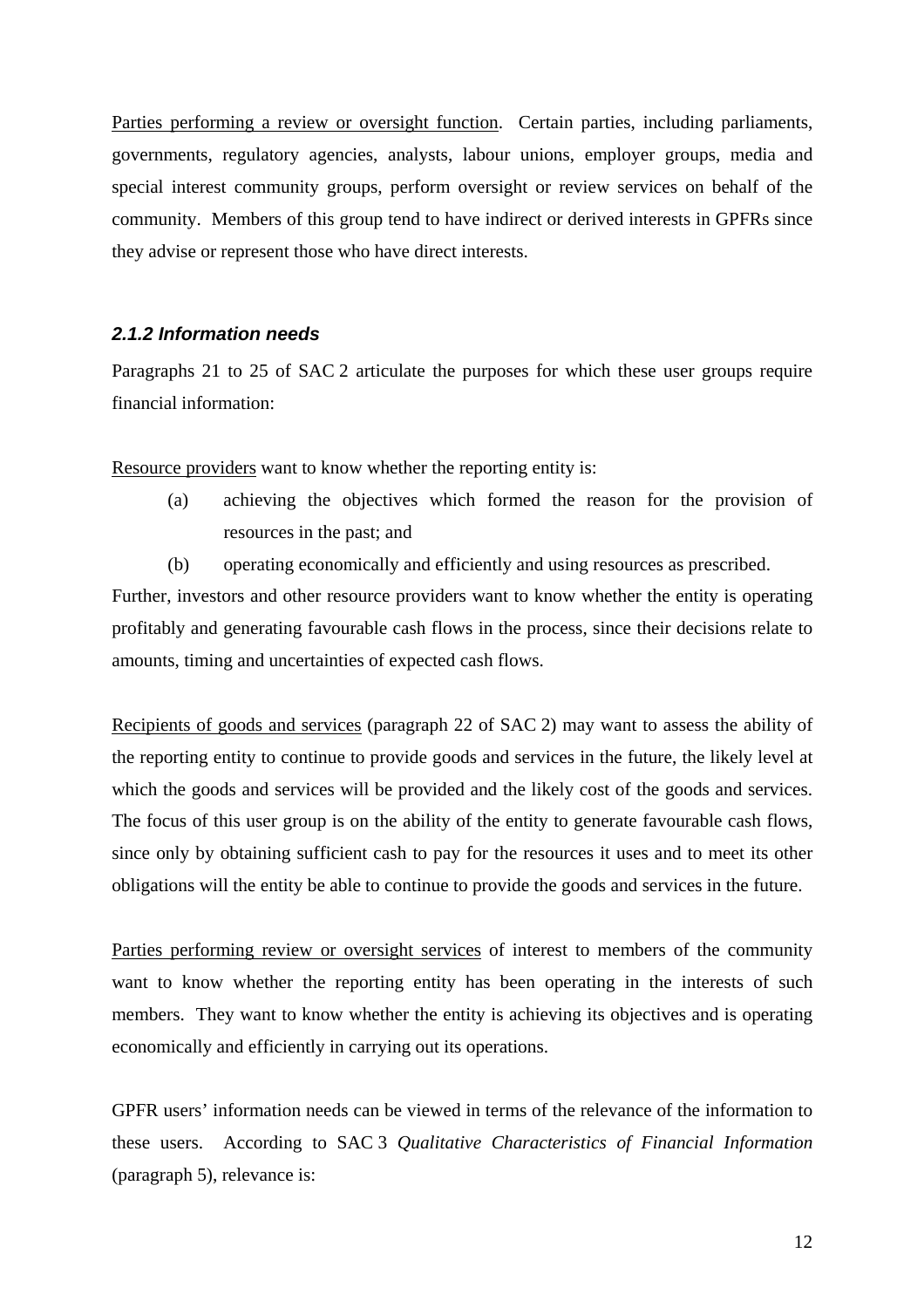…that quality of financial information which exists when that information influences decisions by users about the allocation of scarce resources by:

- (a) helping them form predictions about the outcomes of past, present or future events; and/or
- (b) confirming or correcting their past evaluations;

and which enables users to assess the rendering of accountability by preparers.

SAC 2 defines 'accountability' to mean the responsibility to provide information to enable users to make informed judgements about the performance, financial position, financing and investing, and compliance of the reporting entity. These definitions, along with definitions of 'reporting entity' and 'general purpose financial reports', suggest general purpose financial report users' information needs are related to accountability and making and evaluating decisions about the allocation of resources. Accordingly, these are the criteria for determining mandatory reporting requirements, including those for parent entity financial statements.

# *2.2 Research Questions*

 $\overline{a}$ 

This study surveys the information needs of a diverse selection of GPFR users. To address the research problem, three specific research questions are investigated:

- a) Is there a perceived need for parent entity financial reports or components of them?
- b) If so, which components do the perceived information needs relate to?<sup>10</sup>
- c) Is each of these information needs real, or is it merely an 'information desire'?

## *2.3 Assumptions and scope of the research*

This research is based upon the following assumptions:

- o First, that the GPFR users surveyed are representative of all GPFR users. Given the diverse group of financial report users surveyed, this assumption appears plausible.
- o Second, that changes caused by the adoption of International Accounting Standards will not change GPFR users information needs. This assumption appears plausible.

<sup>&</sup>lt;sup>10</sup> These components include the Statement of Financial Performance, the Statement of Financial Position, the Statement of Cash Flows and each of the notes that contain separate parent entity information.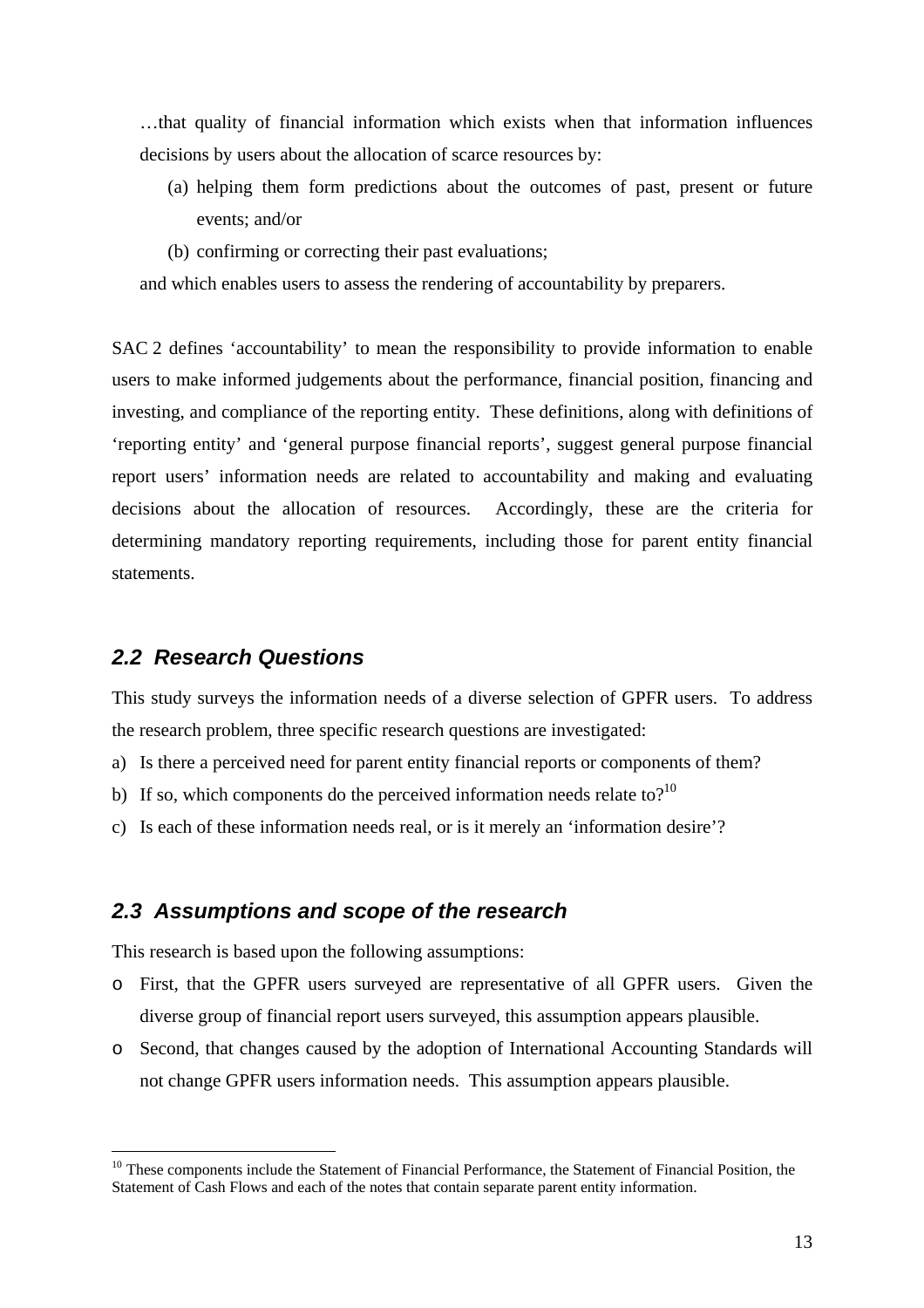The study is limited to entities that provide consolidated GPFRs. That is, it is not concerned with the use of parent entity financial reports for entities that are not required to provide consolidated GPFRs. Further, it is not concerned with separate subsidiary financial reports except to the extent that a subsidiary is also a parent entity.

# **3. Prior research and theory**

This section provides an overview of prior research and theory that is relevant to the research problem articulated above and examines the likely costs and benefits associated with parent entity reporting. The insights gained from this overview, along with the issues addressed in section 2, are used to guide the research methodology outlined in section 4.

# *3.1 Inadequacy of parent entity financial statements*

The separate legal personality of each group company (corporate autonomy) means that debts incurred by each company are debts of that company, not of the corporate group collectively (CASAC, 2000). Further, it is the legal entity, rather than the economic entity, that is responsible for paying dividends to shareholders and wages to employees, and that creditors are exposed to in the absence of guarantees.

Notwithstanding the corporate autonomy of parent entities, Jubb, Haswell and Langfield-Smith (1999, pp. 412-3) contend that parent entity reports are inadequate for three reasons:

- 1. Many of the resources that the parent managers are able to deploy are located in the subsidiaries and are not revealed.
- 2. The parent's ability to pay its debts and service its equity capital depend upon the profits and cash flows of subsidiaries, but these are not revealed.
- 3. Dividends from subsidiaries are not good indicators of earnings.

On the basis of these inadequacies, they conclude that parent entity reports do not allow shareholders or creditors to make informed judgments on the risks involved in parent entity investment and on the performance of its management. Thus, consolidated reports are superior to parent entity reports in terms of satisfying financial report users' needs. The question that remains is: Given that consolidated reports are required to be prepared by Australian reporting entities, do parent entity reports provide additional, relevant information to the users of GPFRs?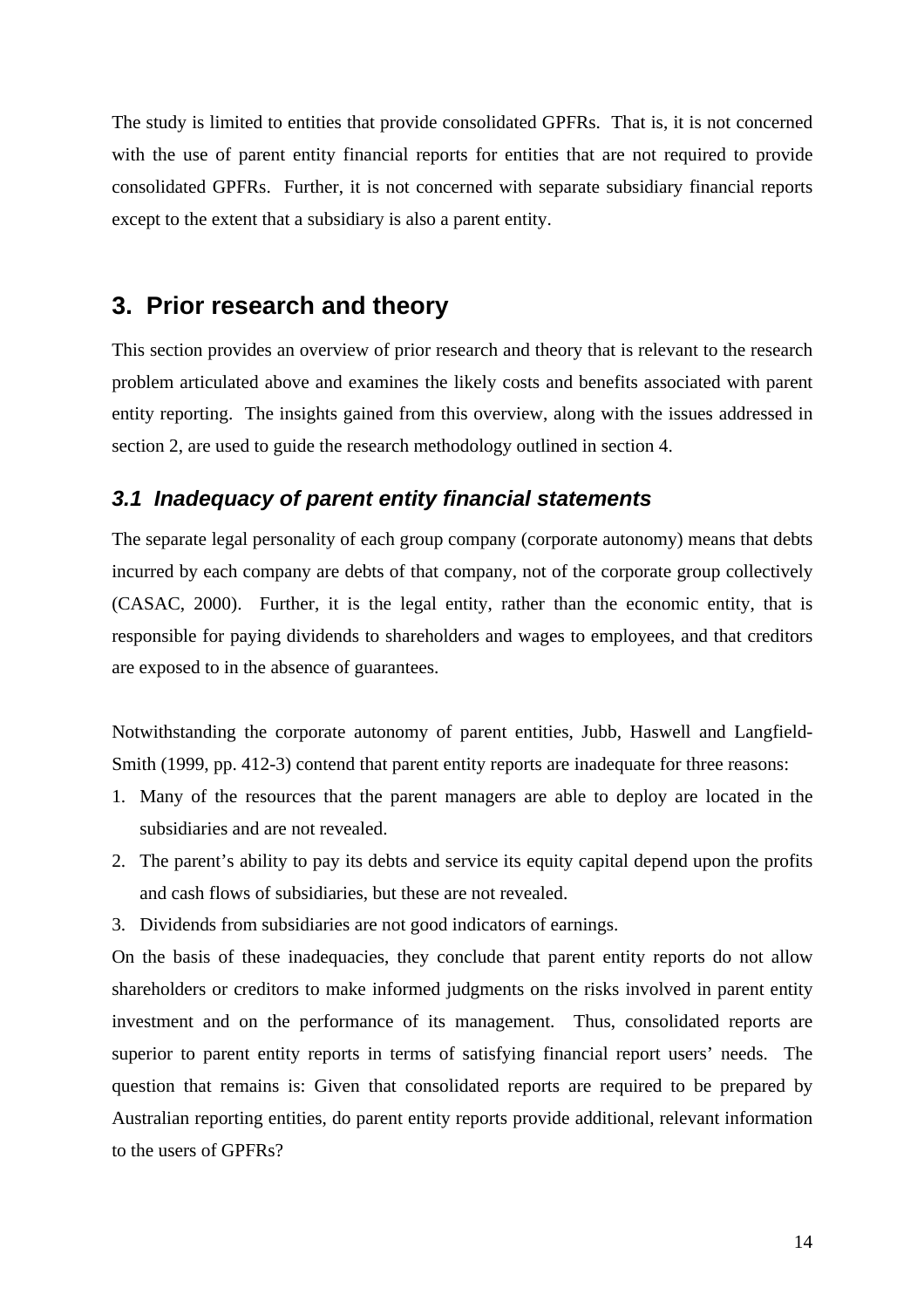It is not always the parent entity that is the individual entity within a group that borrows, employs staff, incurs liabilities, holds assets, or conducts the trading operations of a group. Indeed, the parent entity is very often nothing more than a 'shell' or holding company, with the majority of assets, liabilities and operations occurring in one or more large operating subsidiaries. In this case, the financial report of an operating subsidiary is potentially more relevant than that of the parent entity. For groups with a Deed of Cross Guarantee, these subsidiary financial reports are not required to be prepared, audited, sent to members or lodged with ASIC, however the parent entity financial reports are. The usefulness of parent entity financial statements for companies structured in this way is questionable.

# *3.2 Costs and benefits of providing parent entity financial statements*

While it is difficult to quantify the costs and benefits associated with preparing parent entity financial reports, identifying what they are will provide some insights into whether the costs outweigh the benefits. In relation to separate subsidiary financial reports when a Deed of Cross Guarantee is in place, it appears that the costs of preparing and auditing these extra reports is greater than the benefits related to the information needs of financial report users. Indeed, Bosch (1990) made the following statement about the 1985 NCSC ruling that, where a holding company is prepared to guarantee the debts of a wholly-owned subsidiary, no separate subsidiary company financial report need to be audited or published:

Very large numbers of companies have taken advantage of this decision and great savings have been made. Subsequently we extended the arrangement to cover subsidiaries of Australian companies operating in foreign countries. Again great cost savings resulted. In neither case has the Commission been made aware of any disadvantage that has been suffered by anyone as a result of our decisions.

There are at least two theories that can be used to analyse the benefits of supplying separate parent entity financial reports. These are the information theory perspective (see Pendlebury, 1980) and the fineness theorem of information economics (see Marshak and Radner, 1971). From each of these two perspectives, it can be concluded that separate parent entity and subsidiary financial reports are a valuable supplement to consolidated financial statements. For example, it could be argued that assessing the capacity of a parent entity to produce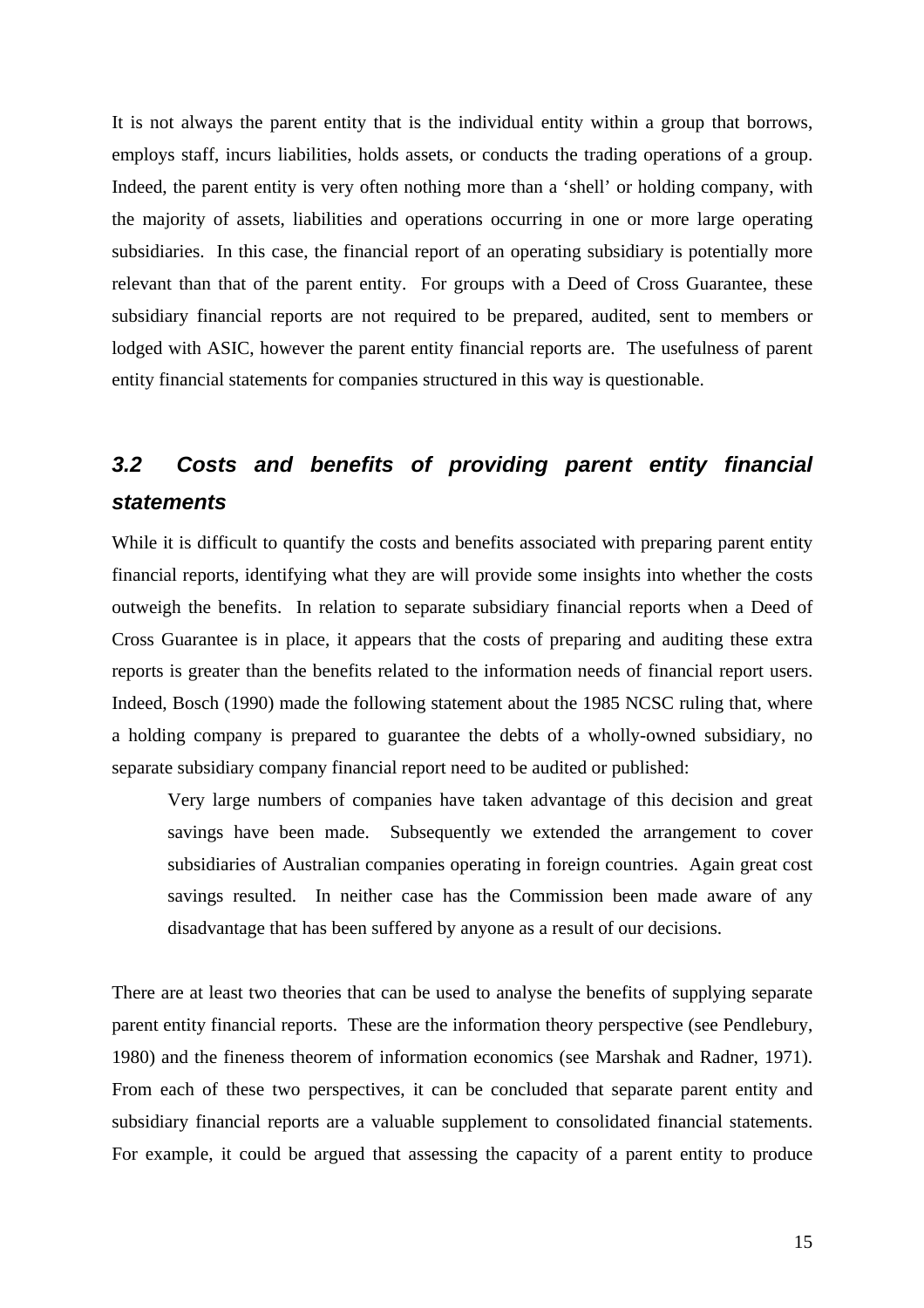profits in the future can be better achieved if a full parent entity financial report as well as a consolidated financial report is available. These theories work on the basis that more detailed information is better than less. However, they do not consider the costs of supplying the extra information, nor do they consider whether the more detailed information is demanded.

The costs associated with preparing and publishing separate parent entity financial reports include administrative and printing costs associated with putting the financial reports together, and any additional audit costs. There are two types of preparation and audit costs. The first relates to preparing and auditing the stand alone parent entity financial reports. The second relates to incorporating them into the final set of consolidated financial reports that will be published in the annual report. For example, discussions with an auditor indicate that a considerable amount of the total effort of an audit is spent in checking these final financial reports.

Another key issue is the additional clutter caused by including parent entity financial information in the consolidated annual report. This additional information may detract from their readability and ease of use. The elimination of parent entity financial information would allow users who are more focused on consolidated information to be able to review annual reports without the clutter inherent in multi-column financial reports.

It may also be the case that there are implicit costs associated with publishing parent entity information to the extent that having to make these separate financial reports publicly available influences management behaviour. For example, the prospect of disclosing losses in the parent entity that would be eliminated upon consolidation could cause an entity to structure transactions in such a way as to avoid showing a loss for the parent. This would be inefficient if, for example, there was a tax saving associated with the loss.

Overall, it appears that a considerable portion of the explicit and implicit costs associated with parent entity financial reports is related to including this information in published financial reports, rather than preparing and auditing stand-alone parent entity financial reports per se.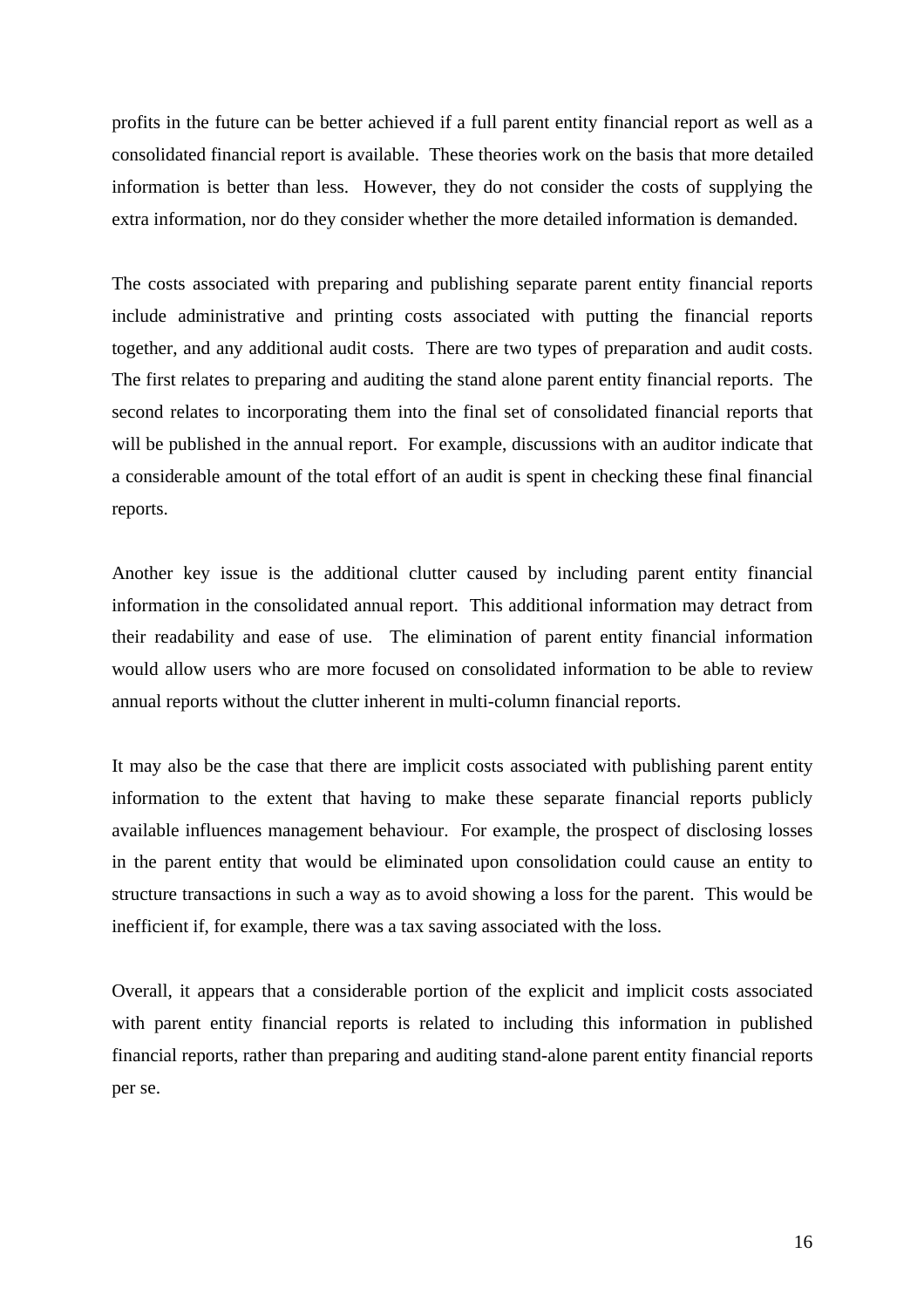# *3.3 Information needs of financial statement users*

The information needs of bankers and other creditors are expected to depend at least partly on whether the lending is to an individual entity under a separate and autonomous arrangement or to a group. If there is a Deed of Cross Guarantee, the lending is effectively to a 'closed' corporate group to which the deed relates. However, it should be noted that the 'closed' groups to which these deeds pertain generally comprise a parent and its wholly-owned subsidiaries. Where there are partly-owned subsidiaries, the consolidated reports may not adequately meet the information needs of creditors.

Insights about whether the costs of preparing separate parent entity financial reports are likely to exceed the benefits can be gained from prior research into the usefulness of these reports to lenders and creditors. Francis (1986) investigates the issue of whether parent entity financial reports convey useful debt information that is lost in consolidated financial reports in the US setting. Francis concludes that parent entity financial statements are a useful addition to consolidated accounts when parent debt guarantees do not exist or when debt covenants are defined at the separate entity level.

In line with the definition of 'information needs' outlined in section 2.1.2 above, the uses for parent entity reports identified by Francis relate to both a decision making and accountability orientation. First, these separate report said in determining the market price of debt where there are no guarantees of subsidiary debt. That is, when there is a clear demarcation between parent and subsidiary net assets. Default risk on parent debt can be better evaluated by analysing separate parent entity financial reports. On the other hand, consolidated reports are more useful in the presence of subsidiary debt guarantees, since default risk on the parent entity's own debt is higher due to a contingent claim on parent assets. Second, parent entity reports provide useful feedback for monitoring a firm's compliance with outstanding debt covenants that are defined at the parent entity level.

As part of his analysis, Francis examines differences in debt ratios derived from parent entity and consolidated reports for a small sample of US companies providing both sets of reports in  $1981$ .<sup>11</sup> He finds significant differences in debt levels and debt-related ratios between the

 $\overline{a}$ 

<sup>&</sup>lt;sup>11</sup> Accounting Series Release (ASR) No. 302 dropped the formal requirement for parent entity financial reports for years ended after March 1982. Under pre-ASR No. 302 rules, separate parent entity reports were required in limited circumstances.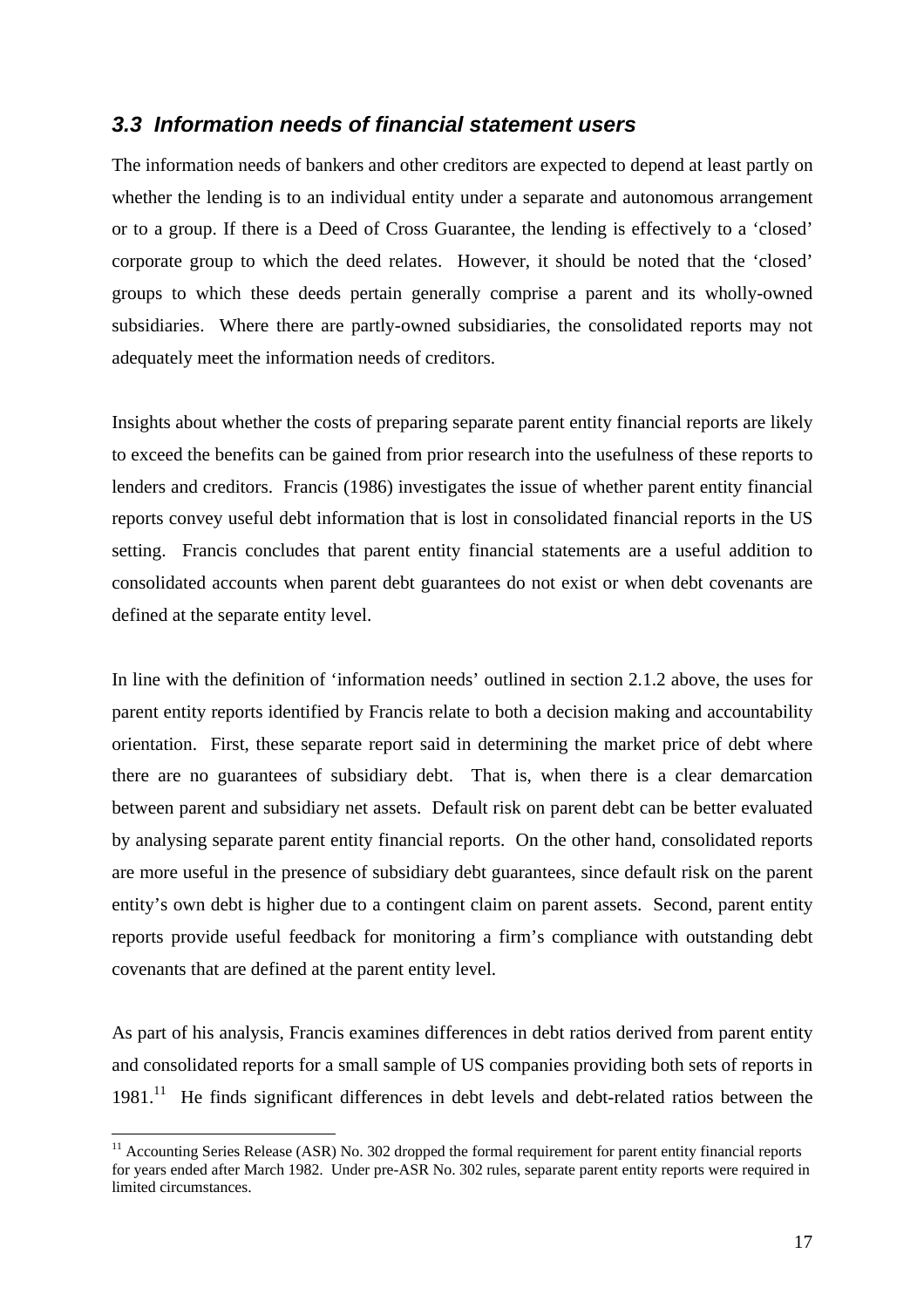parent entity and consolidated reports. Similarly, Beranek and Clayton (1985) conclude that assessments of risk for parent entity debt using consolidated financial reports tend to overestimate parent entity financial risk. Further, while Francis is unable to determine whether covenants are written in terms of consolidated and/or parent entity reports, he shows that less than 20 percent of his sample firms have debt guarantees. This result appears to indicate that separate parent entity reports, or components of them, would be a useful addition to consolidated financial reports for the majority of US firms.

There is a dearth of theory or evidence indicating that shareholders demand separate parent entity information in addition to consolidated financial information. Indeed, the Australian Stock Exchange listing rules require only consolidated financial information to be submitted; thus indicating that parent entity financial reports are not demanded by investors. However, it may be the case that certain information about parent entity shareholders' equity is useful to shareholders and/or other financial report users. For example, the distributable reserves of a parent entity allow a straightforward determination of the parent's ability to pay dividends.

# **4. Research methodology**

The objective of the research is to answer the three research questions articulated in section 2.2, with an intended bias towards determining whether one or more GPFR user groups would be disadvantaged by a reduction in parent entity reporting requirements. Survey data were collected via both an internet questionnaire and personal interviews. Both were pilot tested on one bank and one rating agency.

The target sample comprises regular users of GPFRs from across a diverse range of financial report user groups. Access to these individuals was gained by contacting senior executives from organisations expected to employ such individuals. To increase the likelihood of gaining access to the type of individuals included in the target sample, many of the senior executives approached were people who had previous contact with the AASB.

These senior executives (from 17 organisations) were contacted by telephone and asked to participate by (a) identifying up to 20 individuals within their organisation who met our target sample requirements, and (b) encouraging these individuals to participate in the internet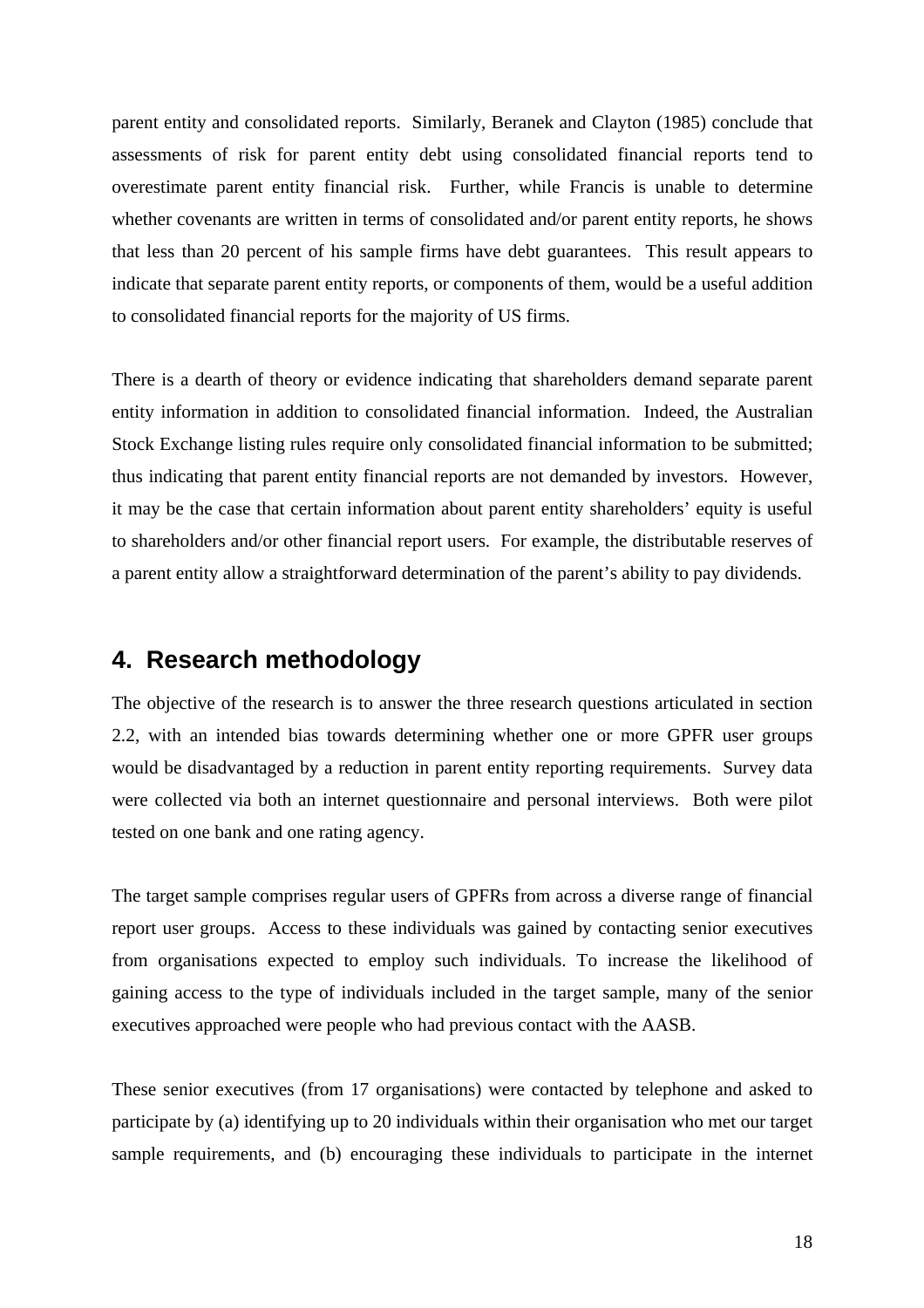questionnaire and personal interviews. A link to the internet questionnaire was distributed by email to these individuals. The Chairman also made the AASB consultative group (representatives from 37 industry and government bodies) aware of the survey. The total number of organisations responding to the survey was 22, with a minority of individual responses (12) not specifying an organisation. For most of the participating organisations, only one or two individuals submitted responses to the internet questionnaire. However, there were 13 responses from one stockbroking firm and 8, 5 and 4 individual respondents respectively from three of the participating banks.

The sample of individuals responding to the internet questionnaire comprises 64 regular users of GPFRs employed by 22 organisations spread across a diverse range of financial report user groups as well as 6 individual shareholders. The composition of this sample by financial report user group is:

|                                    | Number of     | Number of  |
|------------------------------------|---------------|------------|
|                                    | Organisations | Individual |
|                                    | Responding*   | Responses  |
| Banker                             | 6             | 24         |
| <b>Debt Rating Analyst</b>         | 2             | 3          |
| <b>Equity Analyst/Stockbroker</b>  |               | 24         |
| <b>Superannuation Fund Manager</b> |               | 4          |
| <b>Trade Creditor</b>              | 5             | 5          |
| Individual Shareholder             |               |            |
| Other                              | 2             |            |
|                                    |               |            |

\* This column sums to more than the total number of organisations responding (22) due to overlap between the categories. It is only informative as to the number of organisations responding in a particular user group category.

There is considerable variation in the positions held by the 24 bankers responding to the questionnaire. These include Manager Wholesale Credit Policy and Support Tools, Executive Manager Risk Management, Division Director Credit, Chief Credit Officer, and Executive Manager Policy and Strategy Group Risk Management. This degree of variation helps to ensure that the information needs of bankers working in different roles are examined. There is also some variation in the positions held by respondents classified as equity analysts or stockbrokers. These include Research Analyst and Head of Research, Energy Analyst, Senior Analyst and Equity Research Analyst.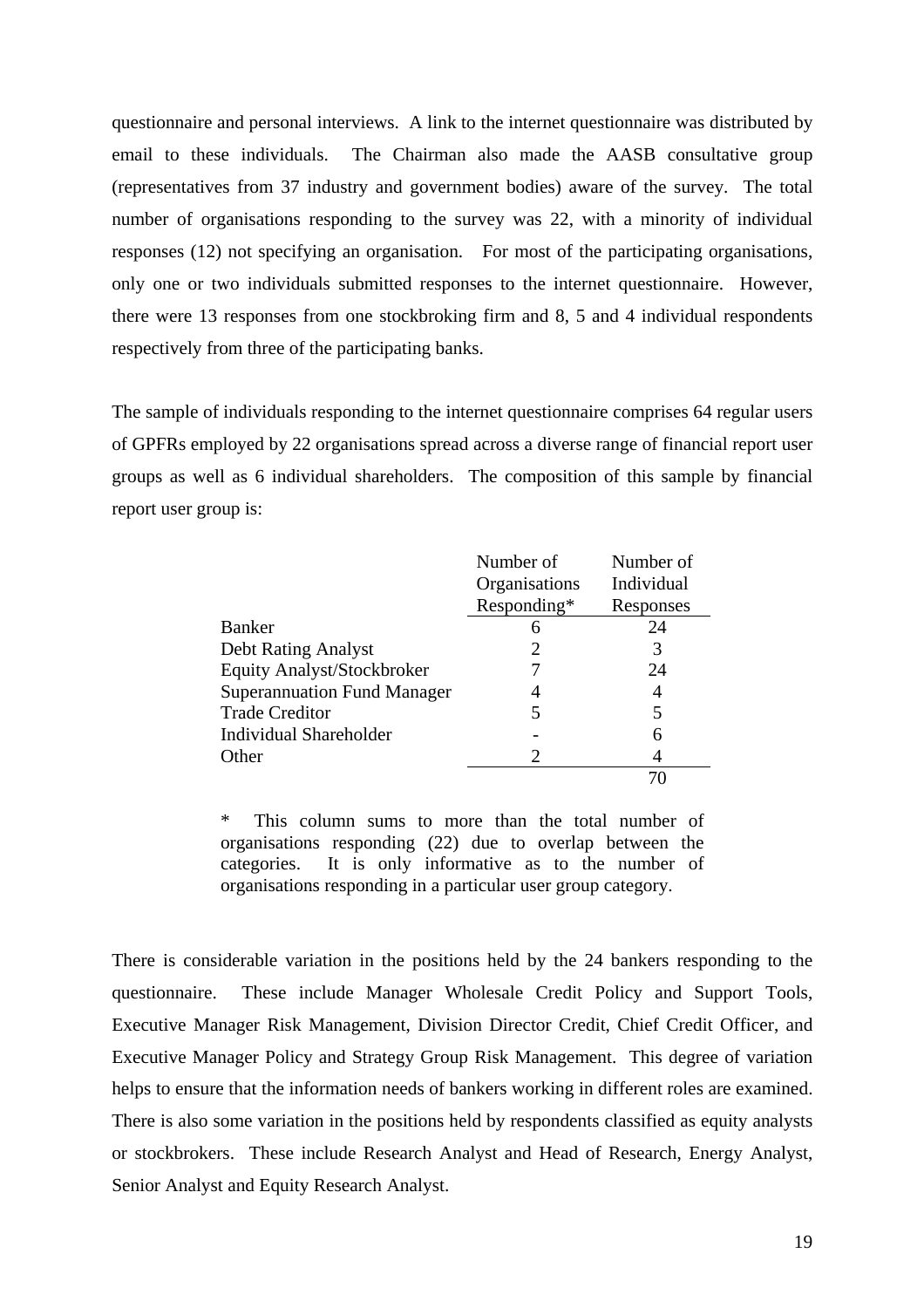The questionnaire included a space for respondents to indicate whether they would be available for a follow-up interview. While the majority of interviewees were chosen from those answering 'yes', in the interest of achieving a diverse set of interviewees, several of the respondents initially answering 'no' were contacted and asked whether they would agree to be interviewed. The interview sample was selected with a view to including a majority of individuals indicating in their questionnaire responses that they use parent entity financial reports when conducting a financial analysis. Care was taken to ensure that at least two individuals from each financial report user group were interviewed. However, the final sample for interviews is weighted towards bankers due to questionnaire results indicating that this is a major parent entity financial report user group. A total of 19 interviews were conducted with individuals from 12 organisations covering a broad range of financial report user groups: $^{12}$ 

|                                    | Number of     | Number of                   |
|------------------------------------|---------------|-----------------------------|
|                                    | Organisations | Interviewees                |
| Banker                             |               |                             |
| <b>Debt Rating Analyst</b>         |               |                             |
| Equity Analyst/Stockbroker         |               | 3                           |
| <b>Superannuation Fund Manager</b> |               | 2                           |
| <b>Trade Creditor</b>              |               | 2                           |
| <b>Individual Shareholder</b>      |               | $\mathcal{D}_{\mathcal{L}}$ |
|                                    |               |                             |

Face-to-face interviews were conducted with 17 of the interviewees, with the remaining 2 being conducted by telephone. All interviews were recorded. They took the form of semistructured personal interviews, with the interviewer following a standard set of questions, and then following up with individually tailored questions to clarify answers given or probe reasoning. Transcripts of the interview tapes and questionnaire responses form the basis of the analysis presented in the next section.

 $\overline{a}$ 

 $12$  Two of the interviewees invited a colleague to assist with the interview. These colleagues' responses were included in the analysis along with those of the interviewee, however they were not counted as separate interviewees.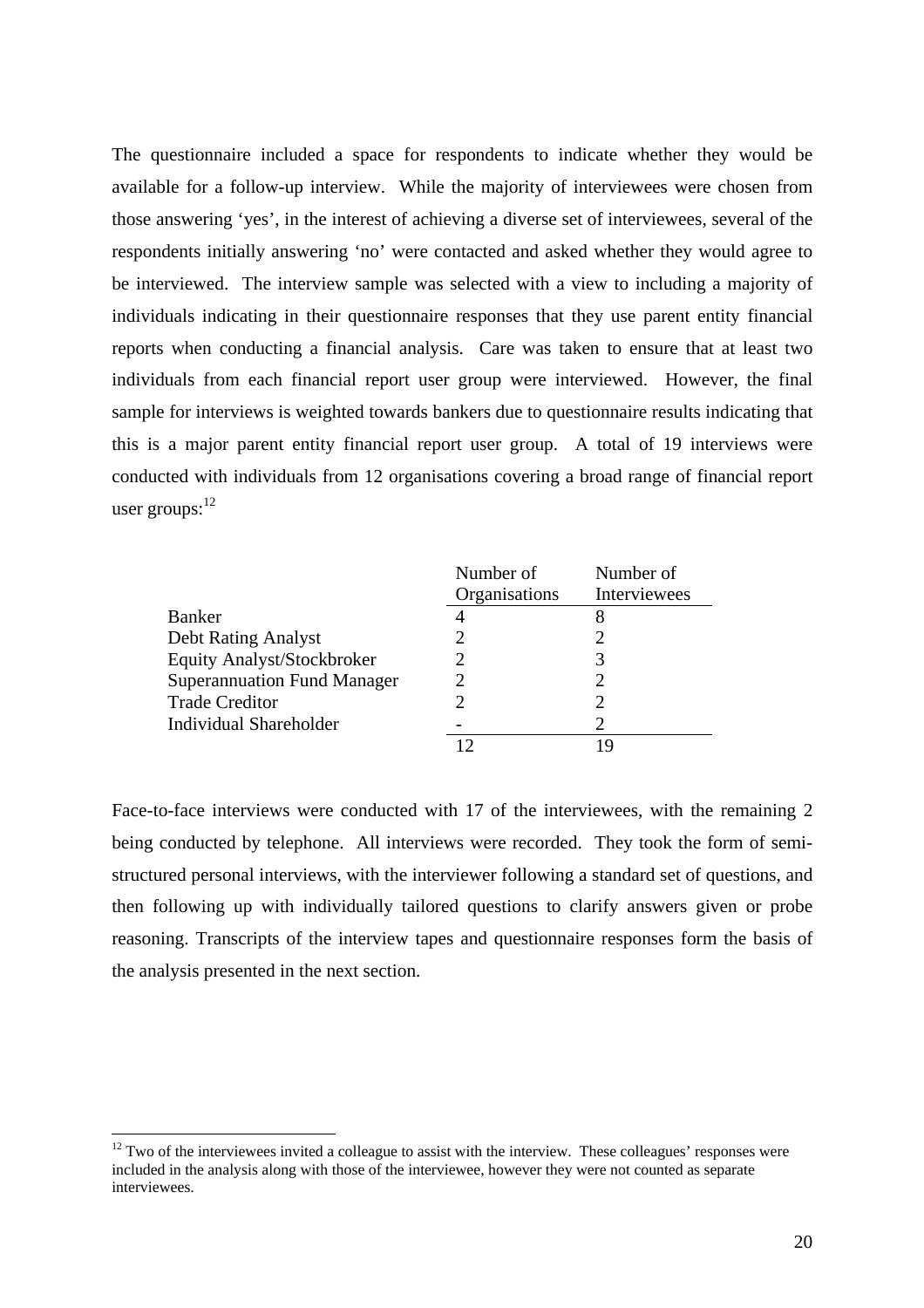# **5. Results**

This section contains the results of both the internet questionnaire and the personal interviews. It commences with an investigation of (a) the perceived need for parent entity financial reports, and (b) which components of parent entity reports are perceived to be most relevant. Potential for reductions in parent entity reporting requirements are then examined by determining the minimum set of requirements that would satisfy the information needs of a diverse set of financial report users.

# *5.1 Perceived need for parent entity financial reports*

The perceived need for parent entity financial reports is assessed in terms of:

(a) the frequency with which these financial reports are used by questionnaire respondents; and

(b) their preferred level of parent entity financial reporting (for example, abridged parent entity financial statements).

#### *5.1.1 Frequency of use*

A clear pattern emerges from the cross-tabulation of questionnaire responses shown in table 1. That is, while bankers tend to use parent entity financial reports often or very often, those financial report users concerned with equity rather than credit analysis (equity analysts/stockbrokers, superannuation fund managers, and individual shareholders) rarely or never use them. Overall, 28 of the 70 individuals responding to the questionnaire indicate that they 'never' use parent entity financial reports as part of their analysis. The remaining 42 respondents (60%) use at least some components of parent entity financial reports with their frequency of use varying between 'rarely' and 'very often'.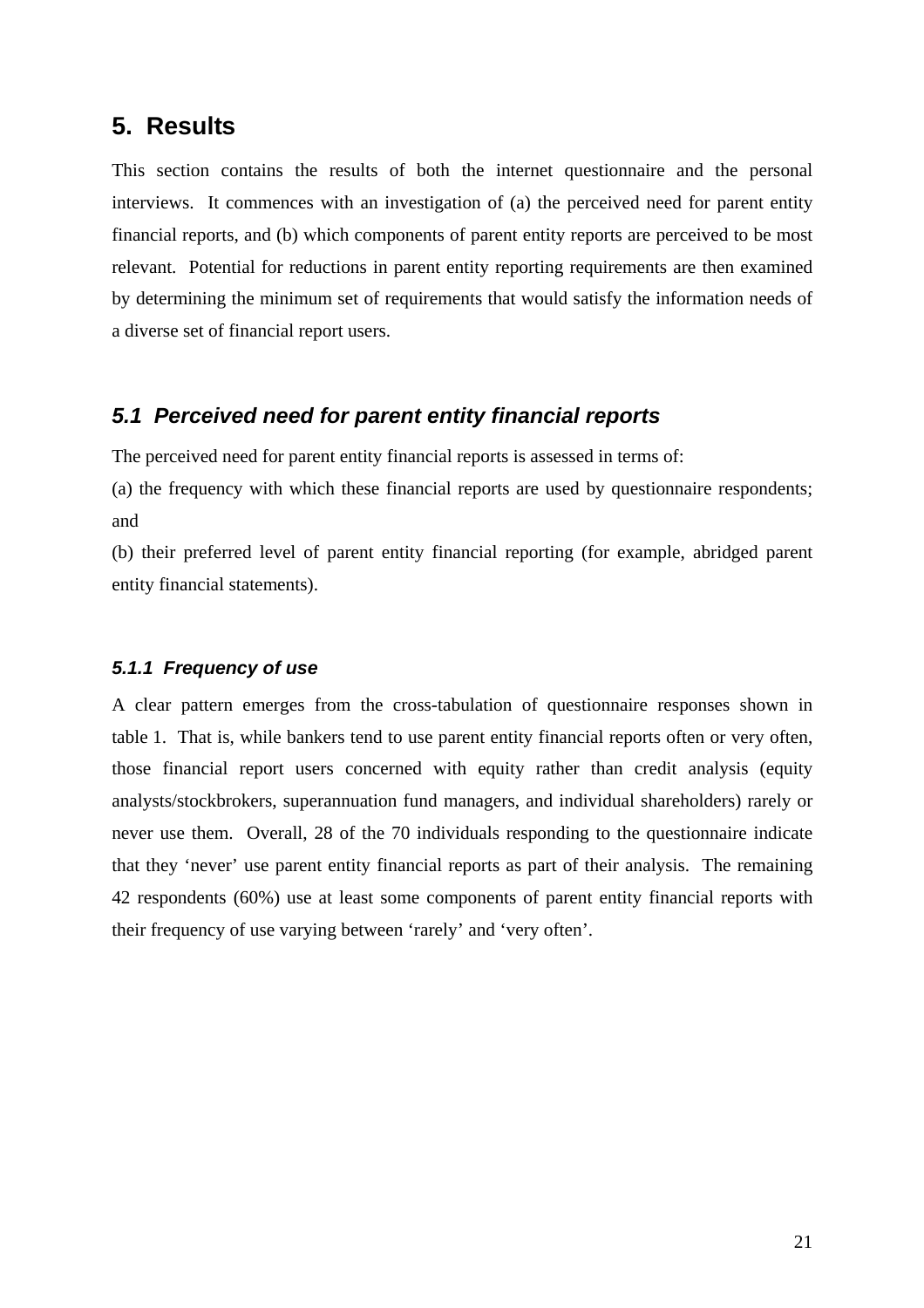Table 1: Questionnaire responses to the question: '*When analysing the financial statements of a corporate group that provides a consolidated financial report, have you used the separate parent entity financial reports or components of them as part of your analysis?'* for the sample of 70 individuals responding.

| Role                  | <b>Never</b>   | <b>Rarely</b>  | <b>Sometimes</b>            | <b>Often</b>   | <b>Very</b><br><b>Often</b> | <b>Total</b>   |
|-----------------------|----------------|----------------|-----------------------------|----------------|-----------------------------|----------------|
| <b>Banker</b>         | 2              | $\overline{2}$ | 3                           | $\mathbf{r}$   | 10                          | 24             |
| Debt Rating           |                |                |                             | $\overline{2}$ |                             | 3              |
| Analyst               |                |                |                             |                |                             |                |
| Equity Analyst /      | 14             | 6              | 3                           |                |                             | 24             |
| Stockbroker           |                |                |                             |                |                             |                |
| Superannuation        | 3              |                |                             |                |                             | $\overline{4}$ |
| <b>Fund Manager</b>   |                |                |                             |                |                             |                |
| <b>Trade Creditor</b> | $\overline{2}$ |                | $\mathcal{D}_{\mathcal{A}}$ |                |                             | 5              |
| Individual            | $\overline{4}$ | $\overline{2}$ |                             |                |                             | 6              |
| Shareholder           |                |                |                             |                |                             |                |
| Other                 | 3              |                |                             |                |                             | 4              |
| <b>Total</b>          | 28             | 12             | 8                           | 11             |                             | 70             |

Of the 19 respondents chosen for follow-up interviews, 6 indicated on their questionnaire response that they 'never' use parent entity financial reports. However, the interviews revealed that two of these interviewees do in fact use some elements of parent entity financial reports. Three of the four interviewees confirming that they never use the parent entity columns when analysing annual reports belong to the equity analyst/stockbroker and fund manager categories. Those interviewees confirming that they never use parent entity financial reports stated that they focus on the consolidated numbers when using published annual reports and completely ignore the parent entity information.

### *5.1.2 Preferred level of parent entity reporting*

The remainder of the discussion pertaining to the questionnaire responses is based on those 42 respondents indicating that they use parent entity financial reports. Table 2 shows that 17 of these perceive the most appropriate level of parent entity reporting in Australia to be a full set of parent entity financial statements, and notes. Notably, the majority of respondents in this category are bankers. Another 22 respondents from across a range of financial report user groups indicated that either limited disclosures or abridged parent entity financial statements would be most appropriate. Only three respondents concluded that it would be preferable to have no parent entity reporting requirements. However, it is expected that the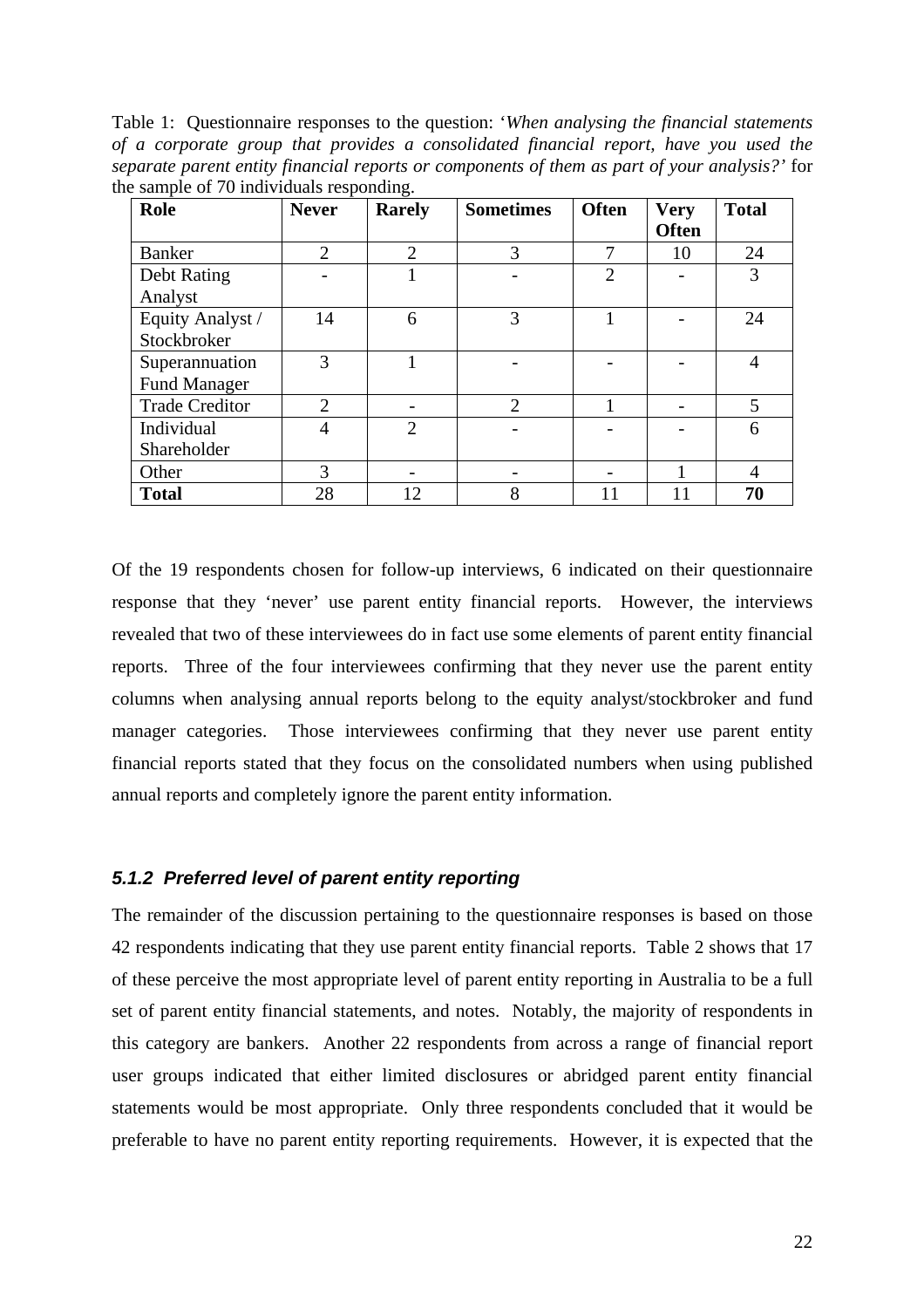majority of the 28 questionnaire respondents indicating that they never use parent entity information would also choose this option.

Table 2: Questionnaire responses to the question: '*What do you perceive to be the most appropriate level of parent entity reporting for Australia?'* for the sub-sample of 42 respondents indicating that they use parent entity financial reports\*

| Role                       | Full set* | None* | Disclosures* | Abridged* | <b>Total</b> |
|----------------------------|-----------|-------|--------------|-----------|--------------|
| <b>Banker</b>              | 13        |       |              |           | 22           |
| <b>Debt Rating Analyst</b> |           |       |              |           | 3            |
| Equity Analyst /           | ∍         | 3     |              |           | 10           |
| Stockbroker                |           |       |              |           |              |
| Superannuation             |           |       |              |           |              |
| <b>Fund Manager</b>        |           |       |              |           |              |
| <b>Trade Creditor</b>      |           |       |              | ∍         | 3            |
| Individual                 |           |       |              |           | ↑            |
| Shareholder                |           |       |              |           |              |
| Other                      |           |       |              |           |              |
| <b>Total</b>               | 17        | 3     |              |           | 42           |

\* The options were:

Full set - A full set of parent entity financial statements, and notes.

None - No parent entity reporting requirements.

Disclosures - Limited parent entity disclosures only.

Abridged - Abridged parent entity financial statements only.

Of the 19 respondents chosen for follow-up interviews, 5 (all bankers) indicated on their questionnaire response that their preferred level of parent entity reporting is to retain requirements for a full set of parent entity financial reports. The remainder of the interviewees indicating that they use parent entity information were approximately evenly distributed across the categories wanting abridged financial statements and limited disclosures. However, further questioning during the interviews revealed that another option, which had not been included in the questionnaire, was most attractive to many of the interviewees. This option comprised a combination of abridged financial statements and limited note disclosures. Indeed, this is the preferred level of parent entity reporting for the majority of interviewees who had indicated in their questionnaire responses that they wanted either abridged financial statements or limited disclosures. Most of these interviewees are employed by banks, rating agencies or trade creditors in roles involving credit risk assessment. Two of the interviewees, a security analyst and an individual shareholder confirmed that their preference is for limited note disclosures only.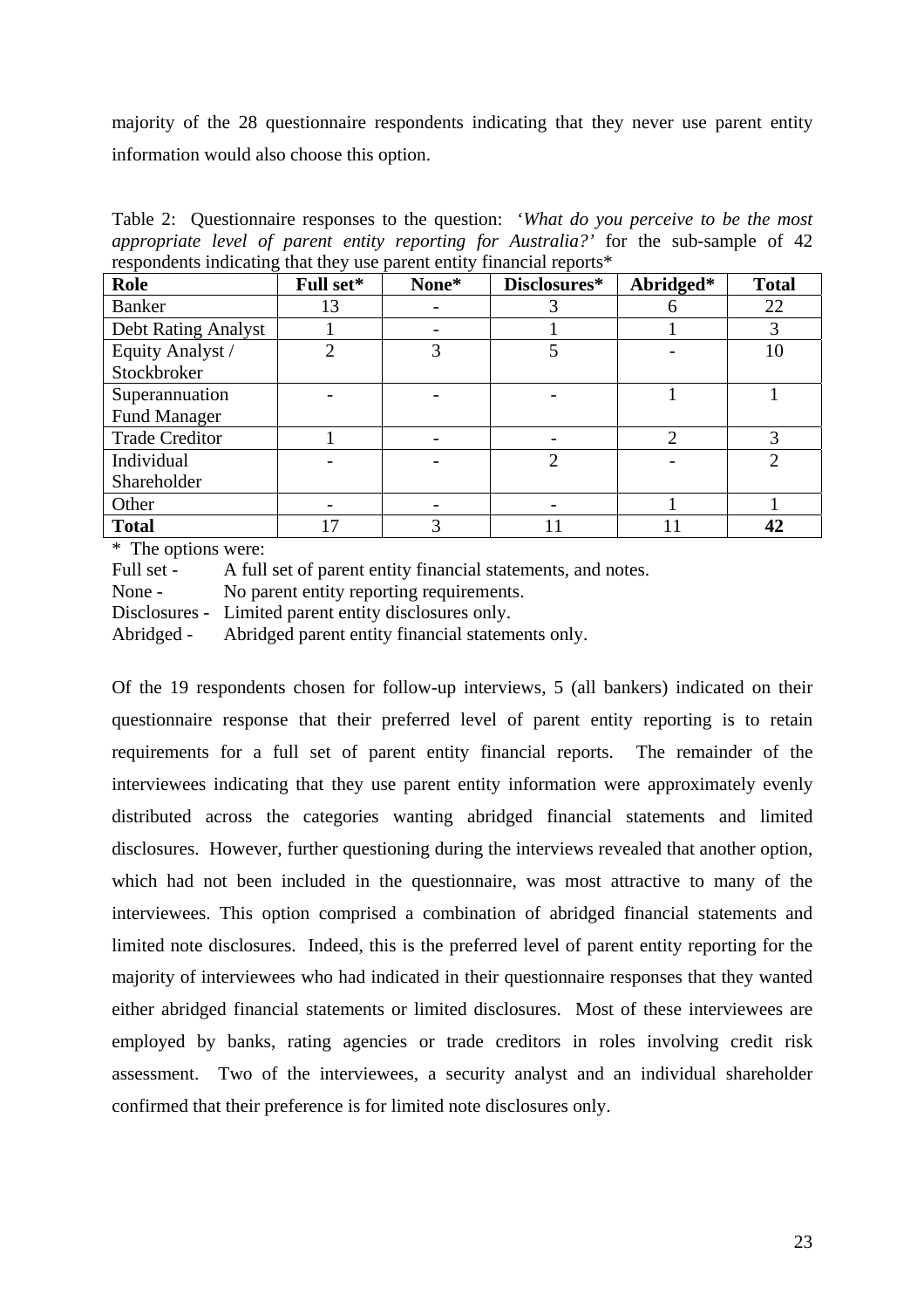#### *5.1.3 Conclusions about the perceived need for parent entity financial reports*

Overall, these results indicate that many financial statement users, predominantly those working in roles involving credit risk assessment, use information from parent entity financial reports. Indeed, 60 percent of individuals responding to the questionnaire indicated that they use at least some components of parent entity financial reports. Follow-up interviews reveal that this estimate is conservative, since some of the respondents previously indicating that they never use parent entity information stated that they do in fact use some components of parent entity financial reports.

Frequency of use is highly correlated with the type of financial report user. Bankers use parent entity financial reports often or very often and many would prefer to see the requirement for a full set of parent entity financial reports retained. However, some bankers along with several other of the financial statement users interviewed would be happy with just abridged parent entity financial statements plus some note disclosures. In contrast, the preferred level of parent entity reporting for equity analysts, fund managers and other shareholders, if any, tends to be limited parent entity disclosures only.

# *5.2 Most relevant components of parent entity reports*

This section investigates which components of parent entity reports are considered to be most useful. Of the 42 questionnaire respondents indicating that they use parent entity financial reports, 12 (mainly bankers) stated that they use the full set of the financial statements and notes. The comments of some of these respondents suggest a somewhat cursory use of the reports. For example 'Look for hidden issues: hidden leverage, assets, income smoothing'. However, the comments of other respondents imply a more comprehensive analysis. For example, 'All, we examine them exhaustively as we often have a relationship to the parent entity but not to the whole group.' and:

All of them. When a credit assessment is being undertaken on a parent entity, I believe it is appropriate to understand which assets, liabilities, revenues, expenses, cash flows etc are actually in the entity we are taking exposure on and which are in subsidiary entities.

The remaining 30 of these respondents indicated that they use particular components of financial reports rather than the full set. Some of the respondents indicated that they focus on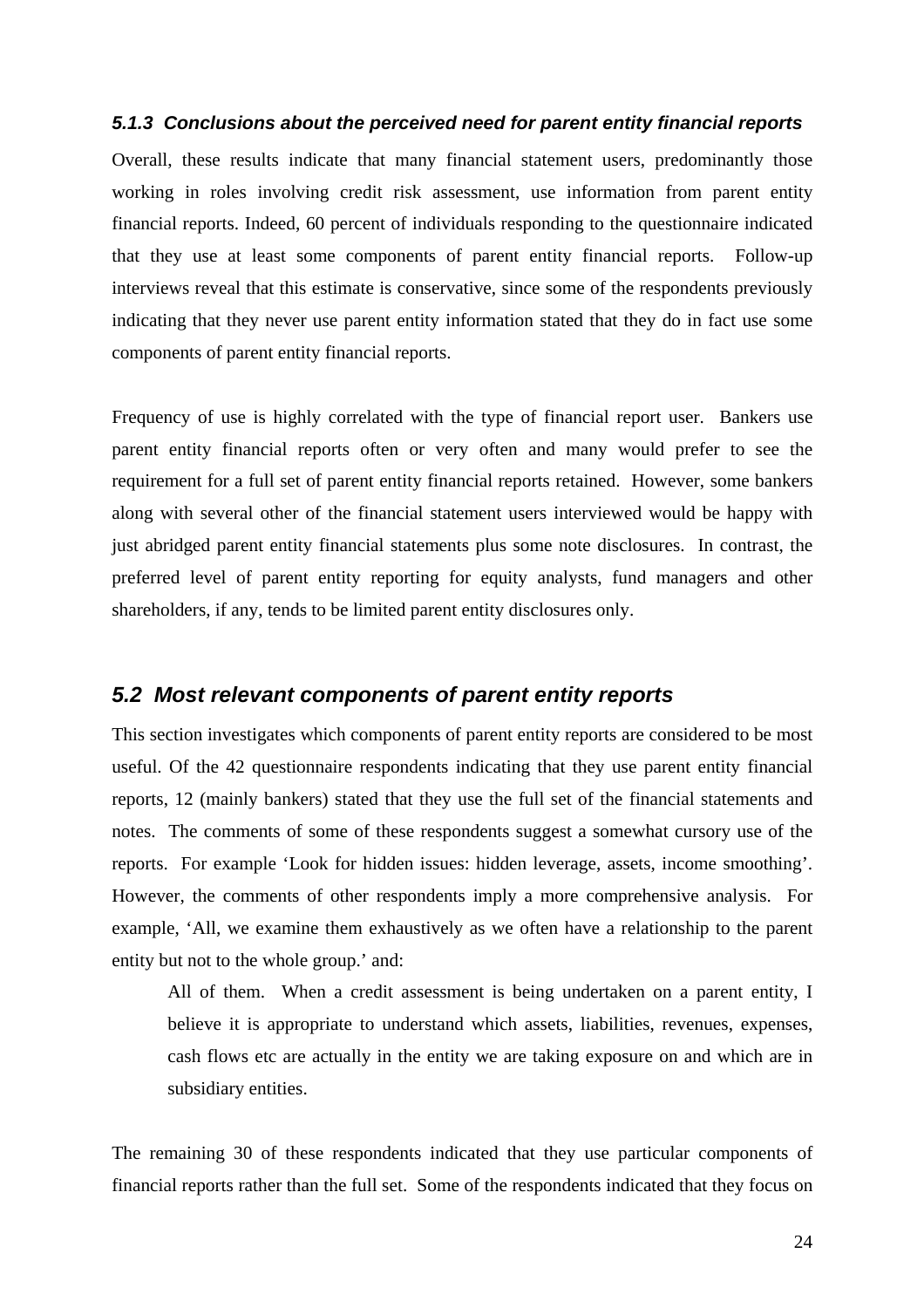two or more of the primary financial reports, sometimes in conjunction with the relevant notes. However, there was little agreement between respondents in terms of which components of the parent entity financial reports are more useful than others. For example, while several respondents indicated that they rely primarily on the balance sheet and profit and loss statement, others indicated that they also use the statement of cash flows. Further, others identified particular *sets* of notes as being a necessary addition to the information contained in the financial statements. For example, a Division Director of a large investment bank said:

Primarily, I use the Balance Sheet and the notes that illuminate the Balance Sheet items…. However, the Income Statements and Cash Flow Statements are also useful in determining such things as dividend payments.

In addition, various respondents separately identified the following notes as being relevant:

- o revenue/expense notes
- o interest bearing liabilities and other borrowings
- o contingent liabilities
- o hedge position
- o dividends
- o management/Head Office expenses
- o inter-company loans
- o finance lease commitments
- o related party transactions
- o minorities disclosure
- o provisions
- o retained earnings
- o net tangible assets.

Of these, contingencies, inter-company loans, and details of borrowings were each specified by at least three of the respondents. However, there is very little overall agreement concerning the most relevant components of parent entity financial reports. The conclusion from this analysis is that a full set of parent entity reports is required to satisfy the *perceived* information needs of the group of financial report users surveyed. The following section reports results of investigations designed to determine whether these perceived information needs are real or merely information desires.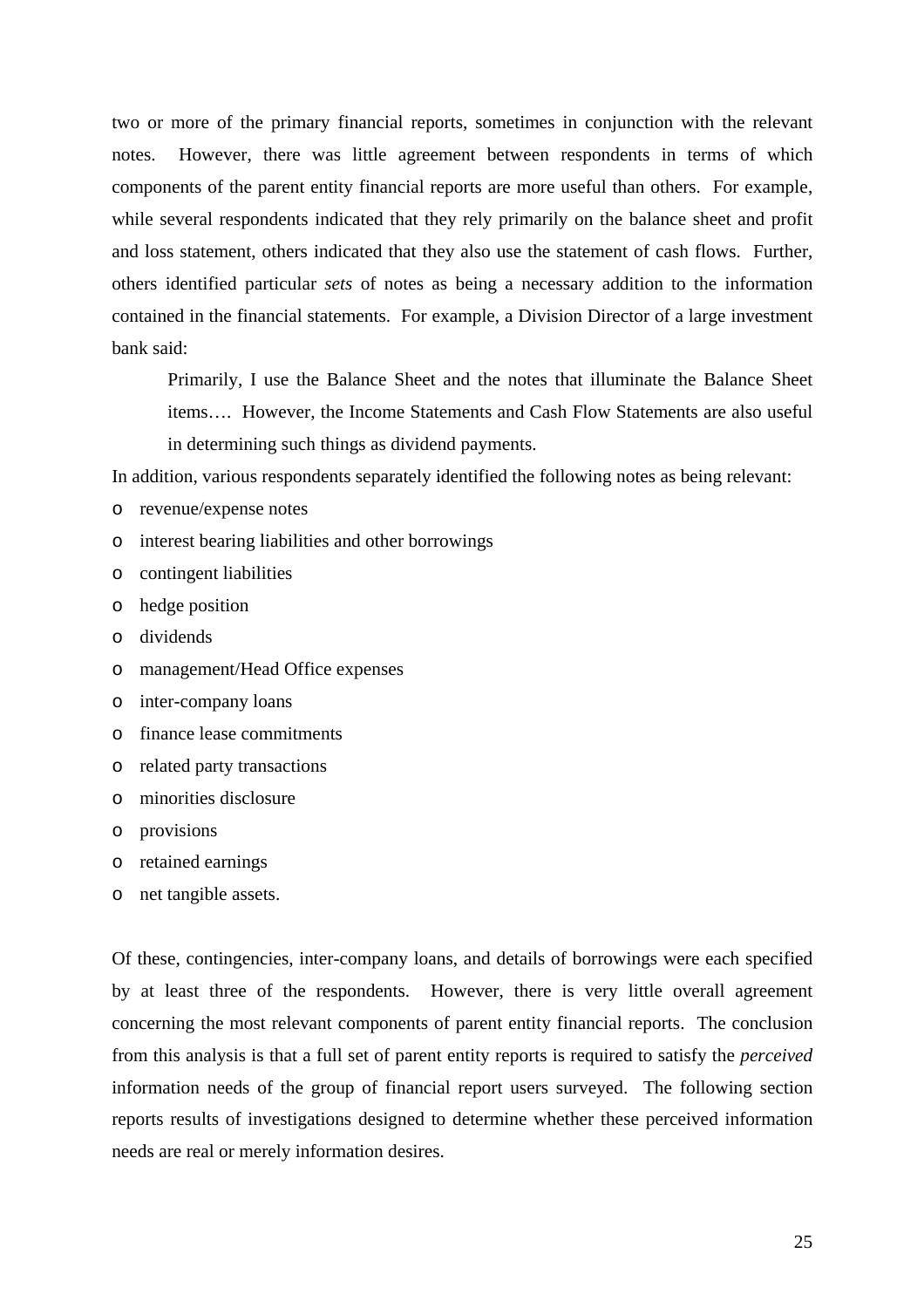# *5.3 Potential for reductions in parent entity reporting requirements*

This section examines issues pertaining to whether it is necessary for a full set of audited parent entity financial reports to be included in the published reports of Australian reporting entities. The interview questions were designed to probe this issue with a view to determining a minimum set of requirements that would satisfy the information needs of a diverse set of financial report users. In particular, the interviewees were asked questions pertaining to:

- o the minimum set of parent entity information required to satisfy their information needs;
- o the importance of having the parent entity information audited, lodged with ASIC, and published in the annual report; and
- o whether parent entity financial reports are only needed for particular parent entities, for example, those that conduct substantive operations.

### *5.3.1 Minimum set of information required*

The perceived information needs outlined in sections 5.1 and 5.2 indicate that at least some of the respondents would like to see the requirements for a full set of parent entity financial reports retained, while others would be satisfied with reduced reporting requirements. It is possible that those respondents indicating that a full set of parent entity financial reports is preferred would be able to perform their analysis on an abridged set of financial statements supported by selected note disclosures. To determine if this is the case, the interviewees were asked questions to determine whether they did in fact need each and every component of the parent entity financial reports that they had previously indicated that they use. That is, what is the minimum set of parent entity information required to perform their analysis?

For the majority of interviewees, the minimum set of parent entity information required to satisfy their information needs is closely correlated with the perceived information needs. However, some did concede that they could get by with a reduced level of parent entity reporting. In particular, two of the five interviewees stating that their *preferred* level of parent entity reporting is a full set of financial reports indicated that an abridged set of financial statements with some pertinent note disclosures would suffice.

Bankers. Three of the eight bankers interviewed confirmed that a full set of financial reports, including notes is required to conduct a thorough financial assessment. For example, the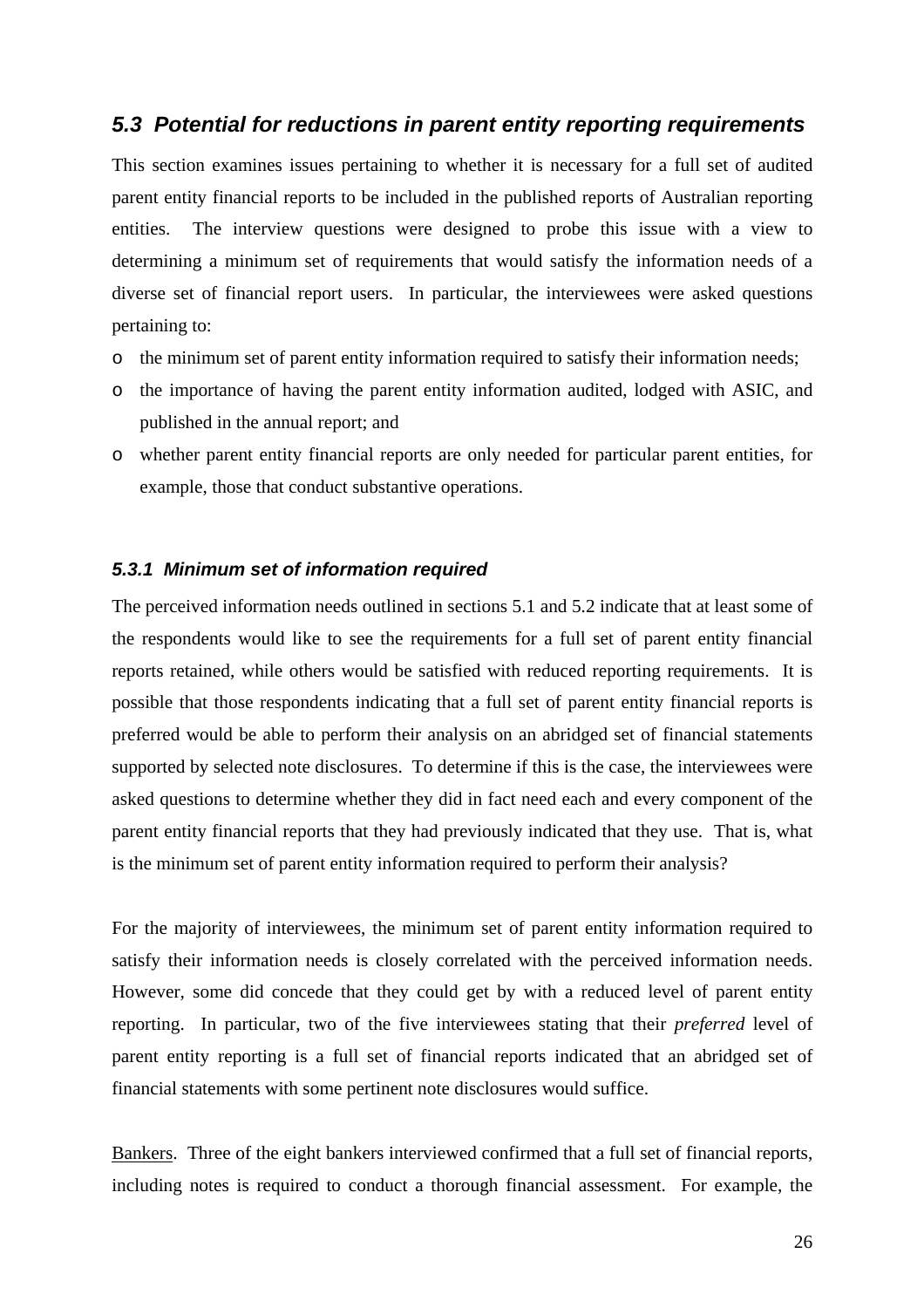Chief Credit Officer of a major Australian bank made the following statement about bankers working in the credit assessment area:

In terms of the specific financials, they will go through every single line to satisfy themselves that they understand why [each item is] there and what [it] means to the business in terms of profit and loss, its balance sheet structure, its cash flows. Even to the point of reading through every page of the notes… There's probably nothing… that's typically more important than anything else because it will be industry and company specific as to what it is we're looking for and whether the strength of the business is in its balance sheet, or its future cash flows, or its ability to generate profits.

An analysis was conducted of the minimum information requirements specified by the five bankers indicating less than full parent entity financial reports are required. This analysis revealed that at least one of these bankers relies on being able to obtain full parent entity financial reports directly from the company if it is determined from limited disclosures that the parent entity financial reports would be relevant. The other four suggested that a combination of abridged financial statements and particular notes would suffice. The notes required are all of those pertaining to assets and liability accounts, as well as contingencies and revenues.

Other financial report user groups. Even if the minimum set of information described above in relation to bankers would satisfy their information needs, interviewees from other financial report user groups indicated that they require the following parent entity note disclosures: related party disclosures, future capital expenditure commitments, dividends and franking credits, retained earnings and other capital accounts, deeds of cross guarantee, and other guarantees and indemnities. The addition of these notes to those indicated by the bankers interviewed would result in a set of abridged parent entity financial reports that would not be significantly shorter than the full reports currently required.

Overall, it appears that a reduction in the current reporting requirements for parent entity financial reports would result in the information needs of some financial statement users being compromised. The following sections outline results of investigations into (a) whether parent entity financial reports could be distributed through alternative channels from the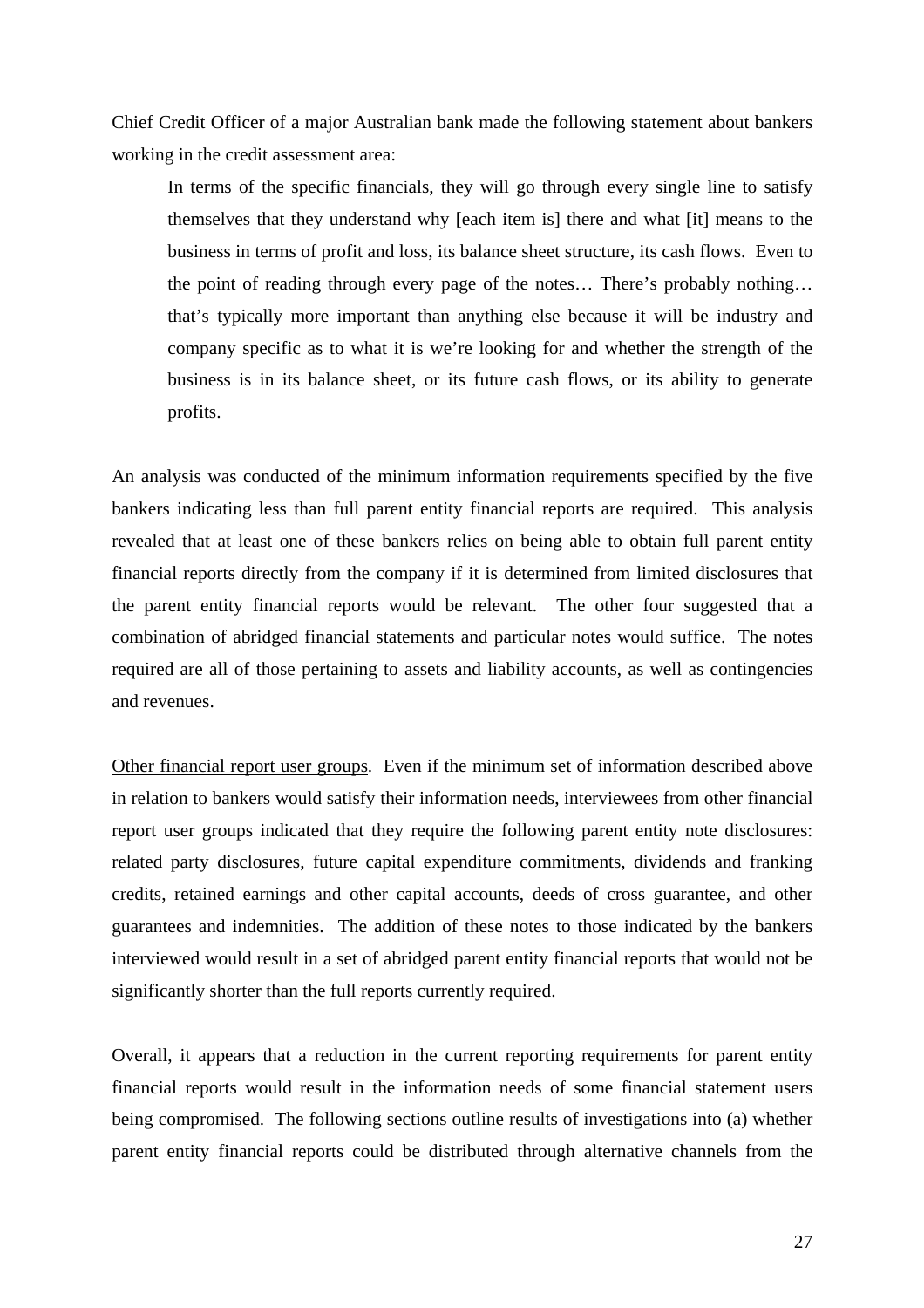published annual report; and (b) whether parent entity financial reports are only needed for parent entities conducting substantive operations.

# *5.3.2 Requirements for audit, lodgement and publication of parent entity financial reports*

To address the issue of whether there is potential for a reduction in requirements for parent entity financial reports to be audited and published in the annual report, interviewees were asked questions about whether:

- o they would be able to obtain parent entity financial reports directly from the company, if they were no longer required to be made publicly available;
- o they require the parent entity financial reports to be audited; and
- o their information needs would be satisfied if parent entity financial reports were simply required to be lodged and made available through ASIC rather than published in the annual report.

The ability to obtain parent entity financial reports directly from companies varies across financial report user groups. While equity analysts, stockbrokers, fund managers and individual shareholders are not generally able to access information directly from the company, debt rating analysts and bankers generally are. Both of the debt rating analysts and the majority of bankers interviewed suggested that they are able to get parent entity information directly from the entity. However, four of the bankers tempered their comments by stating that there are instances where entities are not always forthcoming with information in addition to that published in the annual report. In particular, very large, highly-rated corporations are powerful borrowers and are therefore sometimes reluctant to provide additional information. Importantly, two of these are the same bankers stating that a full set of financial reports is required to meet their information needs.

Audit. The majority of the interviewees stated that it is very important for the parent entity financial reports to be audited. The only exceptions were the debt rating analysts and some bankers who regularly receive unaudited information directly from entities, and even these financial report users tend to prefer audited over unaudited information.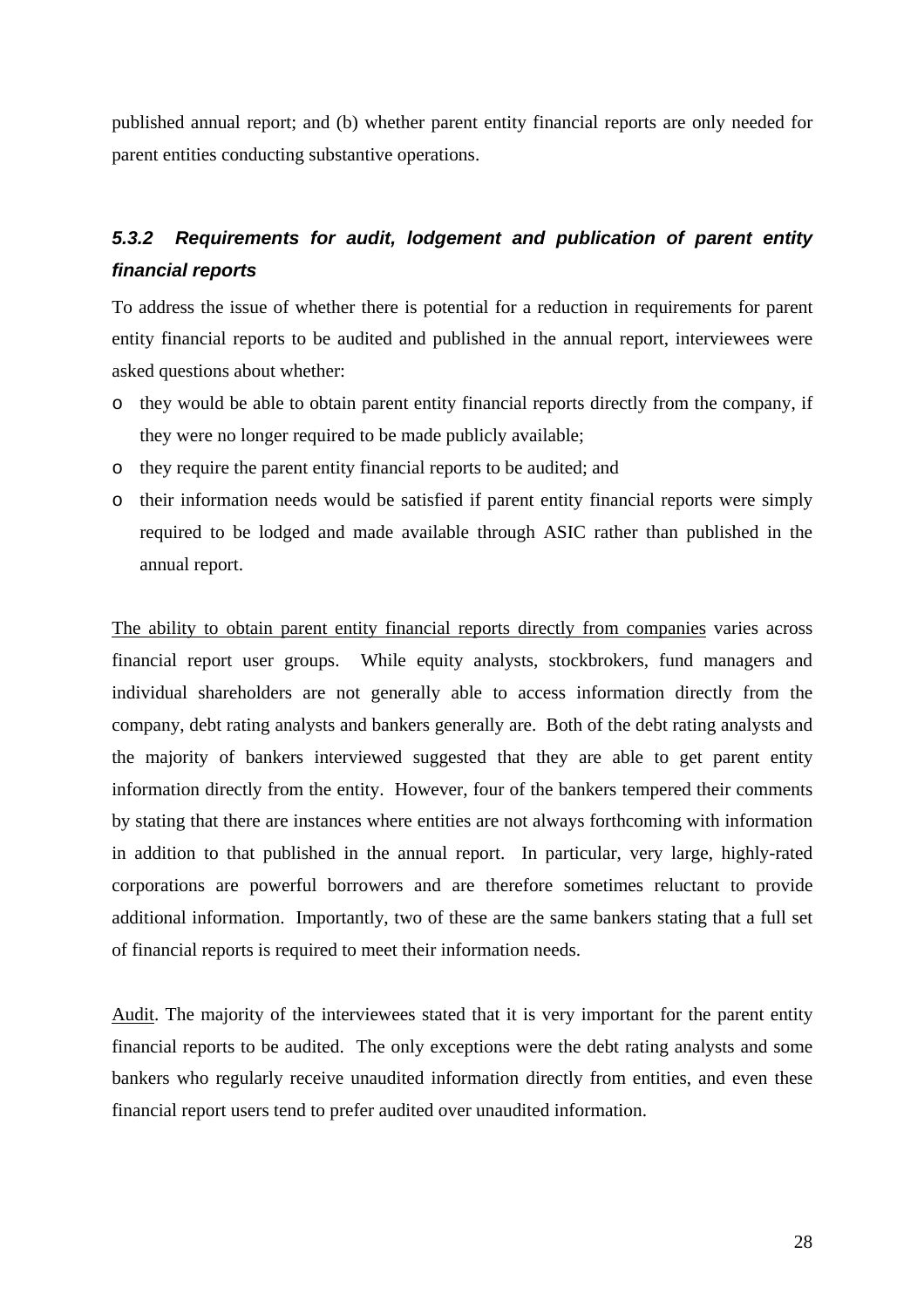Lodged with ASIC rather than published. All of the interviewees that use at least part of the parent entity financial reports indicated that having these financial reports lodged and available through ASIC would satisfy their information needs. However, two of them indicated that they would *prefer* to see them included in published reports since they are then more readily accessible to market participants, and there is more scrutiny of this information if it is published. Another interviewee stipulated that simply lodging parent entity financial reports with ASIC would be acceptable so long as there is a requirement to file them within the same time period as consolidated financial reports.

Finally, one interviewee (Executive General Manager Finance and Administration for a company that is a large creditor) offered a suggestion about the information that should be disclosed in published reports if the parent entity financial statements were simply lodged with ASIC and not published. He suggested that the published reports should include disclosures pertaining to:

- o how the group is structured, including which entities within the group conduct the major trading and financing operations; and
- o any guarantees and cross-guarantees that are in place, including a disclosure about which entities are party to the guarantee, particularly relating to a "Class Order" structure in Australia.

There is some overlap between these suggested disclosures and those proposed by those questionnaire respondents indicating that limited disclosures were perceived to be the most appropriate form of parent entity reporting:

- o details of guarantees, indemnities and class orders;
- o details of any charges over the parent entity's assets;
- o details of any contract or contingency that has potential to shift value from the parent entity to other entities within the group; and
- o parent entity shareholders' funds.

#### *5.3.3 Do the requirements pertain to all parent entities?*

The above analysis indicates that, to satisfy the information needs of the diverse group of financial report users surveyed, full rather than abridged audited parent entity financial reports should at least be lodged with ASIC, if not published in the annual report. However, this information may not be required in all cases. To assess this possibility, the questionnaire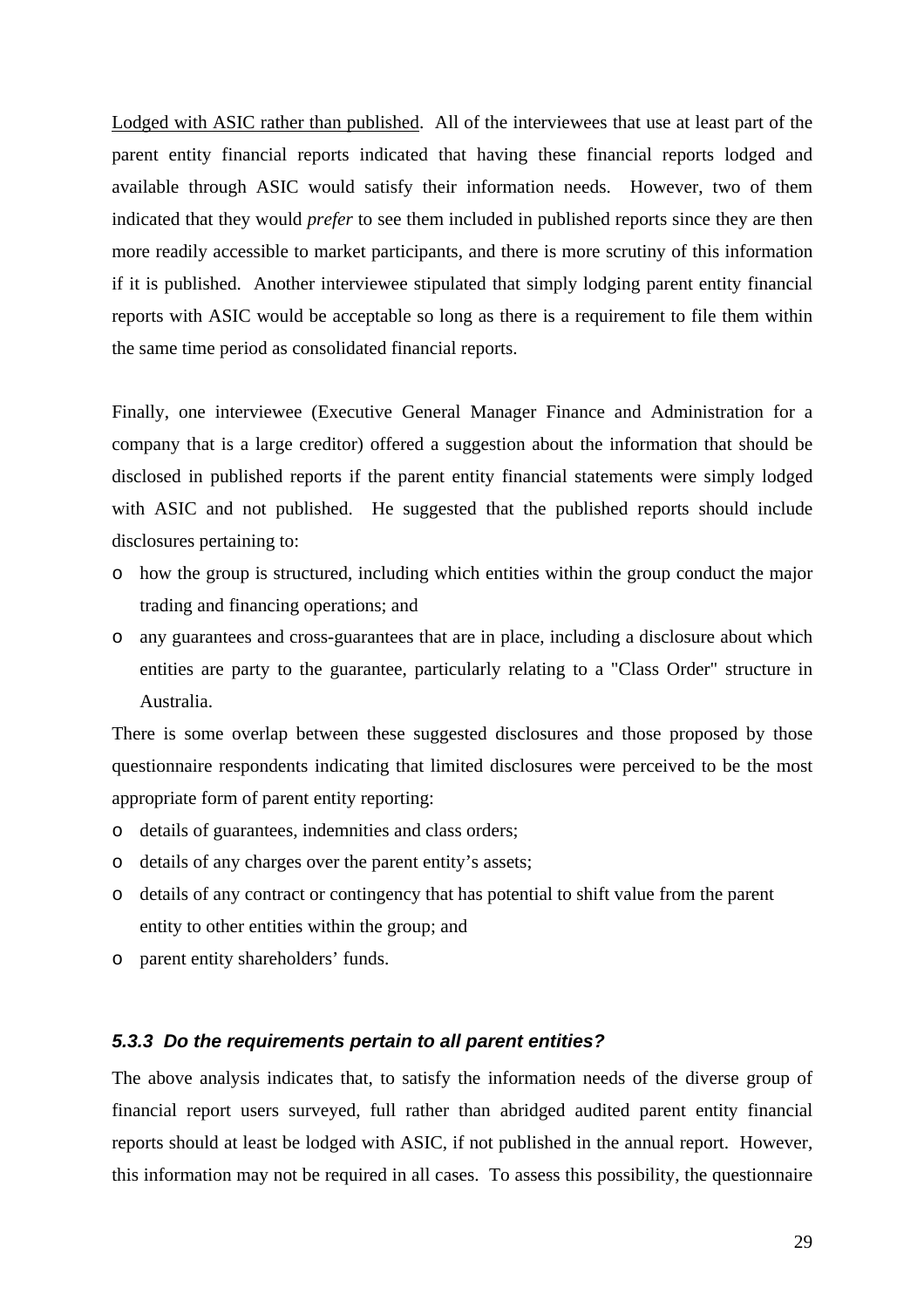asked: Does your use of parent entity financial reports depend on whether the parent entity conducts substantive operations or is only a holding entity with no substantive operations?

An analysis of questionnaire responses shows that for 22 of the 42 respondents using parent entity financial reports, their use depends on whether the parent entity conducts substantive operations. Comments provided by several questionnaire respondents indicate that parent entity reports are used to determine *whether* the parent does in fact conduct substantive operations. Other comments included in the questionnaire responses indicate that the usefulness of parent entity reports also depends on other factors such as:

- o whether the parent entity or another group entity is the borrowing entity;
- o whether the parent entity is providing a guarantee; and
- o whether the parent entity has a credit rating and relies on upstream cash flows from subsidiaries.

The factors most likely to influence the need for financial reports were further investigated during the course of the interviews.

Whether the parent conducts substantive operations. Interestingly, the majority of financial report users interviewed do not consider this distinction to be of primary importance. This is often because they consider other factors to be at least equally important when deciding whether to conduct a detailed analysis of parent entity financial reports. Furthermore, several of the interviewees stated that they need to undertake at least an initial assessment of parent entity financial reports to determine:

- (a) the parent's significance to the group, in terms of either core operations or treasury operations;
- (b) the location of the borrowings; and
- (c) the overall group structure and inter-relationships.

Finally, the interviewees that either don't use parent entity financial reports or require only limited disclosures confirmed that, whether the parent entity conducts substantive operations does not impact on their decision.

Which member of the group is the borrower. Several of the interviewees stated that parent entity financial reports are used to help determine the location of borrowings, regardless of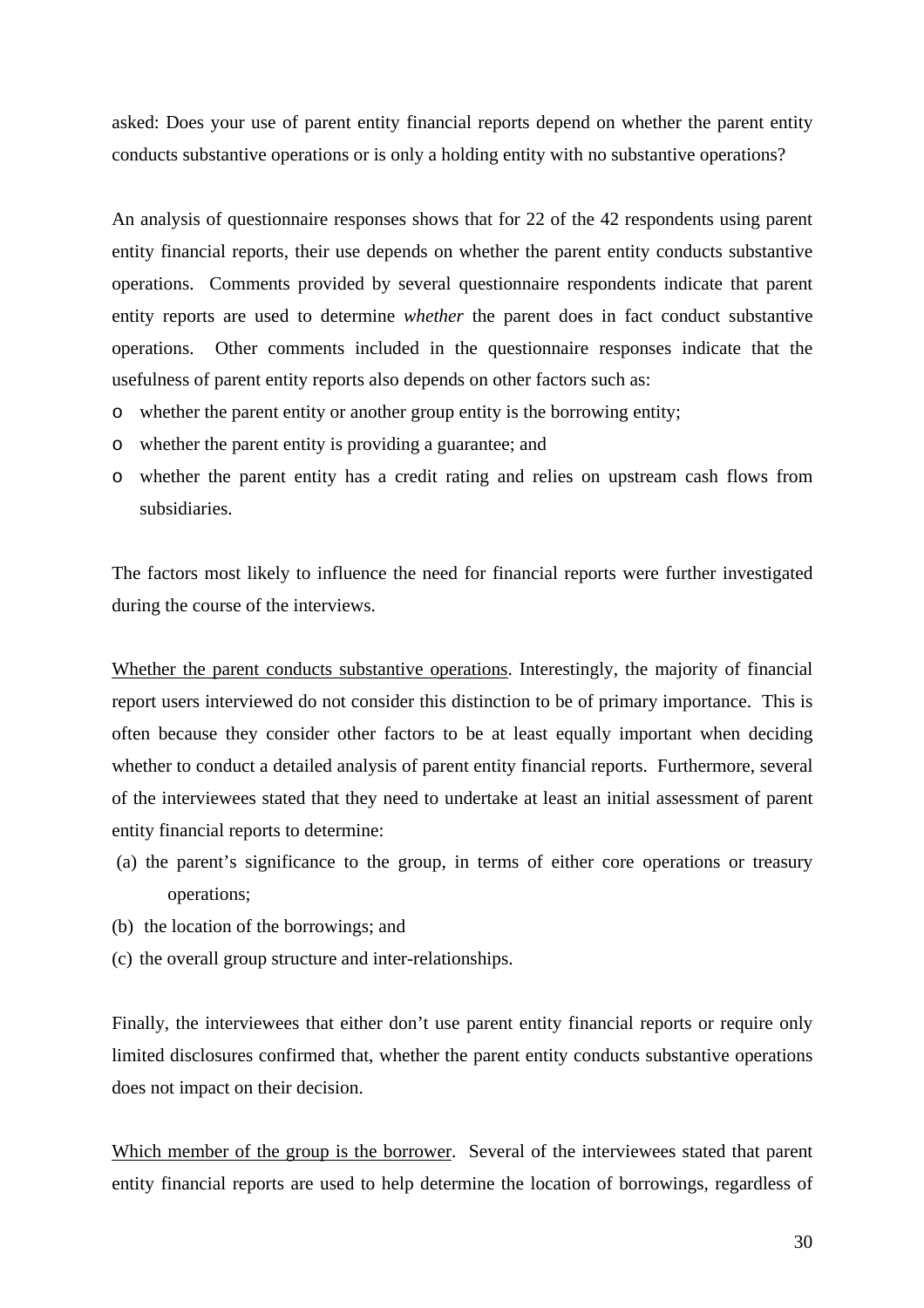whether it is a holding company or conducts substantive operations. This information helps bankers to determine which entity to lend to and whether guarantees are needed. Bankers and other creditors need to know whether borrowings reside in the parent or in one or more operating subsidiaries. One reason that this information is needed is to avoid structural subordination. That is, lending to the parent when other creditors are lending to particular subsidiaries where the assets and operations reside. In that case, the other creditors rank ahead of the bank since the assets of the operating subsidiary would be applied to the debts of that subsidiary before the debts of the parent entity. For example, an Executive Manager of a major Australian bank said:

Whether or not it conducts operations in its own right doesn't limit my desire to still want the parent company accounts to check... which member of the group is actually the borrower… you don't know from looking at the consolidated accounts which member of the group actually is the borrower... if that number [external bank debt] more or less matches in the parent company accounts well you know that the parent is the group's borrower and it then on-lends to the subsidiary… knowing that we rank the same as every other bank is important from a lender's point of view.

Guarantees. One of the bankers interviewed indicated that the use of parent entity financial reports depends on whether there is a Deed of Cross Guarantee in place between the parent and wholly-owned subsidiaries. In that case the lending is effectively to a group of entities rather than the parent entity, so parent entity reports are less useful. On the other hand, several of the other interviewees said that if a parent is guaranteeing one or two subsidiaries, the financial reports of the parent are analysed. The difference relates to the direction of recourse available. If the recourse flows only from the parent to the subsidiaries, parent entity financial reports are useful for assessing the credit risk of the guarantor parent. However, if the recourse flows both ways, as in the case where there is a Deed of Cross Guarantee between the parent and all wholly-owned subsidiaries, the lending is effectively to the group, and it is the consolidated rather than the parent entity financial reports that are useful.

Ability to access cash flows of subsidiaries. One of the debt rating analysts interviewed stated that he tends to rely more on parent entity reports when there are significant subsidiaries that are not wholly owned. That is because the parent may not be able to gain unfettered access to the cash that these subsidiaries generate.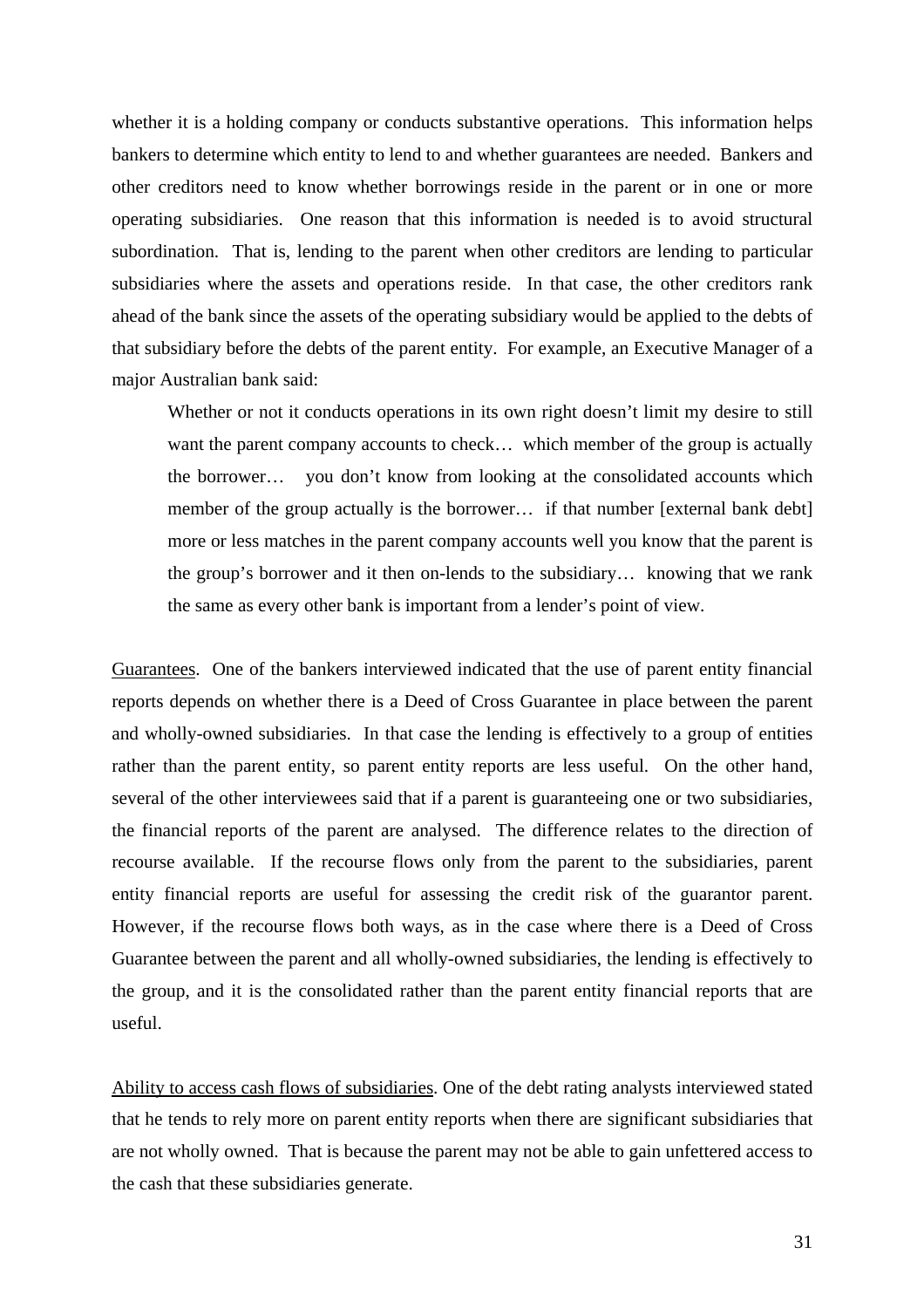Overall, it appears that there are several factors that make the parent entity financial reports of one group more useful than those of another. These financial reports are more likely to be required when the parent (a) conducts substantive operations, including treasury operations, (b) is the borrowing entity, (c) singularly guarantees the debt of one or more subsidiaries, or (d) is unable to gain unfettered access the cash flows of subsidiaries.

# **6. Discussion and Conclusions**

 $\overline{a}$ 

This research investigates the parent entity information needs of a diverse sample of GPFR users. Current Australian reporting regulations require full audited parent entity financial reports to be lodged with ASIC. Australian practice is to publish the parent financial statements alongside the consolidated financial statements in the annual report.<sup>13</sup>

Survey data were collected via both an internet questionnaire and personal interviews. The sample comprises regular users of GPFRs from across a diverse range of financial report user groups. While the relatively small sample size used for this research has the potential to limit the validity of the results, the sample selection procedures used make it unlikely that the results are not representative of the majority of GPFR users.

The results indicate that many financial report users, predominantly those working in roles involving credit risk assessment, use information from the parent entity financial reports. The frequency of use and particular components of financial reports used varies across financial report user groups. There is no particular sub-set of information that would satisfy the parent entity information needs of all GPFR user groups. Overall, the results indicate that a reduction in the current reporting requirements for full parent entity financial reports would result in the information needs of some financial report users being compromised. Therefore, there is limited potential to reduce parent entity reporting requirements to less than a full set of financial statements and notes. However, an examination of financial report users' needs for parent entity financial reports to be audited, lodged with ASIC and published, as well as

<sup>&</sup>lt;sup>13</sup> Section 295 of the Act requires that both sets of financial statements be included in the financial report and that the directors' report and the auditor's report apply to both sets. However, they are not required to be presented alongside each other and other forms of presentation could be employed.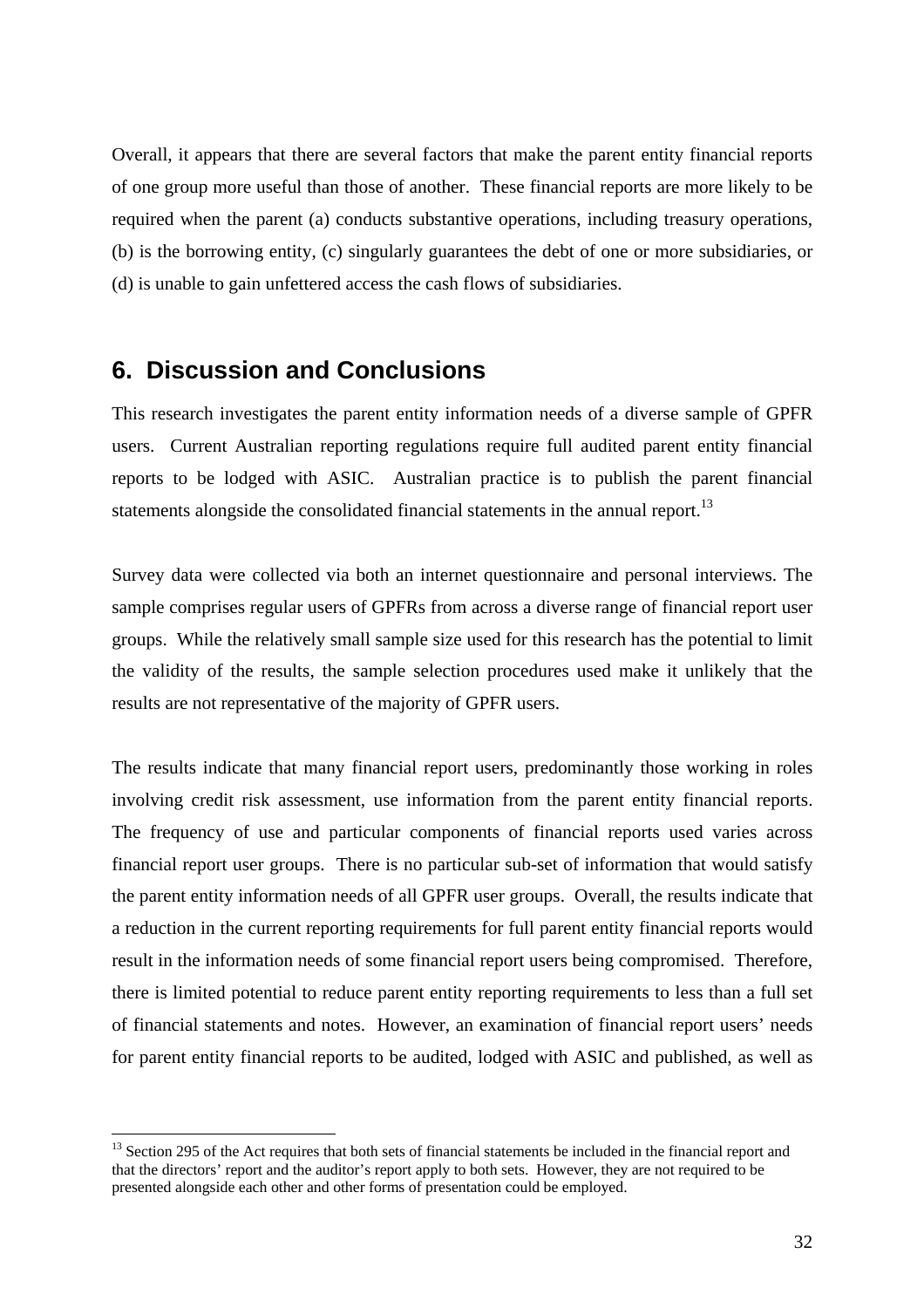their information needs in relation to particular types of parent entities, revealed some potential for a reduction in reporting requirements.

All of the users of parent entity information who were interviewed agreed that, so long as the parent entity financial reports are audited and lodged with ASIC, it is not necessary for them to be published in the annual report. It is likely that the elimination of requirements to publish parent entity financial reports in the annual report would result in some cost savings to preparers and users. That is, while parent entity financial reports will still be prepared and audited, there would be a reduction in the complexity of the published annual report due to the removal of the parent entity columns.

The users who are more focused on consolidated information would be able to review annual reports without the clutter inherent in multi-column financial reports. Some of the respondents, notably debt rating analysts and some (but not all) of the bankers interviewed, indicated that they are able to obtain parent entity information directly from the entities being analysed. However, since this information is not directly available to *all* financial report users indicating that they rely on parent entity financial reports, a continuation of requirements to lodge parent entity reports with ASIC would ensure that their information needs continue to be satisfied.

Some of the respondents indicated that, while it is not necessary to have the full parent entity financial report included in the annual report, some limited disclosures concerning the parent entity and group structure would be useful. The type of information that they indicated would be most useful includes:

- o parent entity shareholders' funds, including dividends and franking credits, if different from the consolidated amounts;
- o how the group is structured, including which entity(s) within the group conduct the major trading and treasury operations;
- o in which entities the group's borrowings and contingent liabilities reside; and
- o class orders, guarantees and indemnities in place, including which entities are party to the guarantee(s).

The inclusion of this information would allow financial report users to determine whether it would be useful to obtain the full parent entity financial report for a particular company from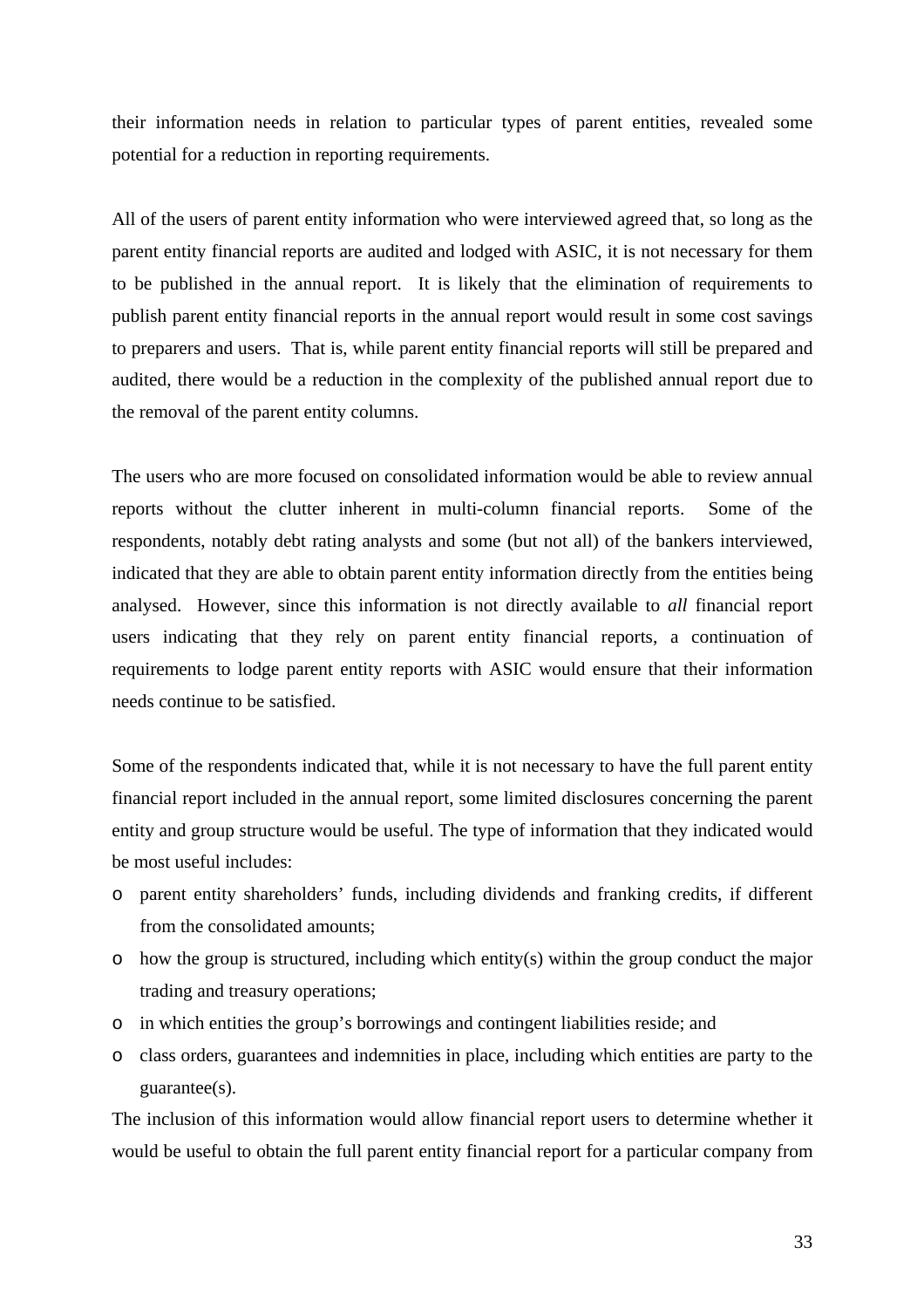ASIC, and would provide sufficient information to facilitate decision making without obtaining the full parent entity financial report in many cases.

Further, the results indicate that there are several factors that make the parent entity financial reports of one group more useful than those of another. It would therefore be possible to eliminate the requirement for audited parent entity financial reports to be lodged with ASIC for some parent entities. Particularly, respondents indicated that parent entity financial reports are more likely to be required when the parent:

- (a) conducts substantive operations, including treasury operations;
- (b) is the borrowing entity;
- (c) singularly guarantees the debt of one or more subsidiaries; or
- (d) is unable to gain unfettered access the cash flows of subsidiaries.

The last of these factors was suggested by the debt rating analysts interviewed. However, since this financial report user group can get parent entity information directly from the entity, it is not a necessary condition for requiring parent entity financial reports to be audited and lodged with ASIC.

The results of this research indicate that an exemption from lodging audited parent entity financial reports with ASIC for parent entities that:

- o do not conduct substantive operations, including treasury operations;
- o are not borrowing entities; and
- o are not a single guarantor for the debt of one or more subsidiaries;

would not compromise the parent entity information needs of financial report users. Note that the exemption could be available to groups with a Deed of Cross Guarantee, so long as none of the criteria outlined above are satisfied. The situation that renders parent entity financial reports necessary is where the parent is a *single* guarantor for the debt of one or more subsidiaries.

An exemption from lodging audited parent entity financial reports with ASIC would require an additional disclosure in the annual report. This disclosure would comprise a statement about whether a full audited parent entity reports has been lodged with ASIC. If not, the disclosure should also include a statement indicating that the exception criteria outlined above are satisfied. An exemption for ASIC lodgement requirements for particular parent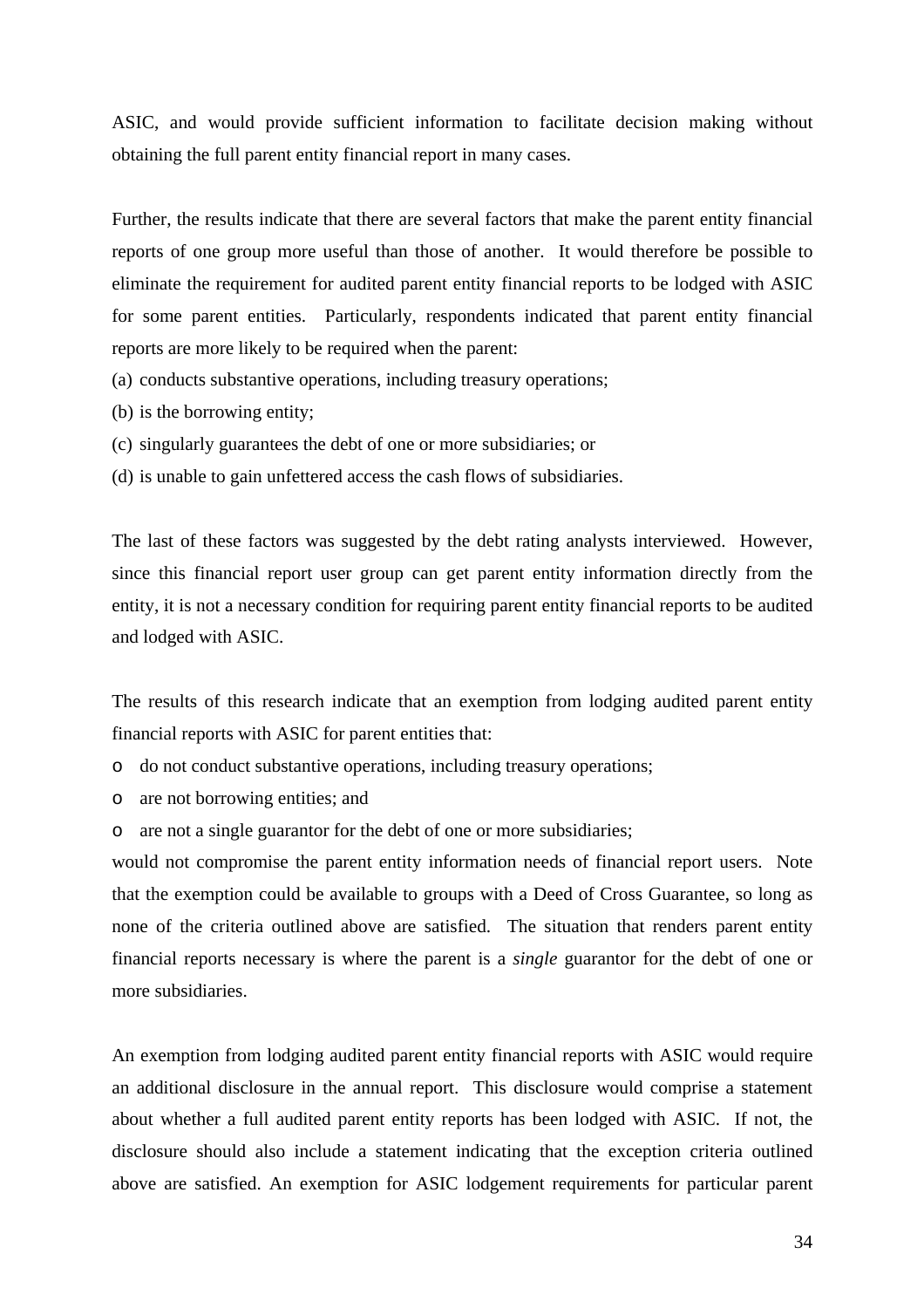entities would require guidelines to be developed. For example, substantive operations might be defined as greater than one percent of group turnover.

These conclusions are embodied in the recommendations set out below.

# **7. Recommendations**

- 1. Remove the requirement for parent entity financial reports to be published in the annual report;
- 2. Retain the requirement for full audited parent entity general purpose financial reports to be lodged with ASIC except for parent entities that:
	- (a) do not conduct substantive operations, including treasury operations;
	- (b) are not borrowing entities;

 $\overline{a}$ 

- (c) are not single guarantors for the debt of one or more subsidiaries.
- 3. Require disclosure of the following to be published in the annual report:
	- (a) whether a full audited parent entity report has been lodged with ASIC, and, if not, a statement indicating that each of the exception criteria contained in (2) above are satisfied;
	- (b) parent entity shareholders' funds, including dividends and franking credits, if different from the consolidated amounts;
	- (c) the manner in which the group is structured, including which entity(s) within the group conduct the major trading and treasury operations;
	- (d) in which entities the group's borrowings and contingent liabilities reside;
	- (e) class orders, guarantees and indemnities in place, including which entities are party to the guarantee(s).<sup>14</sup>

The above recommendations are subject to a review of possible practical difficulties with their implementation. For example, it may be difficult to adequately differentiate between those firms that do and do not conduct substantive operations.

<sup>&</sup>lt;sup>14</sup> ASIC Class Order 98/1418 (part H and I) already requires disclosures in respect of entities subject to a deed of cross guarantee.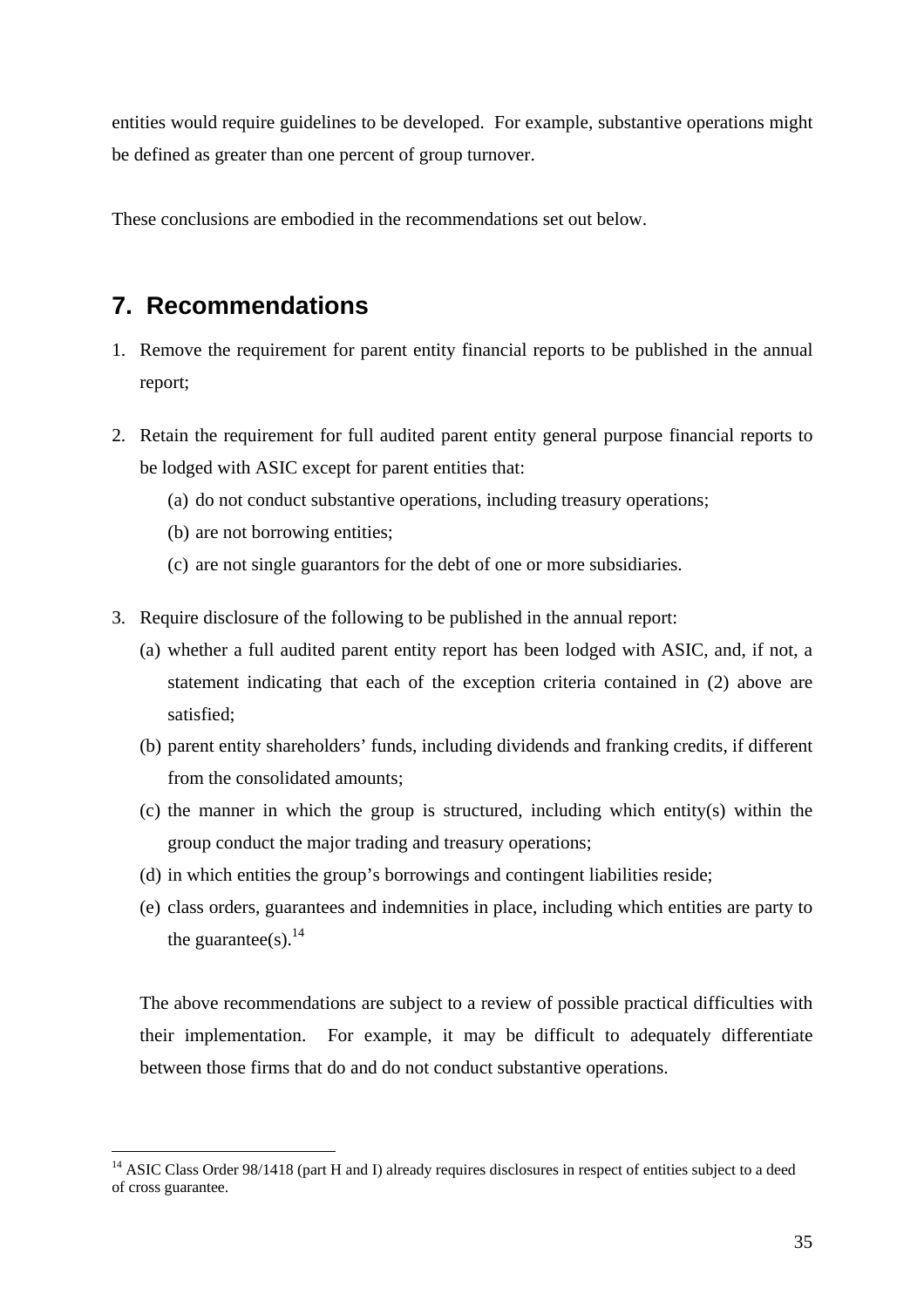# **References**

Beranek, W. & Clayton, R. 1985, 'Risk differences and financial reporting', *The Journal of Financial Research*, Vol. VIII, No. 4, pp. 327-334.

Bosch, H. 1990, *The workings of a watchdog*, William Heinemann, Australia.

CASAC – see Companies and Securities and Advisory Committee

CCH Australia Ltd 2003, CCH *Australian Corporations Commentary* Paragraph 108-160, North Ryde.

Companies and Securities and Advisory Committee 2000, *Corporate Groups Final Report*, Sydney.

Dean, G., Luckett, P. & Houghton, E. 1993, 'Notional calculations in liquidations revisited: The case of ASC Class Order Cross Guarantees', *Companies and Securities Law Journal*, August, pp. 204-226.

Francis, J. 1986, 'Debt reporting by parent companies: Parent-only versus consolidated statements', *Journal of Business Finance and Accounting*, 13(3), pp. 393-403.

Jubb, P., Haswell, S. & Langfield-Smith, I. 1999, *Company Accounting*, 2nd Edition, Nelson ITP, Melbourne.

Marshak, J. and Radner, R. 1971, *Economic Theory of Teams*, Yale University Press.

Ordelheide, D. and KPMG, eds, 2001, *Transnational Accounting*, 2<sup>nd</sup> Edition, Palgrave, NY.

Pendlebury, M. 1980, 'The application of information theory to accounting for groups of companies', *Journal of Business Finance and Accounting*, Spring, pp. 105-117.

Securities and Exchange Commission 1981, 'Separate financial statements required by regulation S-X', Accounting Series Release No. 302.

Walker, R.G., & Mack, J. 1998, 'The influence of regulation on the publication of consolidated statements', *Abacus*, Vol. 34, No. 1, pp. 48-73.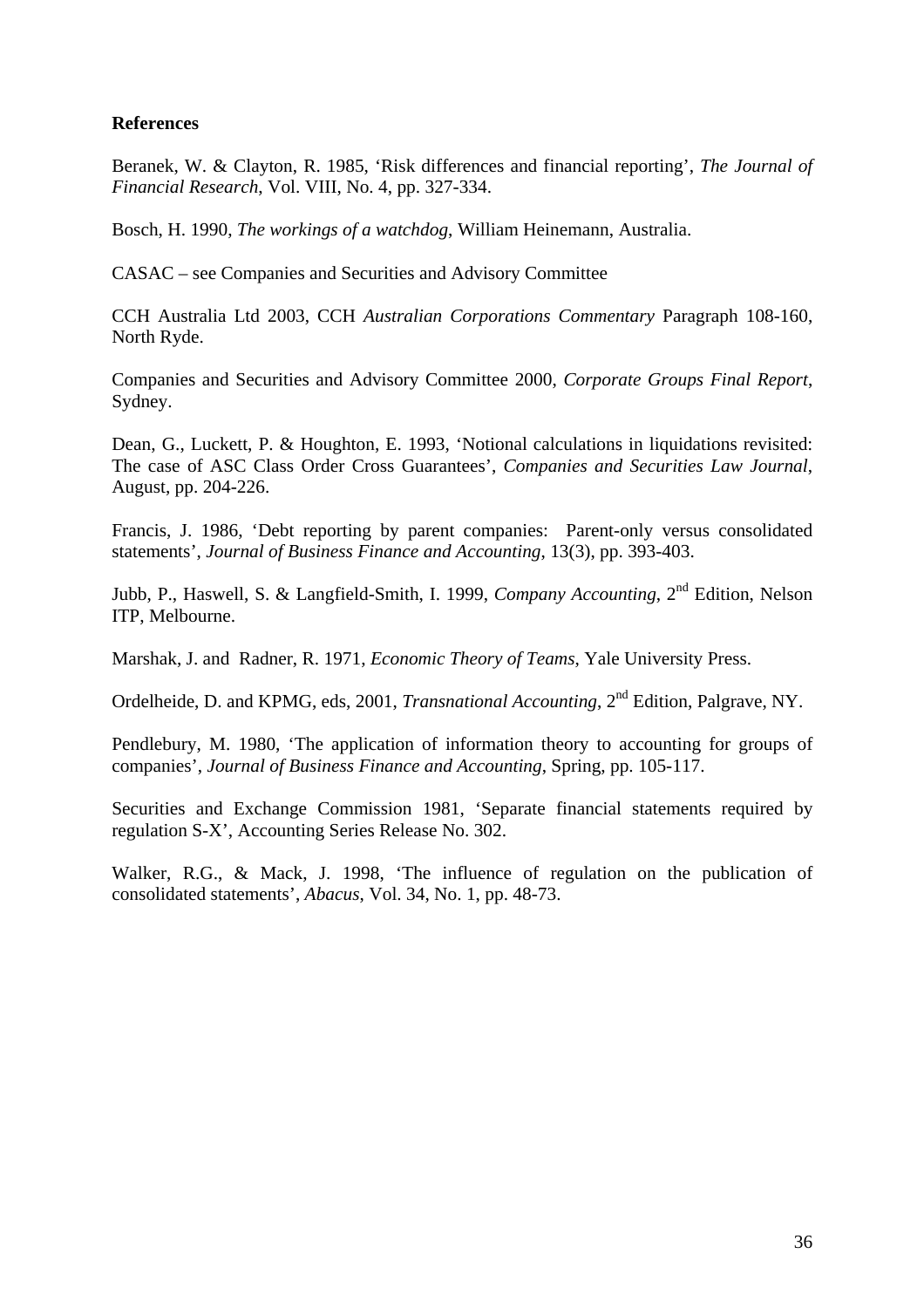# **APPENDIX A**

# *International Practices for Parent Entity Reporting*

### **Project Brief**

Survey current parent entity reporting practices for publicly-listed entities in all International Accounting Standard Board (IASB) liaison standard-setting countries.

#### **Countries Surveyed**

Canada France Germany Japan

New Zealand United Kingdom United States of America

#### **Key Findings**

New Zealand, Japan, Germany and France all require provision of both parent entity and consolidated data in financial reports. In the UK the parent entity is required to provide its reports but there is an optional exemption in legislation from presenting a profit and loss account (note disclosure is required if the optional exemption is exercised). The United States does not require parent entity data to be presented in either annual or interim reports, and Canada expressly prohibits it.

#### **Research Approach**

The standard setting body in each country was sent an e-mail questionnaire designed to facilitate the completion of this research paper (summarised responses are presented below). Answers received were confirmed by secondary research, a key reference of which is *Transnational Accounting (2<sup>nd</sup> Edition)* (Dieter Ordelheide, KPMG eds, Published in 2001 by Palgrave NY), which provides a high level of detail on the accounting framework and requirements in various jurisdictions. Stock exchanges in the jurisdictions surveyed have also been examined. Hyperlinks to these exchanges and listing requirements (where relevant) are included below.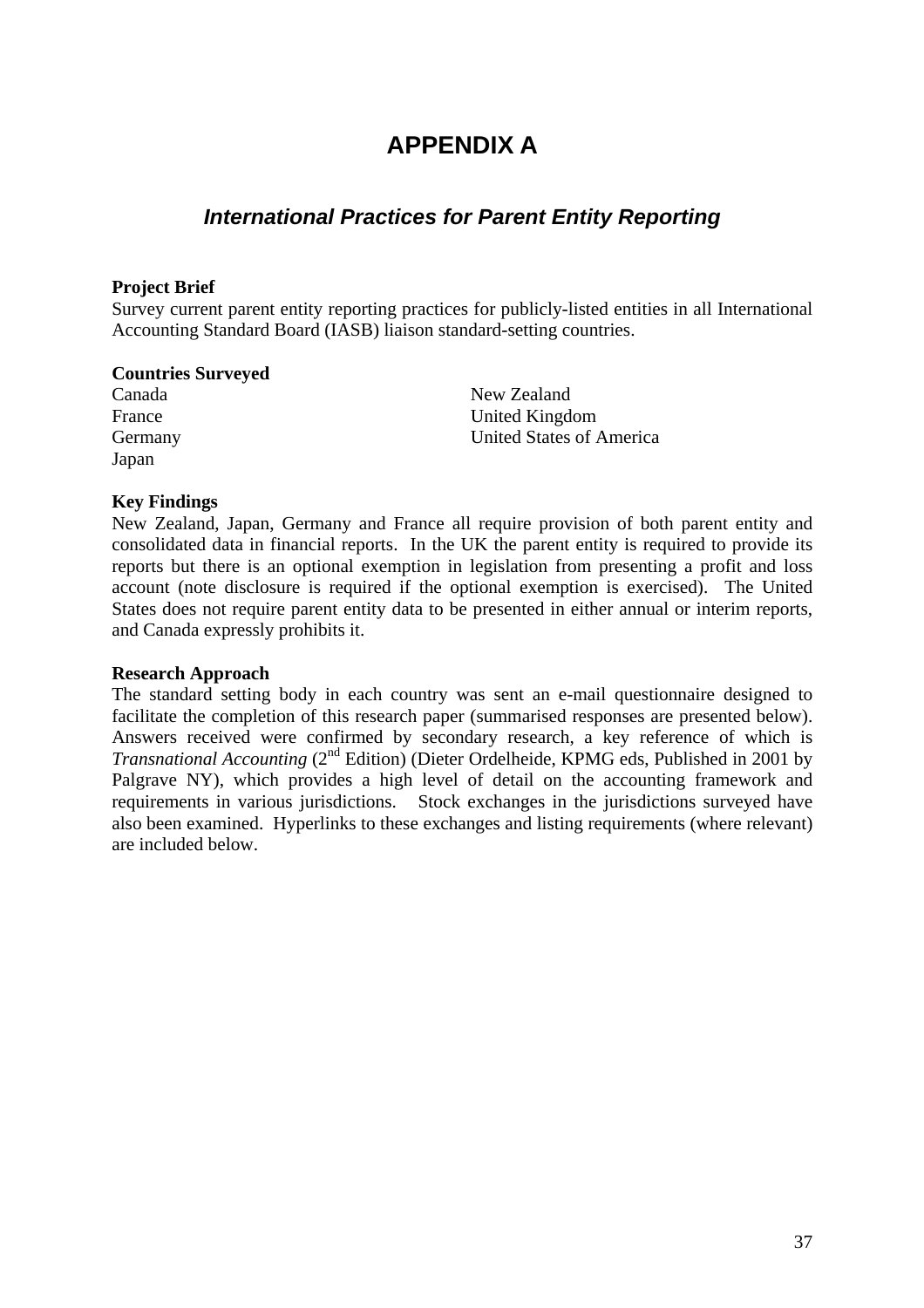|                                               | Question 1            | Question 2                                                                                                                                                                                | Question 3                                                                  | <b>Ouestion 4</b>                                                            | Question 5                                                                                                                                             | <b>Ouestion 6</b>                   | Question 7                                                                                                                                    |
|-----------------------------------------------|-----------------------|-------------------------------------------------------------------------------------------------------------------------------------------------------------------------------------------|-----------------------------------------------------------------------------|------------------------------------------------------------------------------|--------------------------------------------------------------------------------------------------------------------------------------------------------|-------------------------------------|-----------------------------------------------------------------------------------------------------------------------------------------------|
| Country                                       | Consolidated reports? | Parent entity reports?                                                                                                                                                                    | Same document?                                                              | Recognition and<br>measurement the<br>same?                                  | <b>Similar Presentation?</b>                                                                                                                           | Minimum disclosure<br>for abridged? | Governing<br>regulation?                                                                                                                      |
| Canada                                        | Yes.                  | No.                                                                                                                                                                                       | N/A                                                                         | N/A                                                                          | N/A                                                                                                                                                    | N/A                                 |                                                                                                                                               |
| France                                        | Yes.                  | Yes.                                                                                                                                                                                      | Yes.                                                                        | No. Some<br>differences relating<br>to specific<br>accounting<br>treatments. | Yes.                                                                                                                                                   | N/A                                 | The Commercial<br>Code.<br>Lois sur les<br>Sociélés<br>Commerciales.<br>Listing Rules.                                                        |
| Germany                                       | Yes.                  | Yes.                                                                                                                                                                                      | Not necessarily. If<br>presented together,<br>the notes may be<br>combined. | Yes.                                                                         | Yes. However, cash<br>flow statements,<br>segment reports and a<br>statement of changes<br>in equity are not<br>required for parent<br>entity reports. | N/A                                 | German<br><b>Commercial Code</b><br>and German<br>Accounting<br>Standards.                                                                    |
| Japan                                         | Yes.                  | Yes.                                                                                                                                                                                      | Yes. If presented<br>together, the notes<br>may be combined.                | Yes.                                                                         | Yes.                                                                                                                                                   | $N/A$ .                             | Securities<br>Exchange Law.                                                                                                                   |
| New Zealand                                   | Yes.                  | Yes.                                                                                                                                                                                      | No legal requirement<br>but entities usually<br>report in same<br>document. | Yes.                                                                         | Yes.                                                                                                                                                   | $N/A$ .                             | Companies Act<br>1993.<br>Financial<br>Reporting Act<br>1993.<br>Financial<br>Reporting<br>Standards.<br><b>NZSE</b> Listing<br>Rules.        |
| <b>United Kingdom</b><br><b>United States</b> | Yes.<br>Yes.          | The parent entity is<br>required to provide<br>its reports but there is<br>an optional<br>exemption in<br>legislation from<br>presenting a profit<br>and loss account.<br>No. A condensed | Yes.<br>Yes, if required.                                                   | Legal requirement to<br>disclose and explain<br>differences.<br>No.          | Yes, except for the<br>exemption in<br>question 2.<br>Yes.                                                                                             | $N/A$ .<br>A condensed report       | Companies Act<br>1985.<br>Companies Act<br>1989.<br>Stock exchange<br>listing rules.<br>ASB accounting<br>standards.<br><b>SEC</b> Regulation |

# **Summarised Survey Responses of Current Practice – Parent Entity Reporting**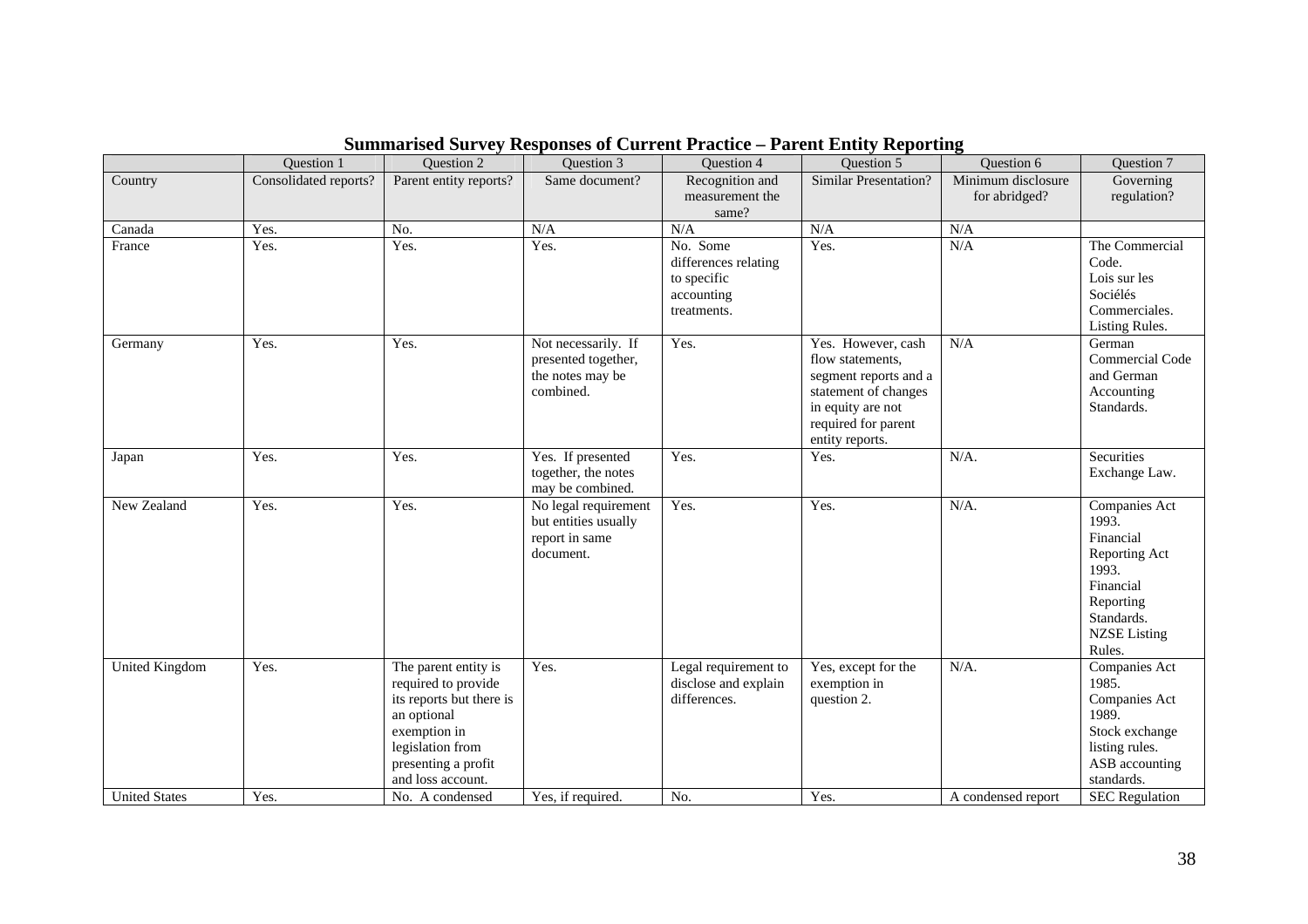|  | report and/or       |  | and/or additional   | $S-X$ . |
|--|---------------------|--|---------------------|---------|
|  | additional footnote |  | footnote disclosure |         |
|  | disclosure may be   |  | may be required     |         |
|  | required depending  |  | depending on the    |         |
|  | on the individual   |  | individual          |         |
|  | circumstances.      |  | circumstances.      |         |

Question 1: With reference to reports issued to shareholders, are companies listed on stock exchanges in your jurisdiction required to provide consolidated reports?

**Question 2:** With reference to reports issued to shareholders, are companies listed on stock exchanges in your jurisdiction required to provide parent entity reports?

**Question 3:** If parent entity reports are required to be presented, are they presented in the same document as the consolidated report?

**Question 4:** If parent entity reports are required to be presented, are the recognition and measurement requirements the same as those applied to the consolidated entity?

**Question 5:** If parent entity reports are required to be presented, are the presentation requirements similar to those applied to the consolidated entity (for example, are abridged reports sufficient)?

Question 6: If abridged reports or other more limited information is required for the parent entity, please describe the minimum disclosure requirements?

**Question 7:** What regulation governs the preparation of reports issued to the shareholders of a listed entity (for example: stock exchange listing rules, company law, accounting standards or a combination)?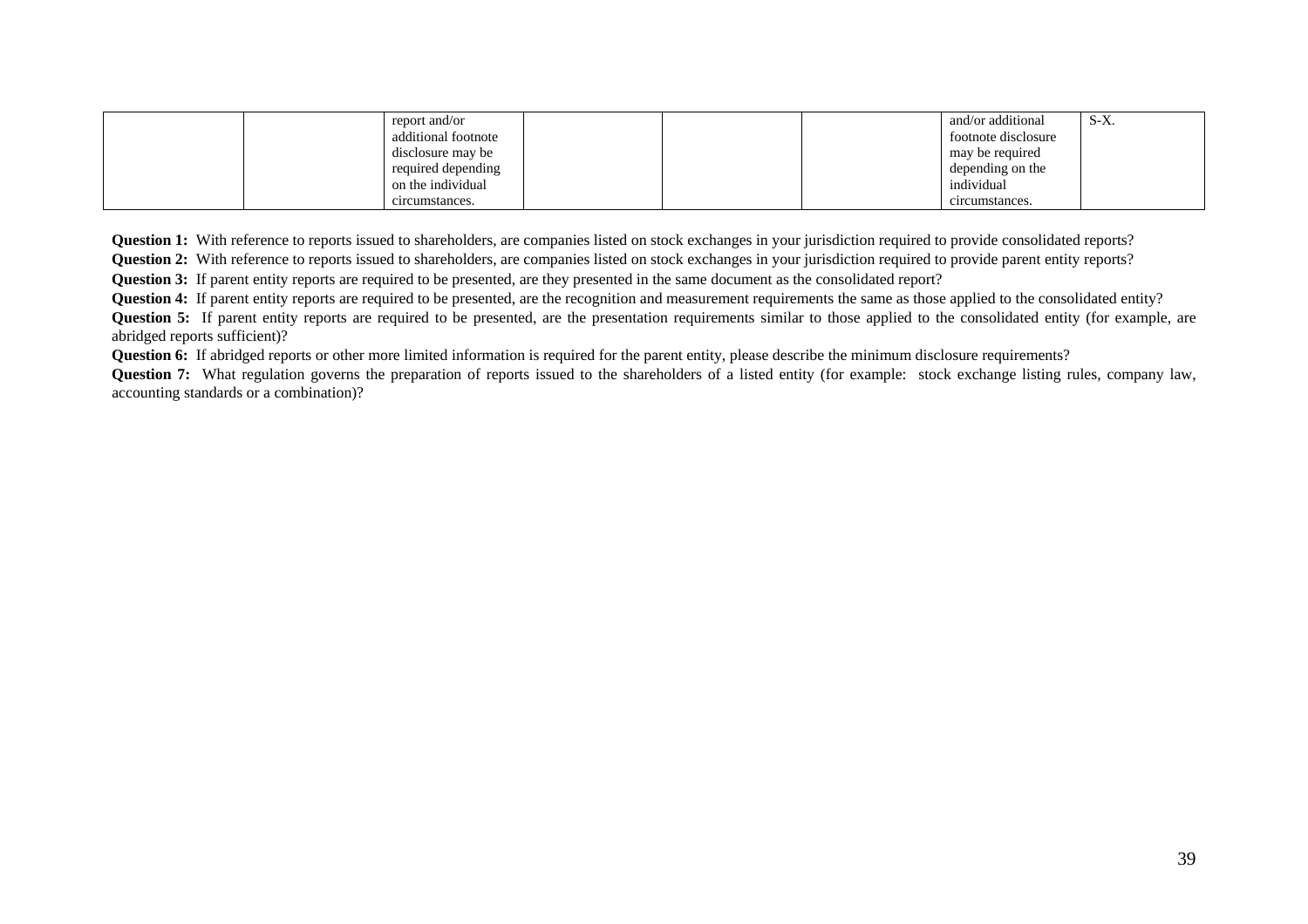## **CANADA**

### 1. **Are publicly listed parent entities required to prepare and disclose financial reports in addition to the consolidated entity?**

Publicly listed companies are not required to present parent entity reports; indeed, consolidation has become the only acceptable form of reporting.<sup>i</sup> Individual accounts (nonconsolidated statements) may not be issued to the general public.<sup>ii</sup> The listing rules effectively prohibit listed companies from issuing parent entity reports. Public disclosure of consolidated annual reports is required only of public corporations. All Corporations must present their annual consolidated financial statements to the annual general meeting of shareholders.<sup>iii</sup>

#### *2. Legislative framework – is the practice determined by statute, accounting standards or other mechanisms?*

Corporations whose shares or debt securities are publicly traded are required by the Provincial Securities Acts to prepare audited annual financial statements. The Toronto Stock Exchange (note that there are multiple provincial exchanges) requires listed companies to file with the exchange and forward to shareholders the annual report and financial statements. Half year reports must be filed with the exchange, and can be either made publicly available or sent to shareholders<sup>iv</sup> (see listing rules  $\P$ 1400-686 to 1400-714).

*3. Are the requirements for parent entity reports different from the requirements for the economic entity, and if so how?* 

When non-consolidated statements are prepared by a company that has controlled subsidiaries (either because of special purposes or by agreement of the shareholders of a private company), the following information must be disclosed:

- the reason that non-consolidated statements are issued
- the fact that, as the non-consolidated financial statements have not been prepared for general purposes, some users may require further information
- a reference to consolidated financial statements, if any exist
- the fact that the financial statements are in accordance with generally accepted accounting principles except that they are prepared on a non-consolidated basis.
- the method of accounting for subsidiaries (i.e. cost or equity method). $v$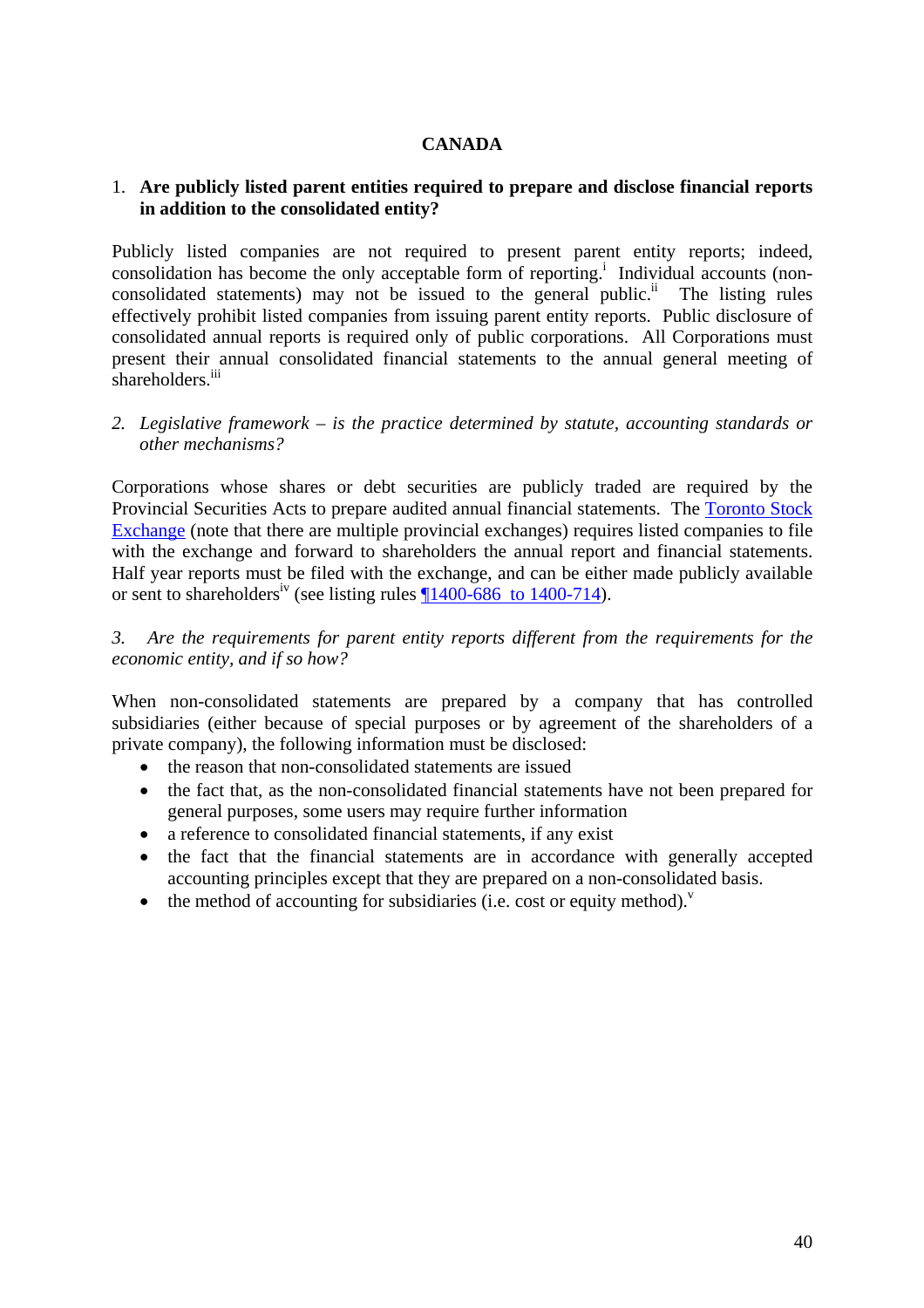## **FRANCE**

### **1. Are publicly listed parent entities required to prepare and present financial reports, in addition to the consolidated entity?**

Publicly listed companies must publish in the official gazette (BALO) both parent entity financial statements and consolidated financial statements, $\overline{v}$  and must issue such reports to shareholders.<sup>vii</sup> With respect to interim reports,<sup>viii</sup> listed companies normally only publish consolidated data.ix

### **2. Legislative framework – is the practice determined by statute, accounting standards or other mechanisms?**

The obligation to prepare accounts is determined by statute:

- **Individual accounts**  The Commercial Code (CC Art 8) requires all traders and companies which carry on a trade or profession, and 'large'<sup>x</sup> non-commercial entities, to prepare annual financial statements $x_i$ .
- **Consolidated accounts** The LSC Art. 357-1 (*Lois sur les Sociélés Commerciales*) xii requires certain types of companies (including stock companies) to establish and publish consolidated accounts if they control or exercise significant influence over other enterprises. There are some exemptions for sub-groups, negligible interests or small groups.<sup>xiii</sup>

Under the Commercial Code, practices are determined by the General Accounting Plan  $(PCG)$ , which is codified and must be followed by all businesses when preparing accounts. $x^i$ The Comite de Reglementation Comptable (CRC) is responsible for regulating the PCG. $X<sup>V</sup>$ The CNC, a professional accounting body, issues accounting opinions which are submitted to the CRC, most of which become regulations as part of the PCG. When put into regulations, these opinions are part of the doctrine and a benchmark for best practice.

### **3. Are the requirements for parent entity reports different from requirements for the economic entity, and if so how?**

There are several key differences in the reporting requirements for consolidated and individual accounts (including parent entities), which have been introduced due to pressure from big multinational groups eager to benefit from flexible rules permitting them to prepare consolidated accounts in a manner similar to US or UK requirements:<sup>xvi</sup>

- capitalisation of **finance leases** is permitted in consolidated accounts (but is not permitted in individual accounts).<sup>xvii</sup>
- **revaluation** in individual accounts is only allowed in exception circumstances (as the basic rule expressed by the Commercial Code is historical cost evaluation). In consolidated accounts, according to DSC Art. 248-8, it is possible to practice a permanent revaluation either according to general purchasing power method (all assets and liabilities)<sup>xviii</sup> or the replacement cost method (only for securities or tangible assets subject to depreciation). $x$ <sup>xix</sup>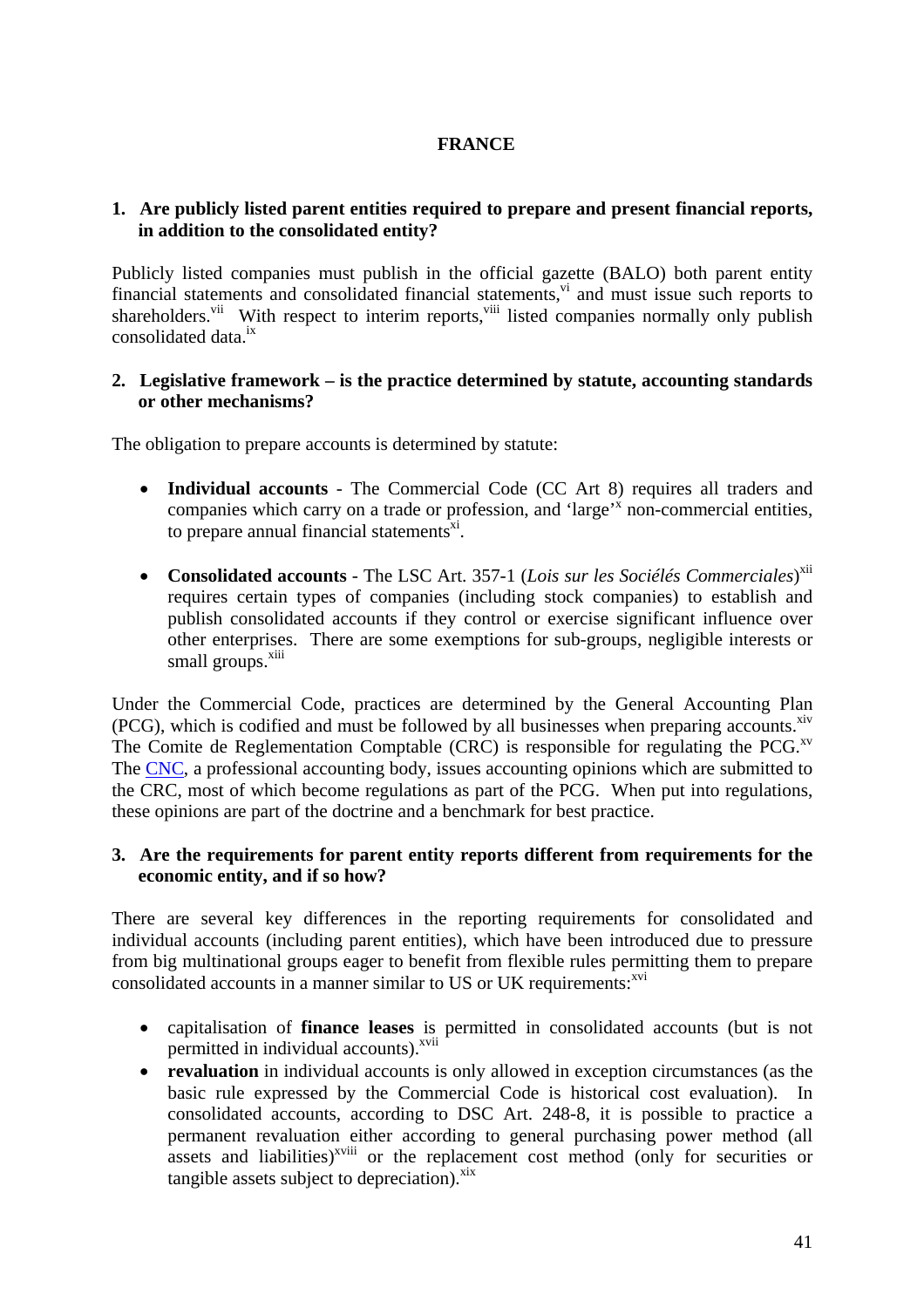- output of inventory from fungible elements (**joint products**) in individual accounts can only be valued using averaged weighted cost method and FIFO, while LIFO is acceptable in consolidated accounts.<sup>xx</sup>
- **capitalisation of interest expenditure** in individual accounts is limited to current assets and elements whose production cycle spans the accounting period. In consolidated statements these restrictions do not exist.<sup>xxi</sup>
- **foreign currency gains**. In individual accounts unrealised gains related to pending claims or liabilities in foreign currencies must be directly registered in the balance sheet on the liabilities side, while in consolidated accounts, unrealised gains may be directly registered as period gains (as consistent with IAS 21).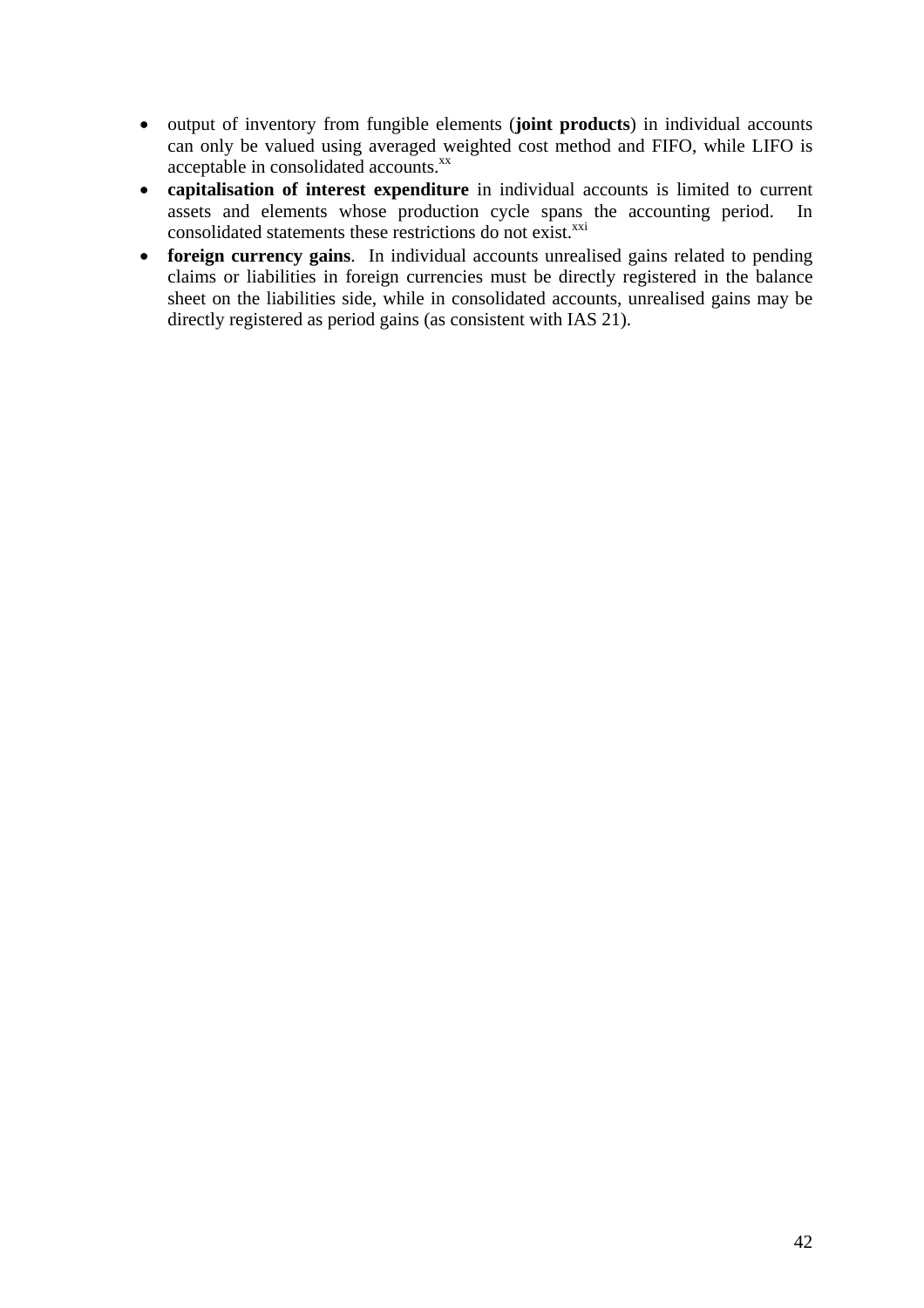# **GERMANYxxii**

## **1. Are publicly listed parent entities required to prepare and present financial reports, in addition to the consolidated entity?**

The requirements for corporations to prepare group accounts is regulated in para. 290 German Commercial Code ("Handelsgesetzbuch" or "HGB"). There are two concepts under which group accounts have to be prepared: the concept of unified management control and the control concept. The last one is similar to the concept given by IAS 27. Besides this, German Accounting Standard (GAS) No. 4 regulates accounting for acquisitions in consolidated financial statements.

In addition, publicly-traded companies may prepare group accounts under IAS/IFRS or US GAAP instead of preparing group accounts according to HGB; sunset date of this exemption from preparing accounts in conformity with HGB: 31 December 2004 (para. 292 a HGB).

Corporations which fulfil the criteria of paragraph 290 HGB have to prepare group accounts (there are some exemptions from this rule, e.g. size-related exemptions) regardless whether they are listed on stock exchanges or not.

Group accounts consist of consolidated financial statements and a consolidated management report (comparable to MD&A). They have to be prepared within the first five months of the group of companies´ fiscal year for the preceding fiscal year. They have to be published in the Federal Gazette without undue delay, but at the latest prior to the expiration of the twelfth month of the fiscal year following.

Each corporation has to prepare individual accounts irrespective whether it is listed on stock exchanges or not (paras. 242, 264 HGB). Even a parent company, which prepares and publishes group accounts, has to prepare and publish individual accounts.

Individual accounts consist of financial statements and a management report. They have to be prepared within the first three months of the fiscal year for the preceding fiscal year. They have to be published in the Federal Gazette without undue delay, but at the latest prior to the expiration of the twelfth month of the fiscal year following.

### **2. Legislative framework – is the practice determined by statute, accounting standards or other mechanisms?**

In general, company law (German Commercial Code) and German Accounting Standards govern the preparation of financial statements irrespective whether an entity is listed or not. In addition, specific stock exchange laws regulate specific information to be given by listed companies, e.g. the duty to prepare interim financial reports.

# **3. Are the requirements for parent entity reports different from requirements for the economic entity, and if so how?**

# Recognition

The assets, liabilities and accrued and deferred items as well as the revenues and expenses of the entities included in consolidated financial statements shall be included in full regardless of their being taken into account in the annual financial statements of these subsidiaries to the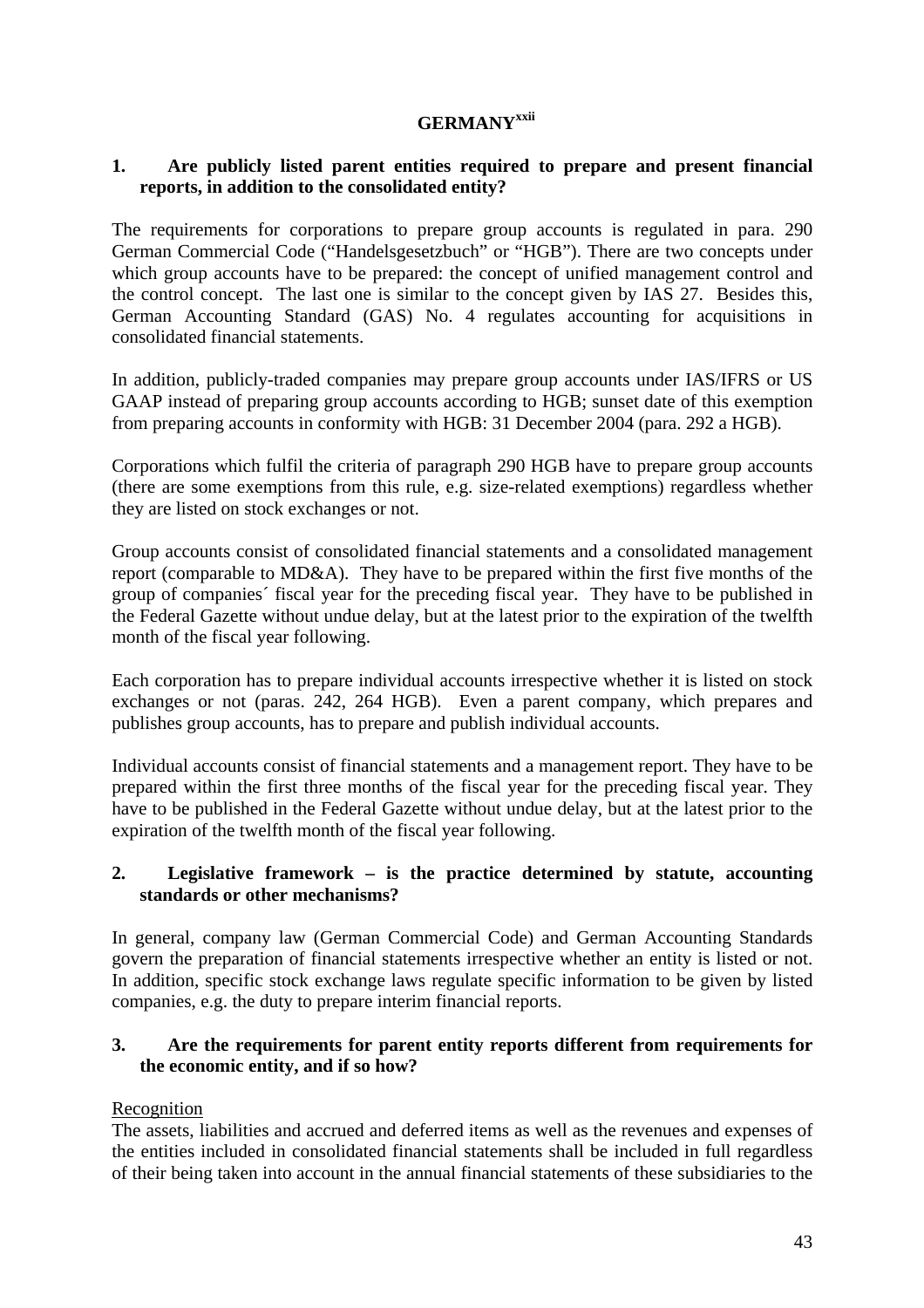extent that pursuant to the law applicable to the parent a prohibition of inclusion in the balance sheet or an optional accounting treatment does not exist. Optional accounting treatments permitted pursuant to the law applicable to the parent may be exercised in the consolidated financial statements regardless of their use in the annual financial statements of the entities included in consolidated financial statements. Carrying amounts based on the application of provisions applying to banks or insurance companies because of the special characteristics of the line of business can be kept (para. 300 HGB).

#### Measurement

The assets and liabilities included in the consolidated financial statements shall be measured uniformly according to the valuation methods applicable to the annual financial statements of the parent. Valuation method options permissible pursuant to the law governing the parent may be used in the consolidated financial statements regardless of their use in the annual financial statements of the entities included in the consolidated financial statements. Carrying amounts that are based on the use of regulations applicable to banks or insurance companies because of the peculiarities of these lines of business may be retained. In addition, deviations in exceptional cases are permissible (para. 308 HGB).

The presentation requirements are generally the same. However, in contrast to individual financial statements consolidated financial statements have to contain a cash flow statement, a segment report and a statement of changes in equity.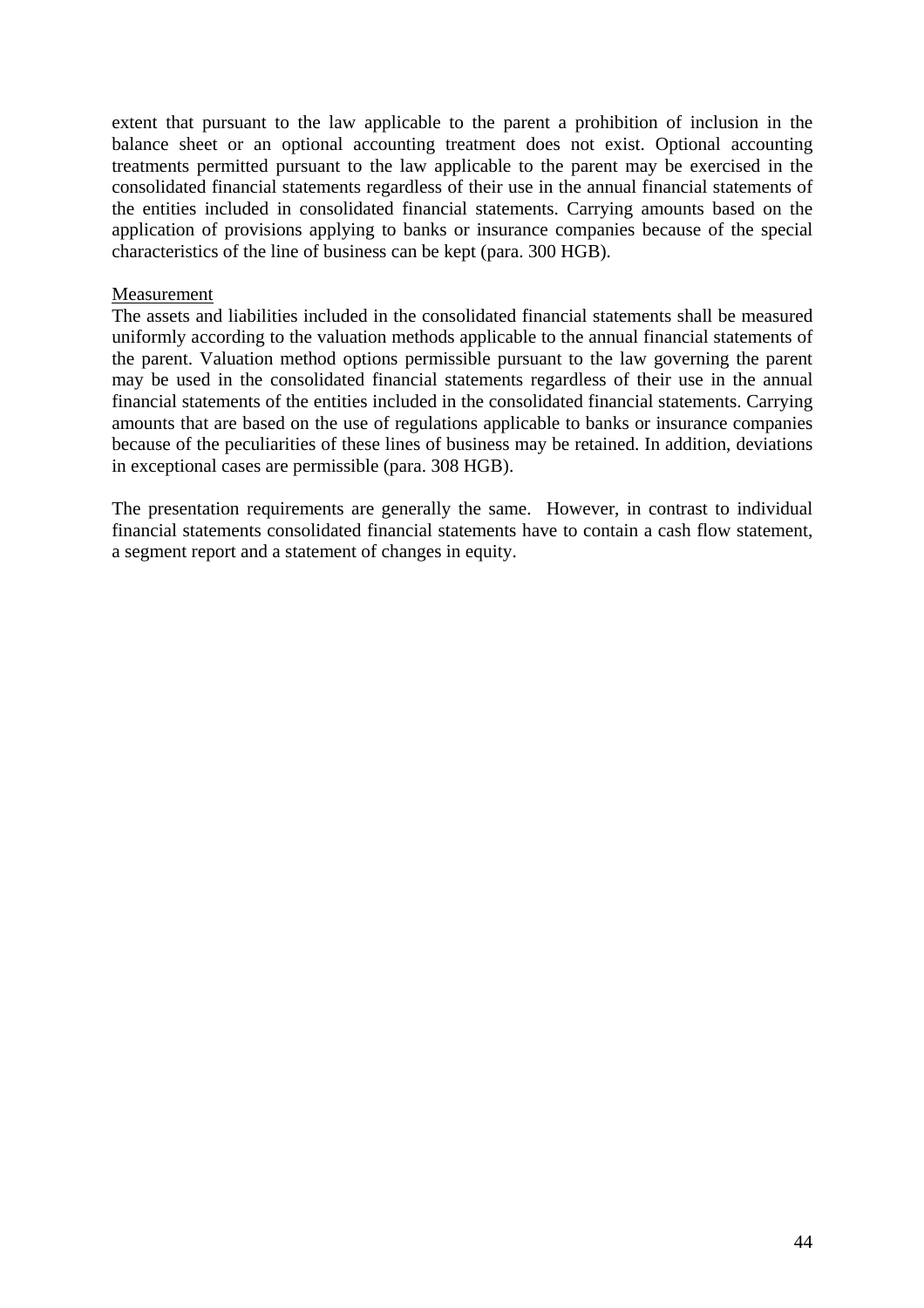# **JAPAN**

# **1. Are publicly listed parent entities required to prepare and present financial reports, in addition to the consolidated entity?**

Yes.

Preparation and publication of parent entity and consolidated financial statements is required by the Securities and Exchange Law (SEL), which only applies to publicly traded companies.<sup>xxiii</sup> Semi-annual financial statements are also required for the consolidated entity (since 1 April 2000) and for the parent entity. $x^{xxiv}$ 

The Osaka and Tokyo stock exchanges require annual and half yearly reports to be mailed to investors and made publicly available, but do not appear to dictate the level of preparation for these reports (link).

### **2. Legislative framework – is the practice determined by statute, accounting standards or other mechanisms?**

Listed companies in Japan have to prepare both consolidated and parent entity reports in their financial statements under the Securities Exchange Law. The Corporate Law, which prescribes the requirements for reporting to shareholders, requires that the financial report (including parent entity and consolidated statements) be issued to shareholders.<sup>xxv</sup>

### **3. Are the requirements for parent entity reports different from requirements for the economic entity, and if so how?**

Yes. There is no distinction between them. However, where companies' file both consolidated accounts and parent entity accounts in their financial reports, they can omit some notes in parent entity accounts, which have already been disclosed in consolidated accounts.<sup>xxvi</sup>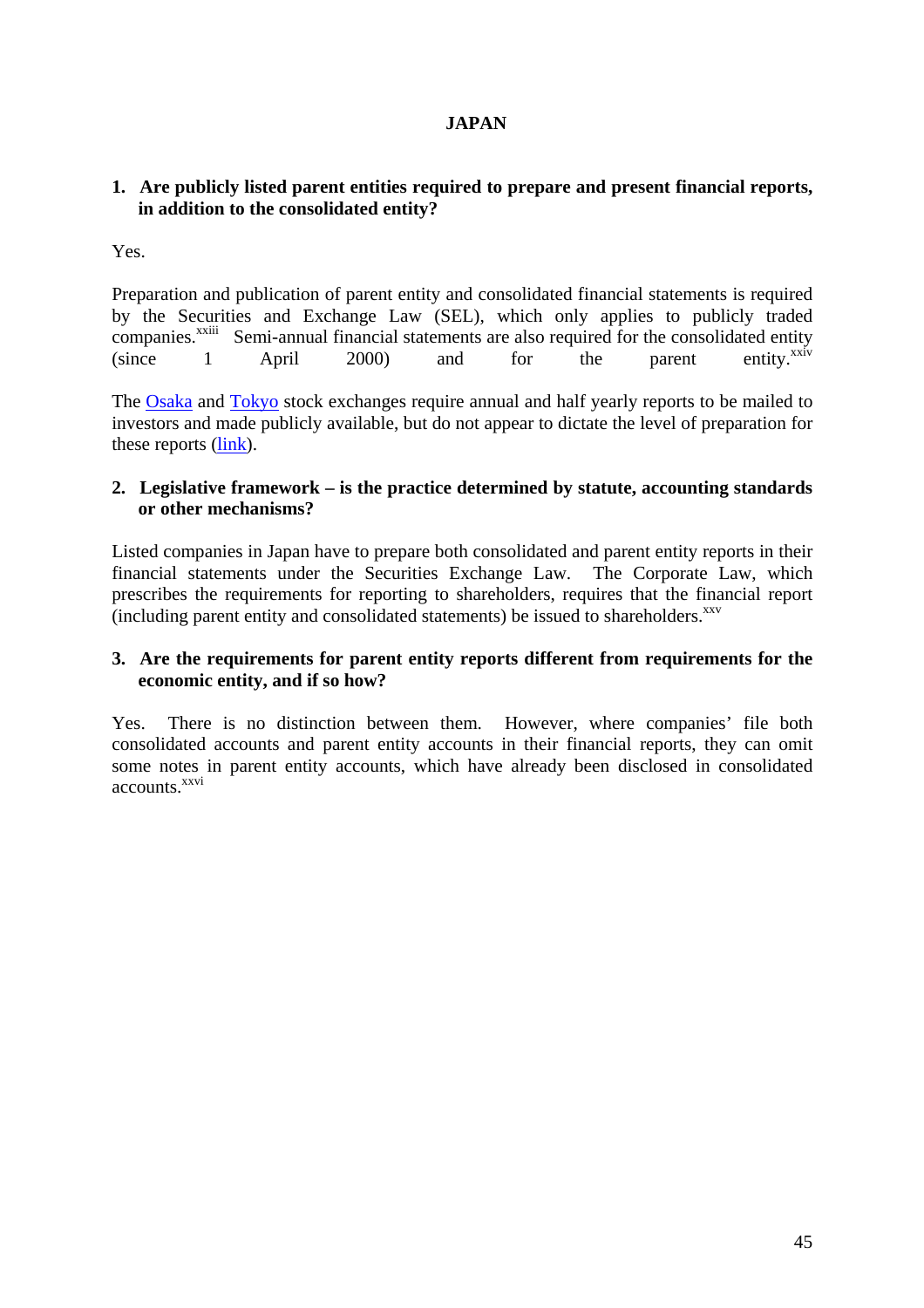# **NEW ZEALANDxxvii**

# **1. Are publicly listed parent entities required to prepare and present financial reports, in addition to the consolidated entity?**

Yes. Under the provisions of the Financial Reporting Act 1993 and Companies Act 1993, a listed company must present both parent and consolidated group accounts. Section 211(1b) of the Companies Act 1993, requires that listed companies:

Include financial statements for the accounting period completed and signed in accordance with section 10 of the Financial Reporting Act 1993 and any group financial statements for the accounting period completed and signed in accordance with section 13 of that Act.

Sections 10 and 13 of the Financial Reporting Act 1993 require that the accounts be prepared in accordance with 'generally accepted accounting practice,' which are those practices approved by the Accounting Standards Review Board. Listed New Zealand companies are not required by law to provide semi-annual reports, however the listing rules of the New Zealand Stock Exchange require them.

These financial statements must be issued to all shareholders according to Section 209(1) of the Companies Act 1993:

Subject to subsection (2) of this section, the board of a company must cause a copy of the annual report to be sent to every shareholder of the company not less than 20 working days before the date fixed for holding the annual meeting of shareholders.

Furthermore, a company listed on the New Zealand Stock Exchange is required to issue the reports prepared under the Companies Act to all shareholders.

# **2. Legislative framework – is the practice determined by statute, accounting standards or other mechanisms?**

· Companies Act 1993 – obligation to prepare annual report and send to shareholders; and some minimum disclosures (s211) unless shareholders unanimously agree not to disclose; · Financial Reporting Act 1993 – contents of financial statements; obligation to prepare financial statements, financial statements must comply with GAAP, what constitutes GAAP; · Financial Reporting Standards – approved by ASRB therefore have legal backing, comprise GAAP;

· NZSE Listing Rules – issue of annual audit report and half-yearly report; reports to contain information required by law as well as other information detailed in listing requirements

# **3. Are the requirements for parent entity reports different from requirements for the economic entity, and if so how?**

No. According to the Financial Reporting Act 1993, group and individual entity accounts are required to be prepared according to accounting principles developed by the Accounting Standards Review Board.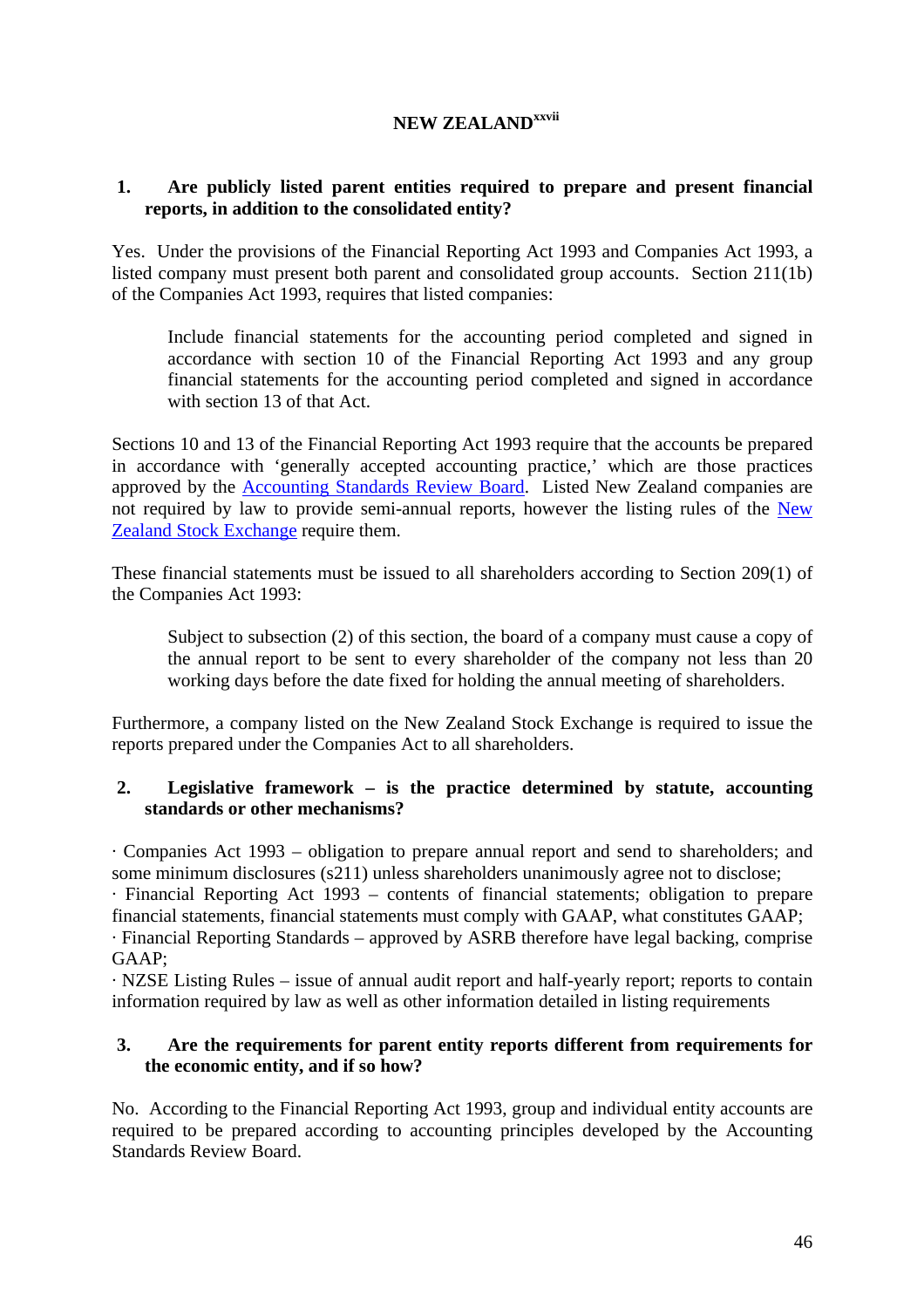# **UNITED KINGDOM**

# **1. Are publicly listed parent entities required to prepare and present financial reports in addition to the consolidated entity?**

While the UK reporting framework requires preparation and presentation of parent entity financial information, there is an optional exemption from presenting a profit and loss statement. Footnote disclosure of the parent entity profit or loss is required if the optional exemption is exercised.<sup>xxviii</sup>

*2. Legislative framework – is the practice determined by statute, accounting standards or other mechanisms?* 

The regulation discussed in part one is sourced from the Companies Act 1989. The UK model of regulation bears close resemblance to that of Australia. Compliance with accounting standards issued by the Accounting Standards Board (ASB) is compulsory for 'large' entities under the Act.<sup>xxix</sup>

The development of accounting standards is the responsibility of the ASB, with policy guidance provided by The Financial Reporting Council (FRC).<sup>xxx</sup>

*3. Are the requirements for parent entity reports different from the requirements for the economic entity, and if so how?* 

No. There is no difference between the framework and rules applied for the preparation of individual company accounts, and those of a consolidated group. Specific application of accounting rules may vary between the parent and consolidated accounts, however these must be explained and disclosed in the notes to the accounts.<sup>xxxi</sup>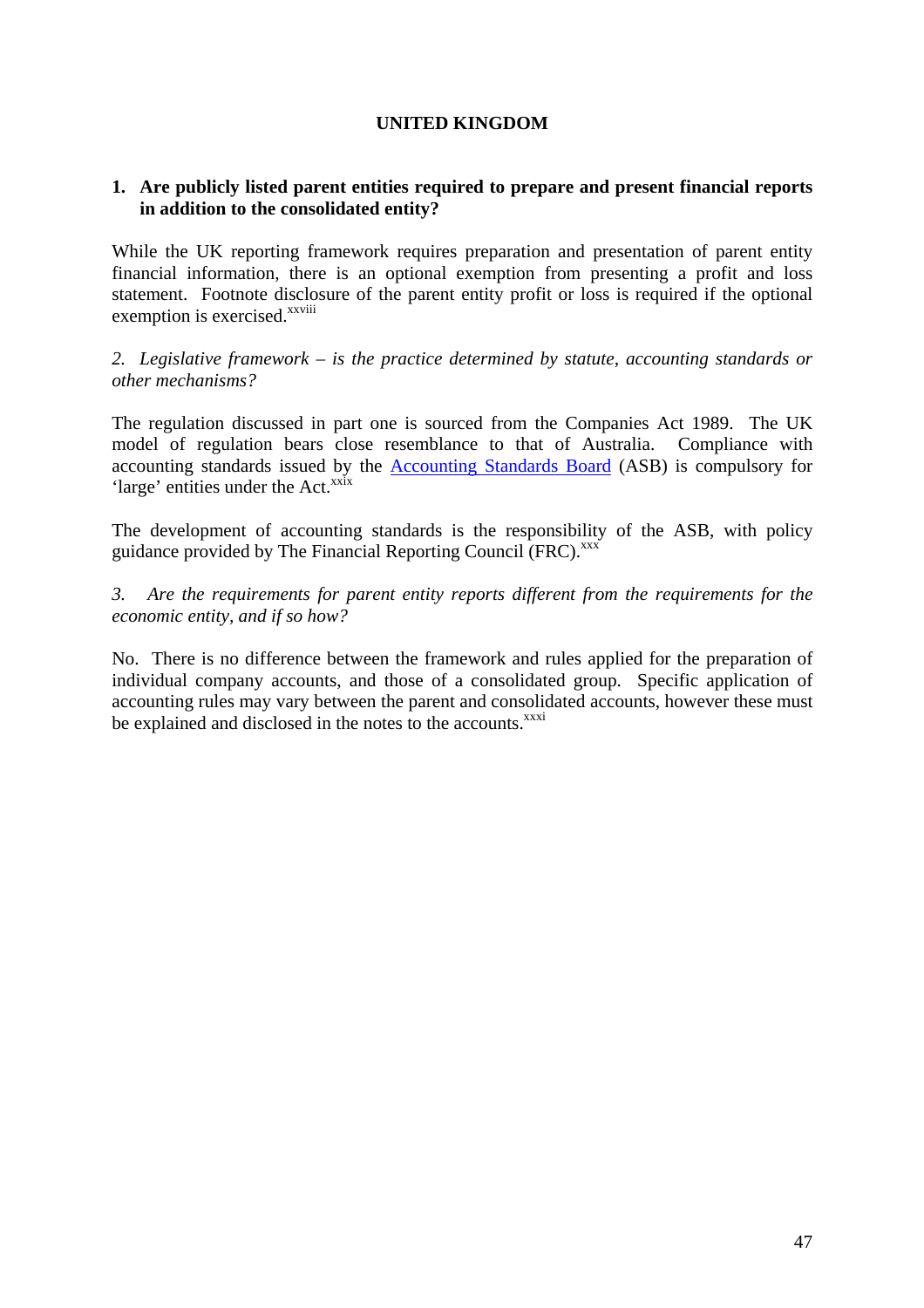# **UNITED STATES**

### **1. Are publicly listed parent entities required to prepare and present financial reports in addition to the consolidated entity?**

The SEC requires companies listed on U.S. stock exchanges to provide consolidated reports. Reg. Section 210.3-01(a) states that "there shall be filed, for the registrant and its subsidiaries consolidated, audited balance sheets as of the end of each of the two most recent fiscal years." There is no requirement to present parent entity reports in addition to the consolidated reports.xxxii ASR 302 modified a requirement in Regulation S-X to include in filings with the SEC separate financial statements of the parent company. Instead of requiring separate financial statements for the parent company, ASR 302 requires certain additional disclosures in footnotes to consolidated financial statements and the presentation of condensed financial information in a schedule to the financial statements when certain restrictions exist on the ability of subsidiary companies to transfer funds to the parent through intercompany loans, advances or cash dividends. As a result, complete separate financial statements of the parent are no longer required.<sup>xxxiii</sup>

The accounting literature (ARB 51) states that "in some cases parent-company statements may be needed, in addition to consolidated statements, to indicate adequately the position of bondholders and other creditors or preferred stockholders of the parent. Consolidated statements, in which one column is used for the parent company and other columns for particular subsidiaries or groups of subsidiaries, often are an effective means of presenting pertinent information." xxxiv

Companies must issue an annual report to their shareholders that includes audited consolidated financial statements.<sup>xxxv</sup> Annual reports  $(10-K)^{xxxxvi}$  and quarterly reports  $(10-K)^{2}$ Q)xxxvii must be filed with the SEC.

*2. Legislative framework – is the practice determined by statute, accounting standards or other mechanisms?* 

The general obligation to prepare and present reports is established by statute. The Securities Exchange Act 1934 requires all companies with publicly traded securities to file an annual report with the SEC (Form 10-K). SEC Regulation S-X requires listed companies to send such reports to shareholders.

The content of those reports is in accordance with GAAP. 'GAAP' in the US is a broad notion that encompasses many different types of pronouncements and guidance. The 'House of GAAP' includes Authoritative Statements (i.e. APB Opinions, FASB Statements, EITF Abstracts, AICPA Accounting Research Bulletins), Industry Guidance and other Interpretations (AICPA Industry Guides, AICPA Statement of Positions, AICPA Interpretations, FASB Technical Bulletins – staff bulletins), Industry Practice and Concept Statements (APB Concept Statements, FASB Concept Statements, AICPA Issues Papers and other professional requirements).<sup>xxxviii</sup>

*3. Are the requirements for parent entity reports different from the requirements for the economic entity, and if so how?*  No.